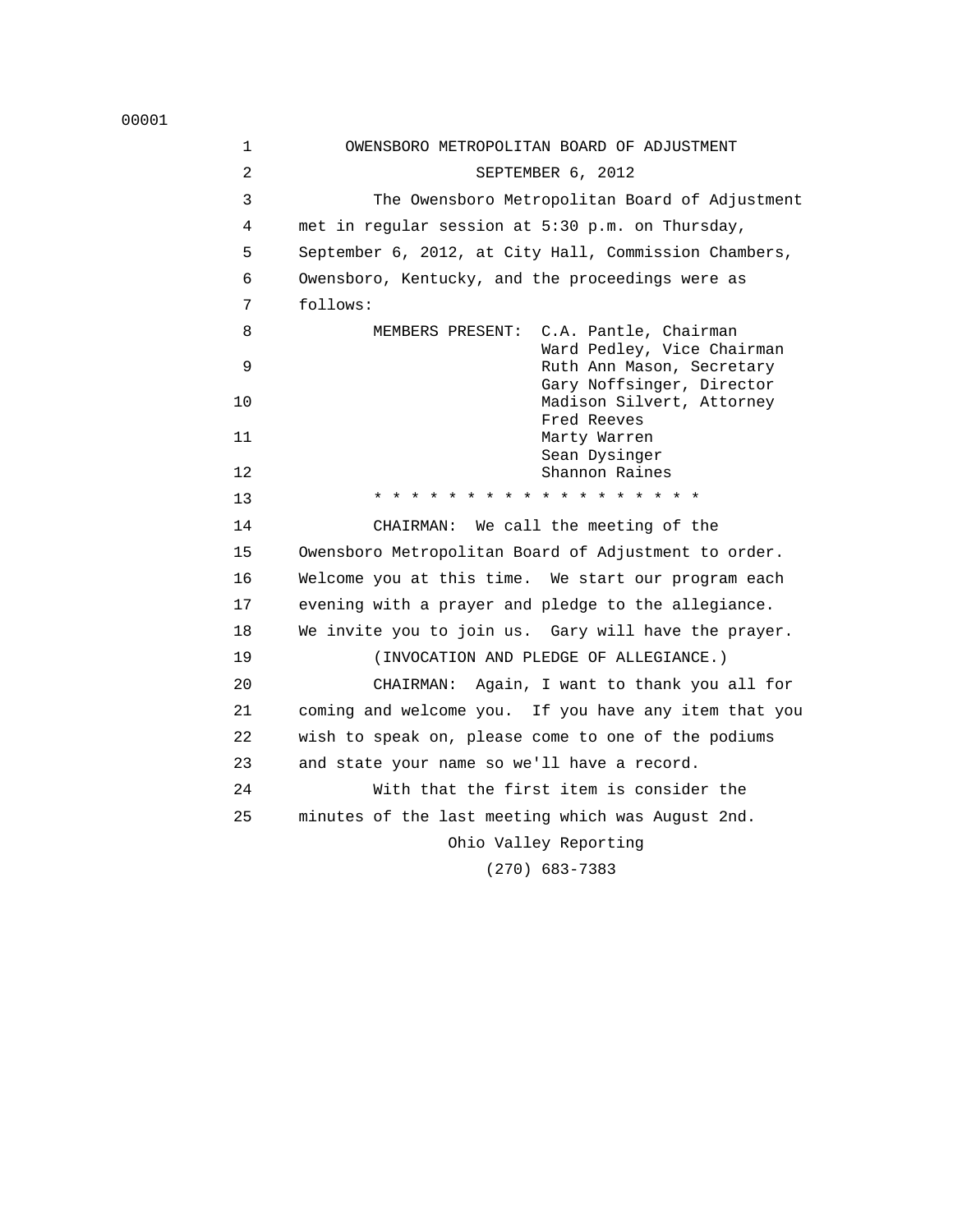| 1              | They're on record in the office. We have no problems |
|----------------|------------------------------------------------------|
| $\overline{2}$ | with them I don't think.                             |
| 3              | MR. NOFFSINGER: That's correct.                      |
| 4              | CHAIRMAN: Entertain a motion to dispose of           |
| 5              | the item, please.                                    |
| 6              | MR. PEDLEY: Motion for approval.                     |
| 7              | MS. MASON: Second.                                   |
| 8              | CHAIRMAN: A motion has been made and a               |
| 9              | second. All in favor raise your right hand.          |
| 10             | (ALL BOARD MEMBERS PRESENT RESPONDED AYE.)           |
| 11             | CHAIRMAN: Motion carries.                            |
| 12             | Next item, please.                                   |
| 13             | MR. PEDLEY: Mr. Chairman, I need to                  |
| 14             | disqualify myself on this next item.                 |
| 15             | CHAIRMAN: So noted.                                  |
| 16             | MR. NOFFSINGER: Mr. Pedley, you'll also be           |
| 17             | disqualifying yourself also on Item 2A; is that      |
| 18             | correct, which is a related item?                    |
| 19             | MR. PEDLEY: Yes.                                     |
| 20             | CHAIRMAN: So noted.                                  |
| 21             |                                                      |
| 22             | CONDITIONAL USE PERMIT                               |
| 23             | ITEM 2                                               |
| 24             | 3425 New Hartford Road, zoned B-4                    |
|                | Consider a request for a Conditional Use Permit in   |
| 25             | order to construct and operate an individual storage |
|                | facility in a B-4 zone in Daviess County             |
|                | Ohio Valley Reporting                                |
|                | $(270)$ 683-7383                                     |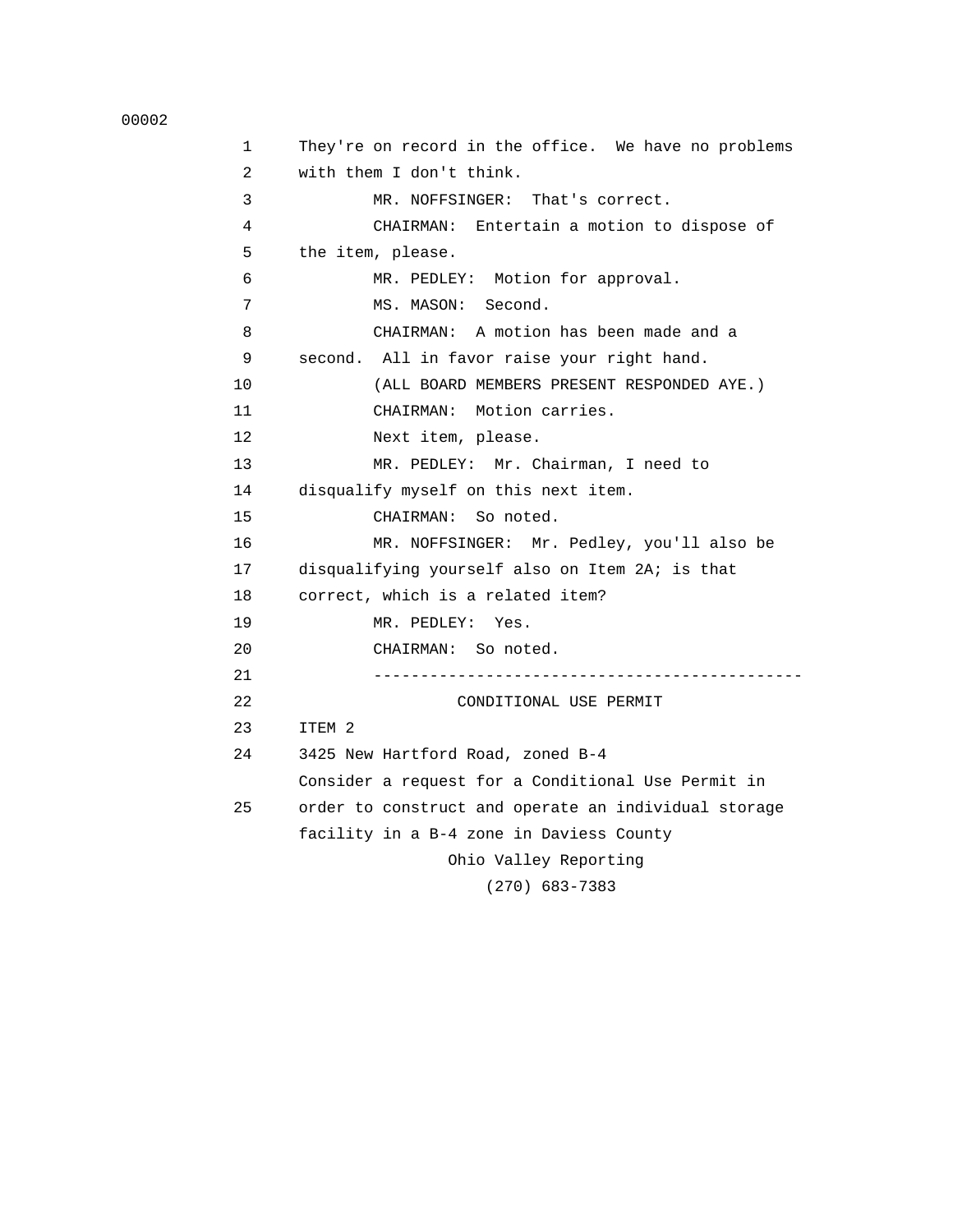```
 00003
```

```
 1 Reference: Zoning Ordinance, Article 8, 
      Section 8.2L7/48 
 2 Applicant: Seth Stewart; Gilliland Group Partnership 
 3 MR. NOFFSINGER: Mr. Chairman, this 
 4 application was postponed from the last meeting due to 
 5 the disqualification by Mr. Pedley. At that time of 
 6 his disqualification we no longer had a quorum. 
 7 We do have three members present here tonight 
 8 on the board that were not present at the August 
 9 meeting. These three members, Mr. Dysinger, Ms. 
10 Raines and Ms. Mason, have each been mailed a copy of 
11 the transcript. I do believe that each one has read 
12 the transcript in its entirety. 
13 (ALL NOD IN THE AFFIRMATIVE.) 
14 MR. NOFFSINGER: They're indicating that they 
15 have read the transcript and that they are prepared to 
16 listen to the remainder of the testimony and take 
17 action as necessary. 
18 With that Ms. Evans is here to describe just 
19 briefly what took place at the last meeting. 
20 MR. SILVERT: Would you state your name, 
21 please? 
22 MS. EVANS: Melissa Evans. 
23 (MELISSA EVANS SWORN BY ATTORNEY.) 
24 MS. EVANS: At our last meeting, as Mr. 
25 Noffsinger stated, we heard this item read into the 
                     Ohio Valley Reporting
```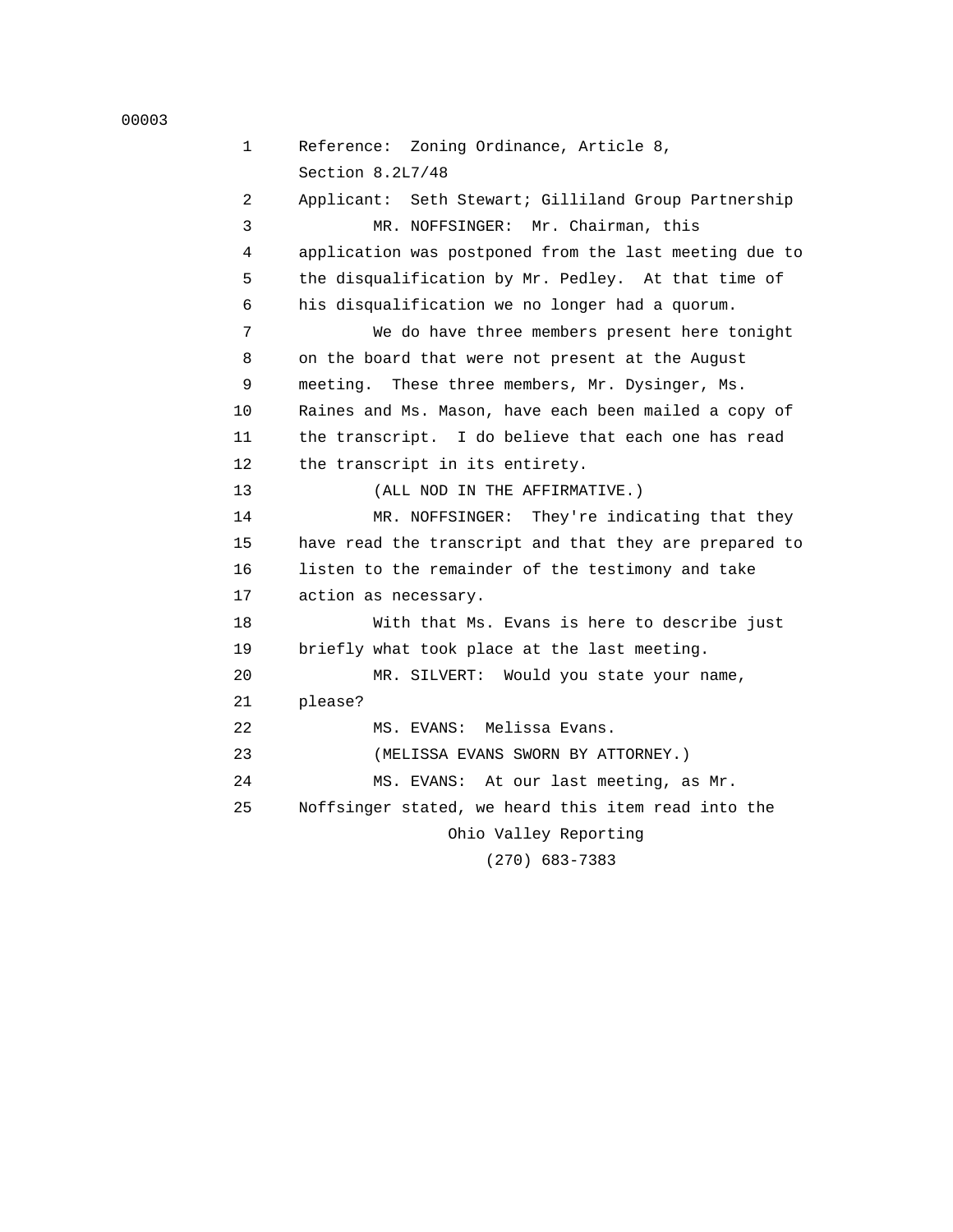| 1  | agenda. The Staff Report was read. Mr. Stewart then    |
|----|--------------------------------------------------------|
| 2  | got up and gave a brief description of what the        |
| 3  | activity was going to be.                              |
| 4  | Then there were several neighbors that                 |
| 5  | expressed concerns for this use on the property. They  |
| 6  | expressed concerns over security, increased traffic,   |
| 7  | hazardous materials being stored and how those would   |
| 8  | be policed, access to the property being 24 hours a    |
| 9  | day, 7 days a week, their privacy, their property      |
| 10 | values, the lighting for the property, noise and       |
| 11 | possible rodents that can come from this use.          |
| 12 | After some discussion on the item by the               |
| 13 | concerned adjoining property owners and Mr. Stewart    |
| 14 | and a few questions from the board members, Mr. Pedley |
| 15 | then did disqualify himself where we did not have a    |
| 16 | quorum.                                                |
| 17 | At that time we couldn't vote on the item and          |
| 18 | we postponed this item and the next item, the related  |
| 19 | item for the Variance that would be heard tonight.     |
| 20 | CHAIRMAN:<br>Thank you.                                |
| 21 | We have sent a copy of the minutes to each one         |
| 22 | of the members. We have a copy to look at.<br>If you   |

23 all have any new items or new information, come

 24 forward at this time. We want to hear from that. We 25 do not need to listen to the minutes and everything we

> Ohio Valley Reporting (270) 683-7383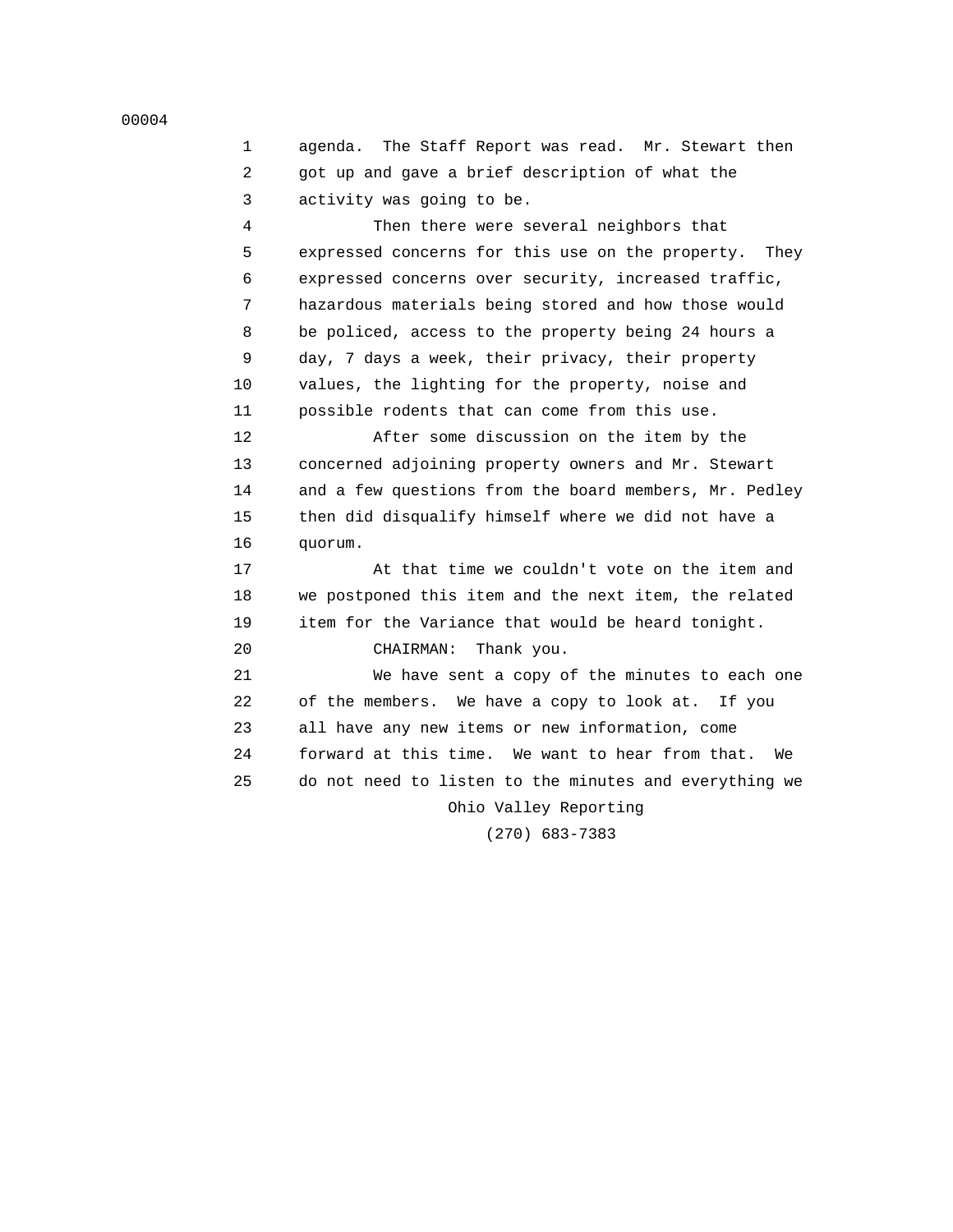```
 00005
```
 1 had last time and the information. We've got that on 2 record. 3 The first thing, the applicant, do you have 4 anything else you would like to add at this time, 5 please, new information? 6 MR. STEWART: Yes, sir. 7 MR. SILVERT: Could you state your name, 8 please. 9 MR. STEWART: Seth Stewart. 10 MR. SILVERT: Seth, you're previously sworn 11 from the previous meeting. 12 MR. STEWART: Just wanted to address some of 13 the concerns that were brought up at the last meeting. 14 Taking some notes here. 15 There was a question on how many units will be 16 on the property. Approximately there will be 250 17 units. This includes larger units that are 20 by 60 18 feet up to smaller climate control units that are 5 by 19 5. 20 Question on what are the operational hours. 21 An employee will be on site from 8 to 5:30. This 22 could change depending on business hours when they're 23 busy, 9 to 5:30 week days, and 9 to 1 on Saturdays. 24 The facility will have a 24 access to customers that 25 are renting. Customers will be required to enter a Ohio Valley Reporting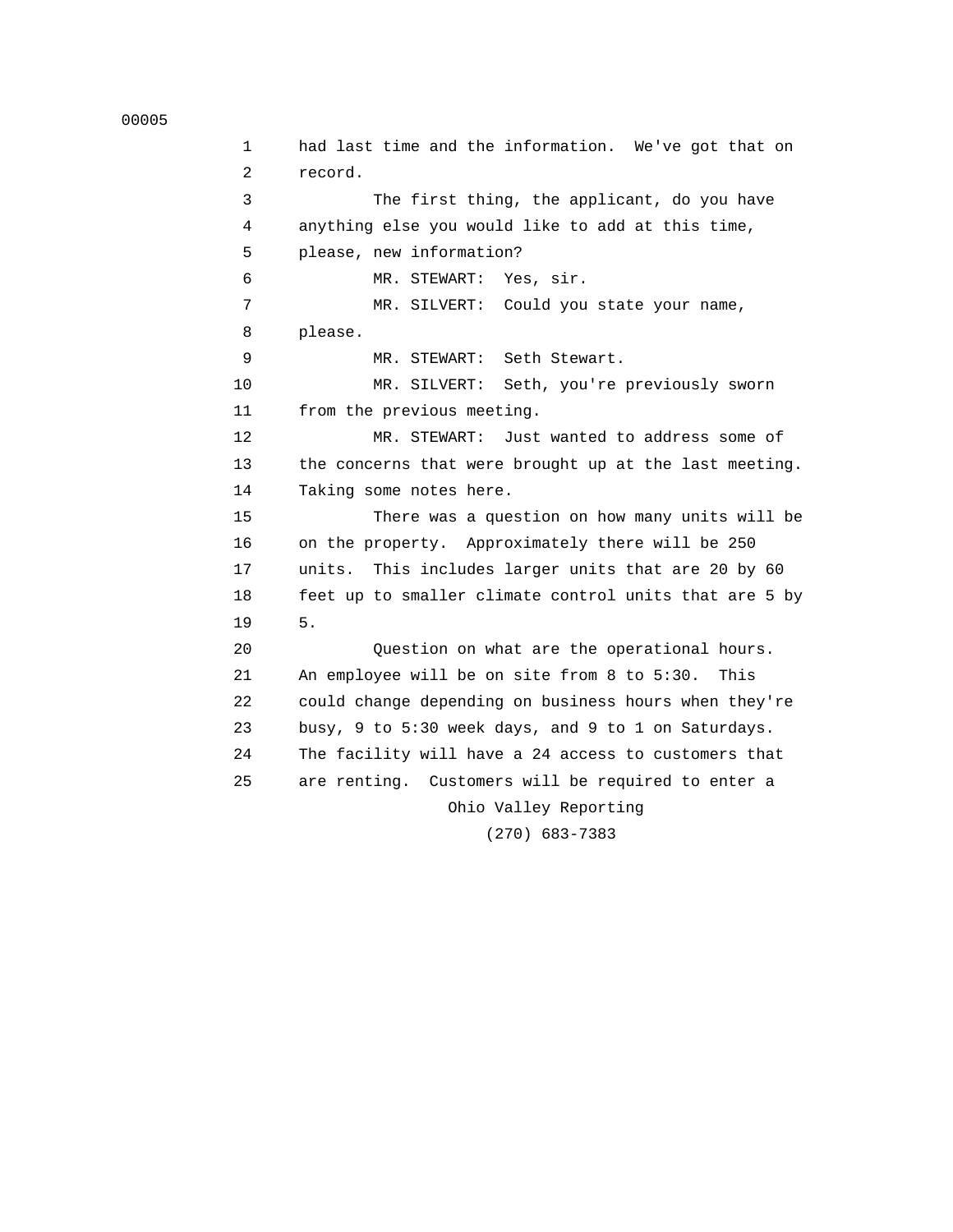| pin number to enter the facility and again enter the  |
|-------------------------------------------------------|
| same pin number to exit. This lets the computer know  |
| who was on the property and how long they were there. |

4 A question of how to police hazardous

 5 materials. To my knowledge there is no way to 6 completely police what someone stores from what I've 7 read and researched. Renting a storage unit is pretty 8 much like renting an apartment. There is no way to 9 police what goes in and out without a search warrant 10 or the renter falls behind on their rent. There will 11 be a surveillance cameras posted throughout the 12 property to monitor any suspicious activity after 13 enduring business hours.

 14 A question on how the property is lit and how 15 will be effect the shining towards the surrounding 16 houses. The property will have lights on the side of 17 the buildings approximately every 20 to 40 feet. The 18 new buildings are a total height of 8'6" with lights 19 being on the side and not facing the houses, shining 20 into the houses. These lights will not be a nuisance 21 to the surrounding property.

 22 Fencing concerns. The property in question is 23 in a very low area, also has to do with the lighting, 24 compared to the neighboring houses. In most cases the 25 lower level of the home is being higher than the roof

Ohio Valley Reporting

(270) 683-7383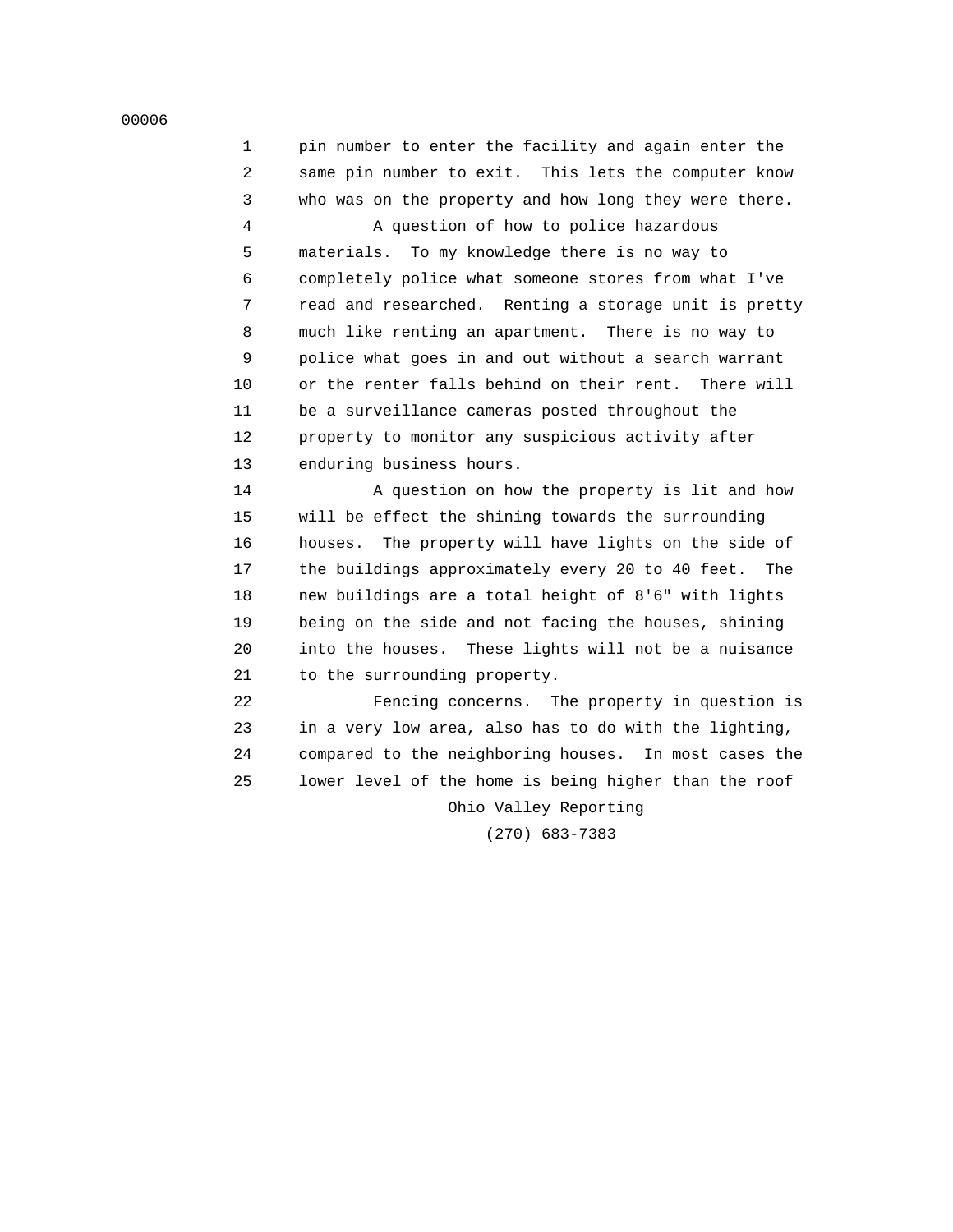1 of an existing building that is already on the 2 property which is approximately 20 feet tall. I could 3 build a 20 foot tall fence and still not eliminate the 4 few from the neighboring community. I have pictures 5 to show that. In most cases there's already an 8 foot 6 privacy fence in place where there is a very thick 7 tree line. By me replacing the already existing 6 8 foot fence that has another one foot of barbwire on 9 the top with an 8 foot chain-link fence does not do

10 anything to view of the neighboring community.

 11 I've also included pictures of several 12 facilities currently operating in residential areas in 13 Owensboro that do not have anything more than what's 14 already on the property in question. One being no 15 fence at all, and these are in residential areas. I 16 have pictures of those buildings.

 17 Security concerns. There will be an entry 18 gate where a customer has to enter their own personal 19 pen in which the gate to open. This tells the 20 computer who has just entered the property documents 21 the time. When a person exits, they will go through a 22 different gate for exit only and have to enter their 23 personal pin number again. This lets the computer 24 know when the person left and documents the time as 25 well. If any customer is on the property for an Ohio Valley Reporting

(270) 683-7383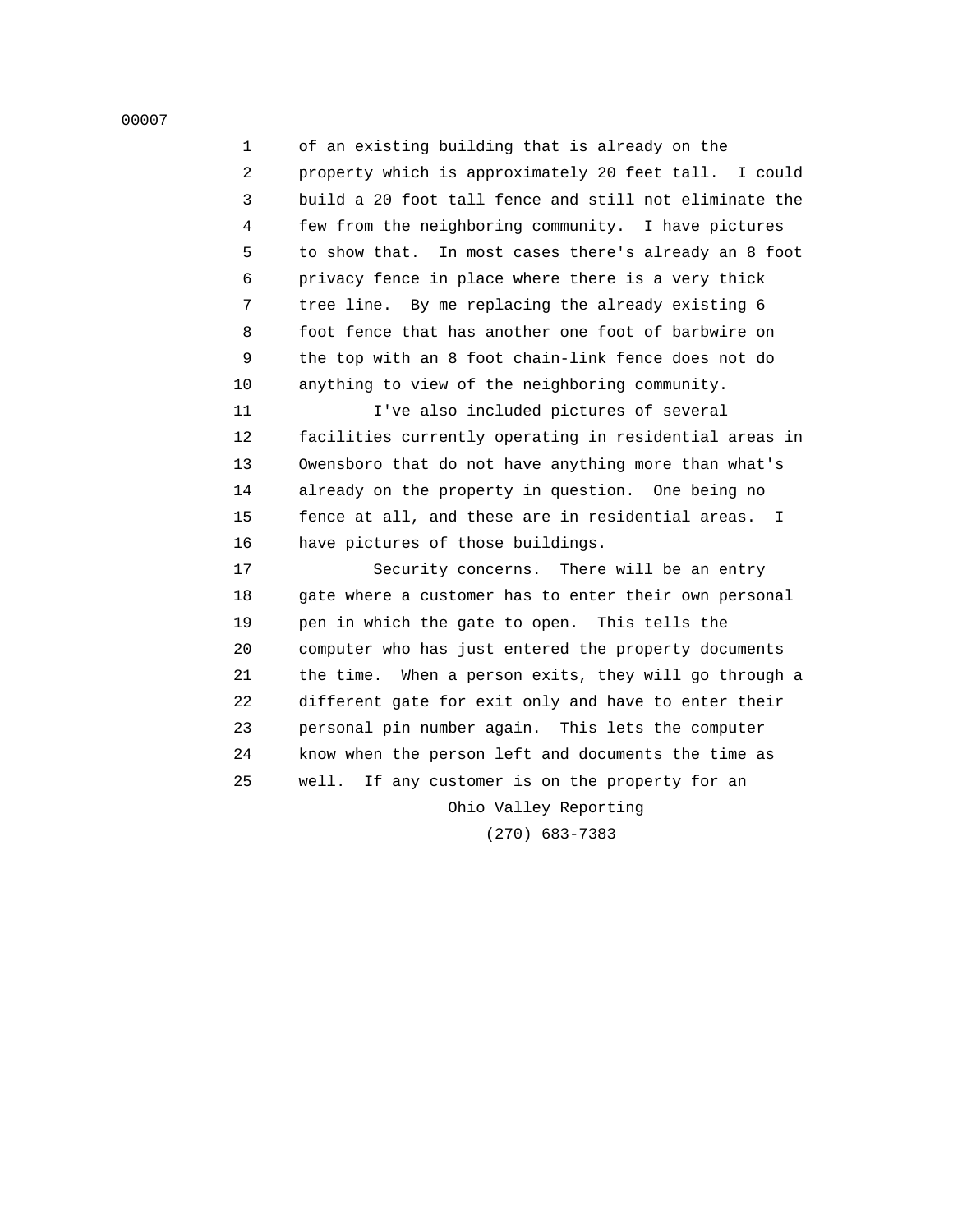1 abnormal amount of time or more frequently than 2 normal, this will cause the system to send out a 3 notification to me or the site computer via e-mail. 4 Also the property will be monitored by a motion video 5 camera. Once a car or person triggers the motion 6 sensor, the camera will record until there is no more 7 motion detected. This will be saved in the computer 8 data base in the office. If anything suspicious were 9 to happen after or during hours, we will be able to go 10 back and watch for ourself.

 11 Noise concerns. There should be no large 12 trucks on the property that have reverse alarms or any 13 other noise. I have large units that will be marketed 14 to large boat owners, RV owners and local businesses. 15 None of these removal or replacements of RV or boat 16 should take place after hours and very seldom at any 17 time.

 18 I have been in contact with an owner of an 19 five acre facility in Bowing Green. Mine is less than 20 three acres. He tells me that he averages about 10 to 21 15 cars after hours per week.

 22 Surrounding property value concerns. These 23 three acres have been growing up for the past three to 24 four years. The building are run down and falling 25 apart. It used to be a light industrial place when Ohio Valley Reporting

(270) 683-7383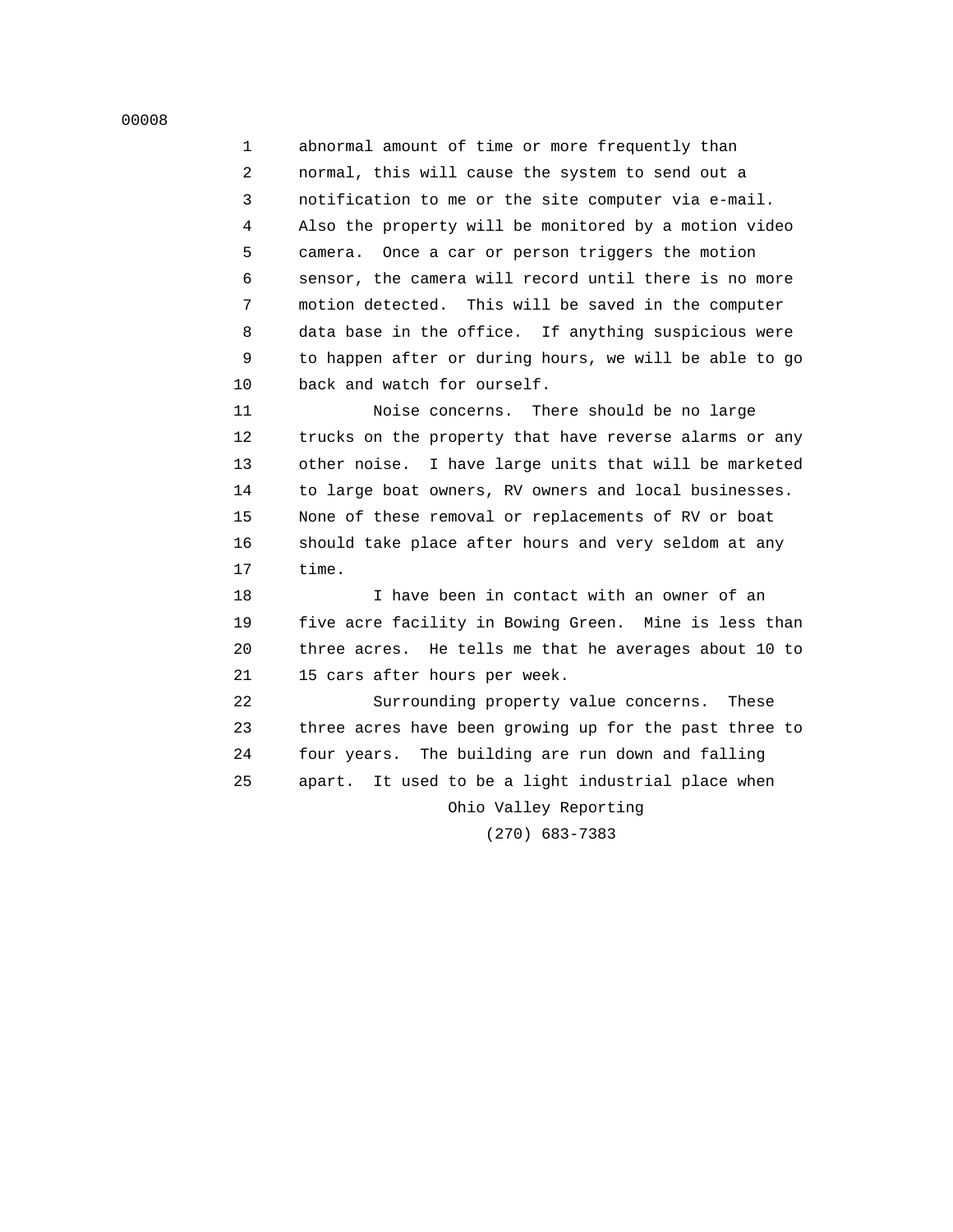1 Atmos ran the property well after Copper Creek was 2 developed and the home surrounding were built. They 3 used it for welding, heavy trucks and equipment and 4 large storage. It is hard to believe by doing this 5 project, getting everything in shape and working to 6 make the property appealing to the public will hurt 7 the value to anyone's home.

 8 Pest control concerns. I plan to have a 9 monthly contract with a local service to spray for 10 pests that might be a concern.

 11 There was concern on my map that I drew, the 12 privacy fence in question was not to scale. I was 13 not -- the homeowner's privacy fence, I was not able 14 to get a definite measurement on that fence, but 15 everything else on that is to scale from Atmos's map 16 that they provided.

17 17 I would also like to make a point. Other 18 things that could develop this property is to remind 19 that this is not a bad project. Without going in 20 front of the board or hearing anybody's concerns this 21 property could be developed into a night club, a 22 16,000 square foot night club, a restaurant, a pawn 23 shop, home appliance, computer repair, a beauty salon 24 or banks with drive-thru facilities. That could go 25 forward without going in front of the board. I Ohio Valley Reporting

(270) 683-7383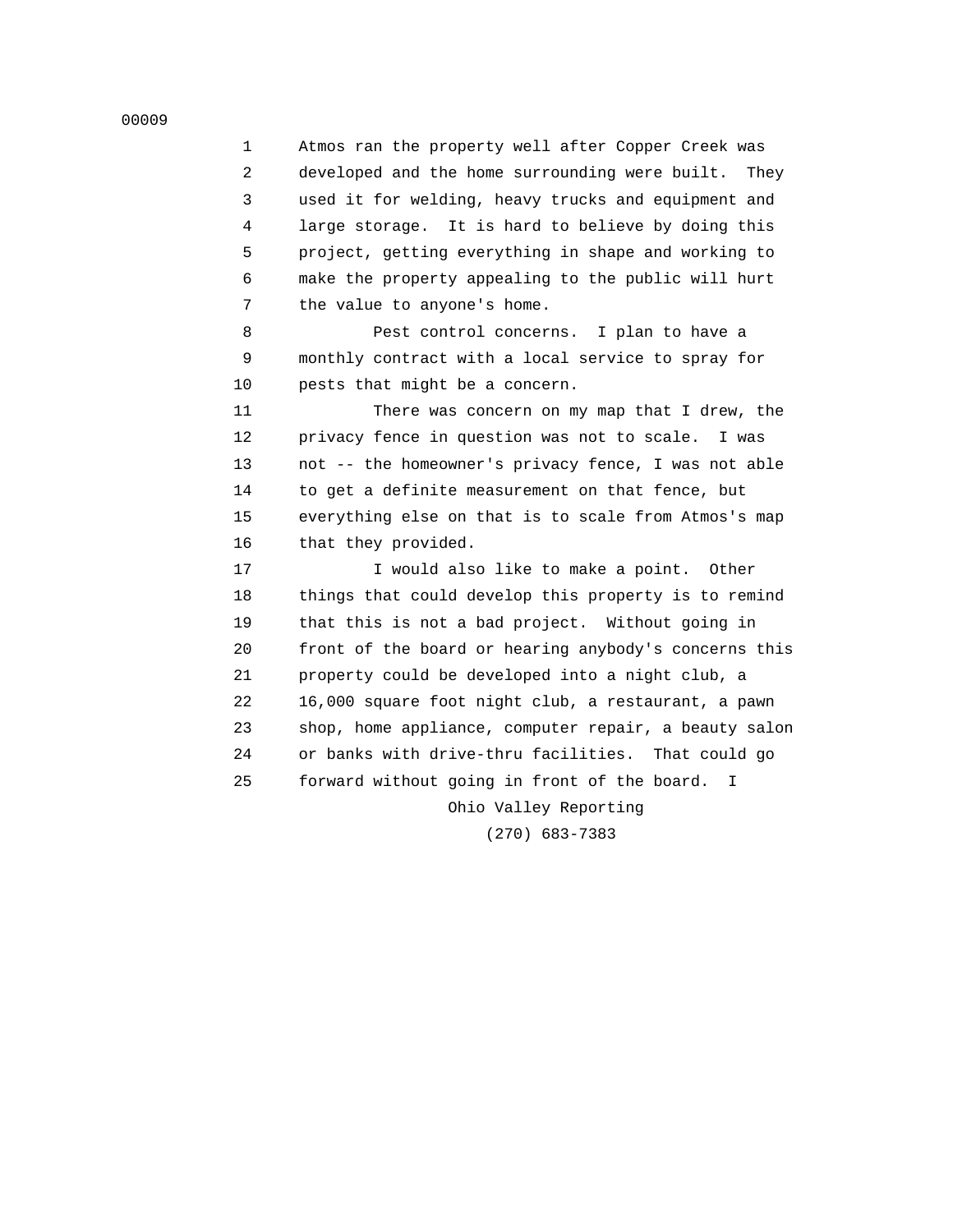```
 00010
```

| $\mathbf{1}$   | believe I'm correct. That's all I have.                |
|----------------|--------------------------------------------------------|
| 2              | CHAIRMAN: Any board members have a question            |
| 3              | of the applicant at this time?                         |
| $\overline{4}$ | MR. DYSINGER: Mr. Chairman, I think the                |
| 5              | applicant said he had photos to put into evidence.     |
| 6              | MR. STEWART:<br>Yes.                                   |
| 7              | MR. DYSINGER: Could we see those, please?              |
| 8              | (MR. STEWART PRESENT PHOTOGRAPHS.)                     |
| 9              | Thank you. You want those entered<br>CHAIRMAN:         |
| 10             | into the record?                                       |
| 11             | MR. STEWART:<br>Sure.                                  |
| 12             | CHAIRMAN: Any other questions of the                   |
| 13             | applicant at this time?                                |
| 14             | (NO RESPONSE)                                          |
| 15             | CHAIRMAN: Does anyone else have any comments           |
| 16             | on the applicant's side at this time?                  |
| 17             | CHAIRMAN: State your name, please.                     |
| 18             | MR. MASON: Jim Mason.                                  |
| 19             | (JIM MASON SWORN BY ATTORNEY.)                         |
| 20             | MR. MASON: I'm a real estate broker with L.            |
| 21             | Steve Castlen Realtors. I represent the Gilliland      |
| 22             | Group Partnership which is based in Amarillo, Texas.   |
| 23             | I don't have a statement, but I'm here to answer any   |
| 24             | questions that you may have on their behalf or respond |
| 25             | to any other comments that may come up this evening.   |
|                | Ohio Valley Reporting                                  |
|                | $(270)$ 600 7000                                       |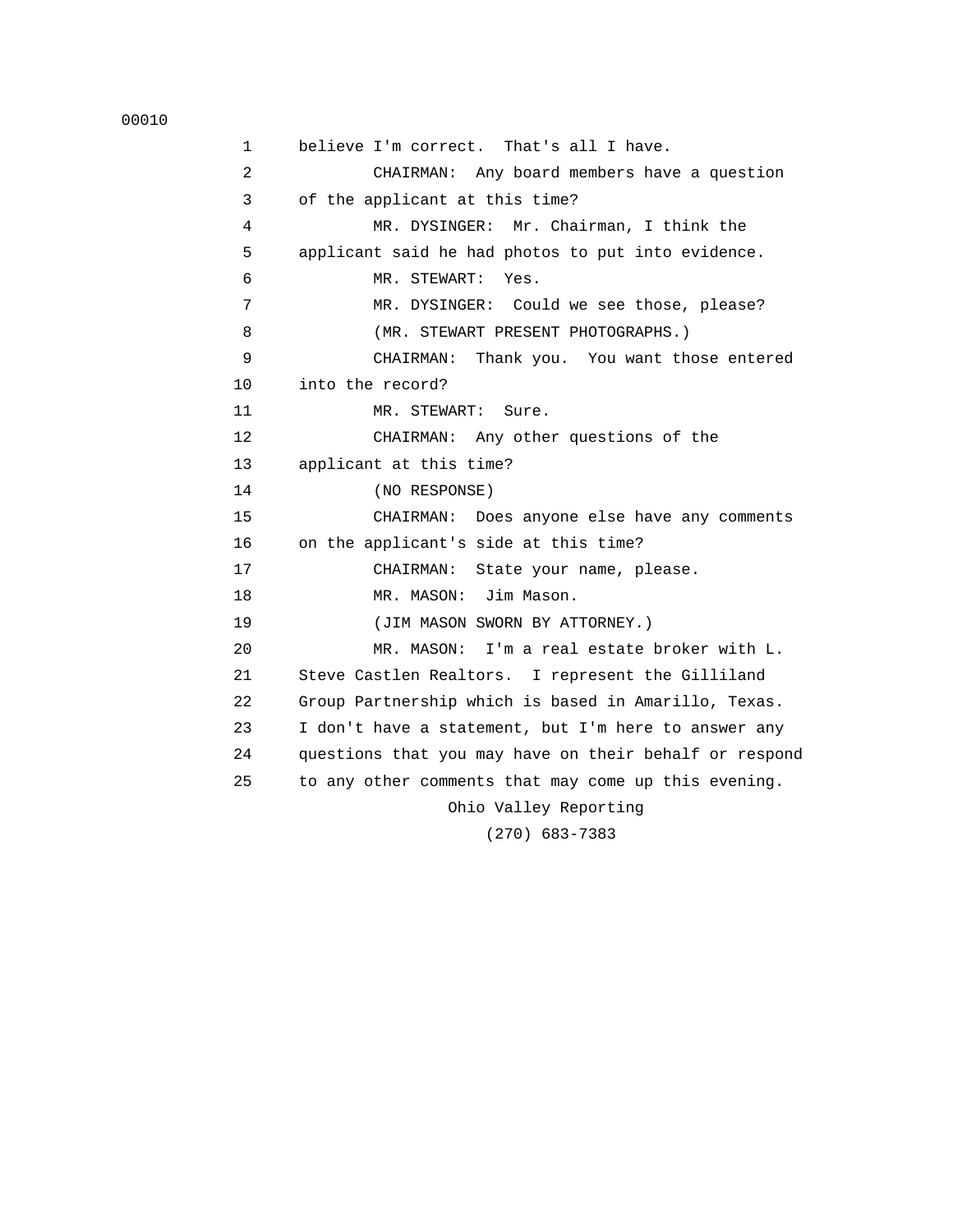1 CHAIRMAN: Any board members have any 2 questions of this gentleman? 3 (NO RESPONSE) 4 CHAIRMAN: Staff have any comments? 5 MR. NOFFSINGER: No, sir. 6 CHAIRMAN: Hearing none the opposition, do you 7 have anything else new that you would like to bring at 8 this time, please? 9 MR. SILVERT: Could you state your name, 10 please? 11 MR. RODNEY: Dean Rodney. 12 MR. SILVERT: Mr. Rodney, you were previously 13 sworn at the last meeting. 14 MR. RODNEY: That is correct. Thank you. 15 My wife and I live on Briar Cliff Trace, as I 16 mentioned last month. We've been there for over 18 17 years. 18 We have 178 feet of our backyard adjoins the 19 former Atmos Energy property that's in question 20 tonight. 21 At last month's meeting we had receivable 22 objections that were raised, concerns from our 23 neighborhood regarding the conditional use permit 24 that's being proposed to this board. I'm thankful 25 that you started this evening by looking at some of Ohio Valley Reporting (270) 683-7383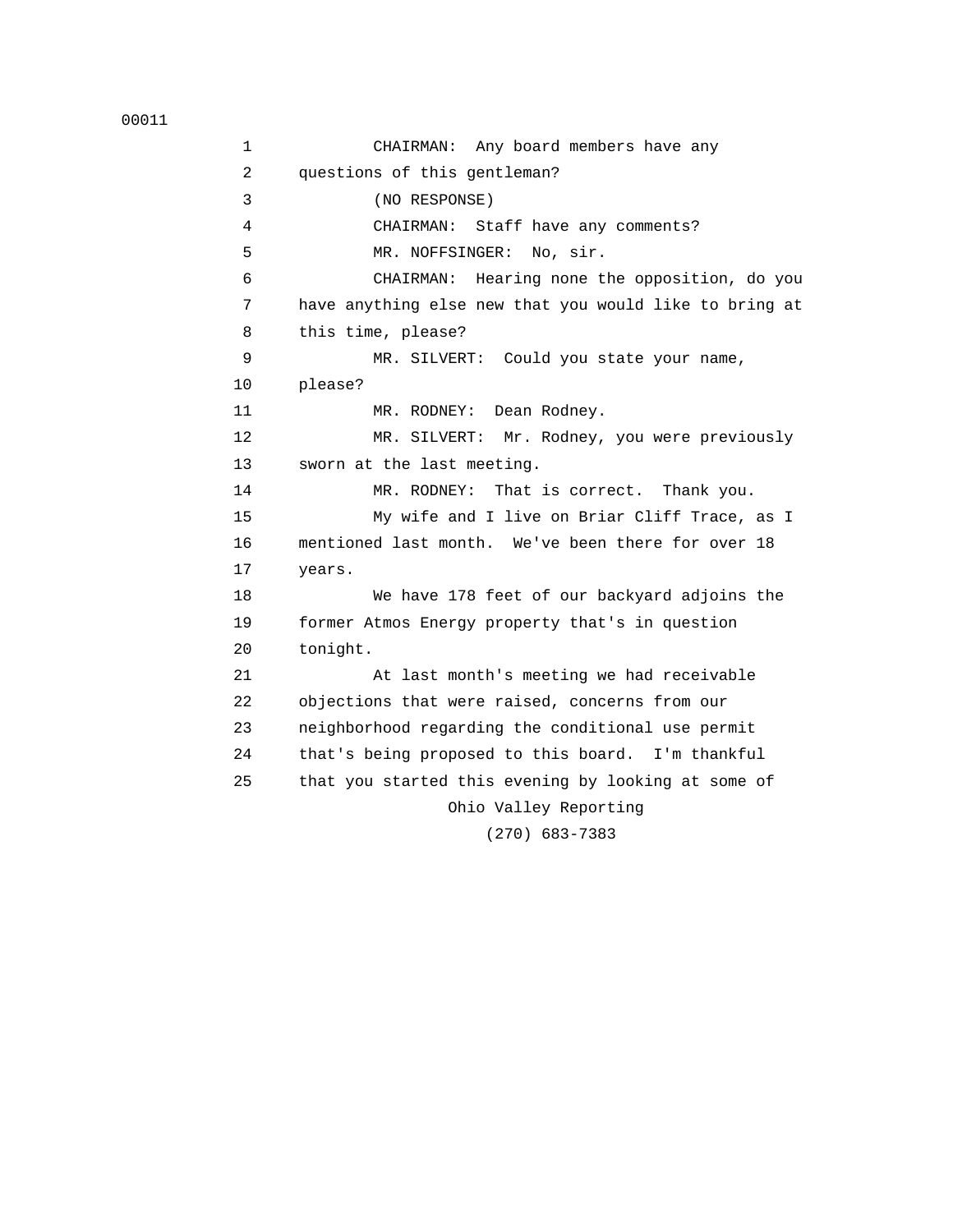1 that information. The letter that was submitted by 2 Bob Hill you should have received, a neighbor in 3 Copper Creek subdivision who was unable to be here. 4 His property joined the Atmos Energy property. He let 5 out some reasons as to why you should deny this 6 conditional use permit.

 7 In addition, Doug Black who is the president 8 of our homeowners association in the Copper Creek 9 neighborhood unfortunately for him and for us is 10 working tonight and unable to attend the meeting; 11 however, he sent a message to me that he wanted this 12 shared with this particular board.

 13 That the Copper Creek Subdivision is united in 14 opposing the storage units being constructed on a 15 former Atmos Energy property as it affects 16 specifically those homeowners who adjoin this 17 property. It also affects all of us in this 18 neighborhood negatively. Single-family residential 19 homes border all of the south side and all of the east 20 side of this property in question. Also, the YMCA 21 borders part of the north side with several acres that 22 they have there that they're hoping to develop a kids 23 park. Security has been mentioned as an issue because 24 there's going to be a real problem for kids and for 25 our residential neighborhoods that are located next to Ohio Valley Reporting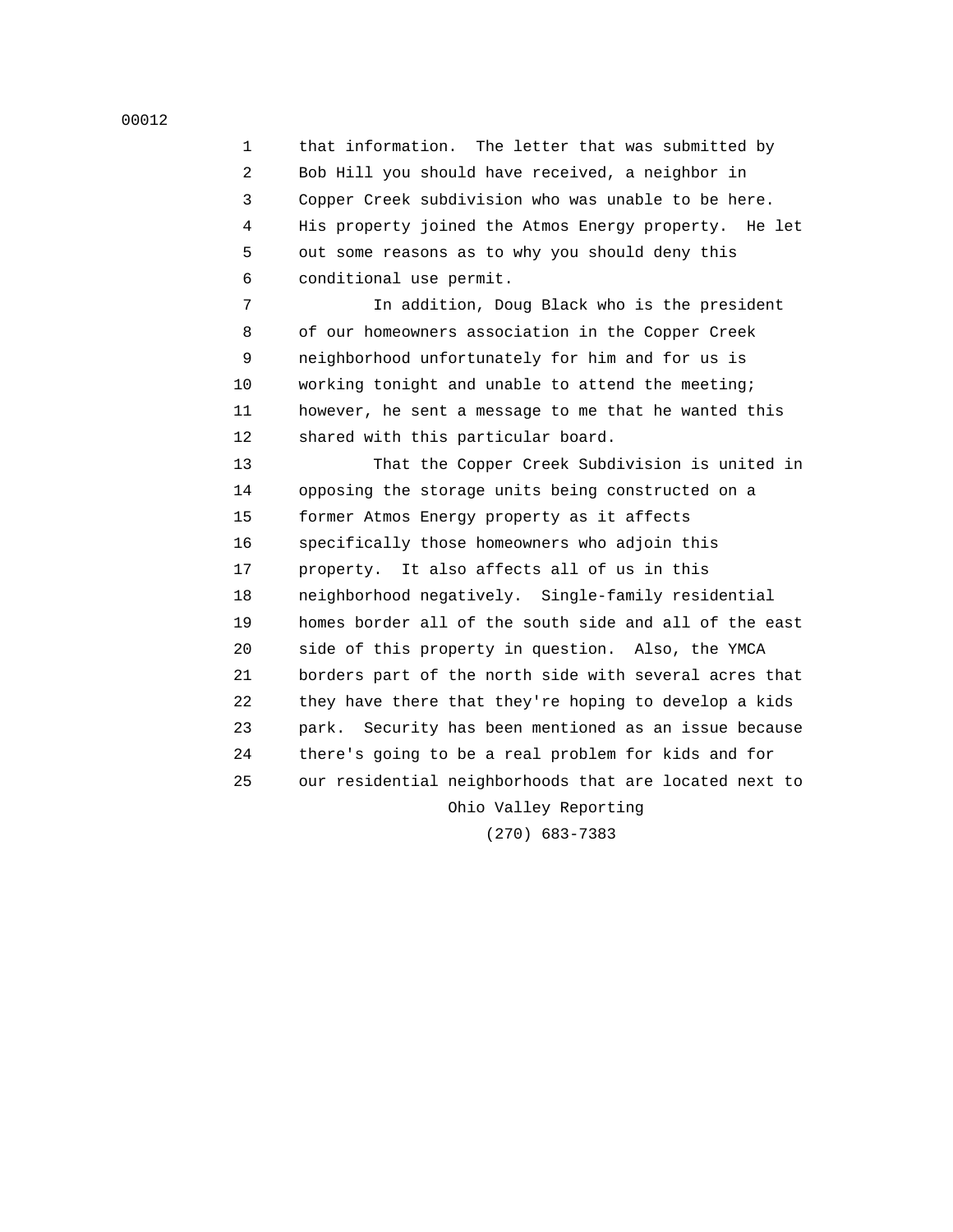1 storage units.

 2 I think Mr. Stewart has already said that 3 there will be 24 hour access 365 days a year. That's 4 got to be a security nightmare for us as neighbors. 5 The unnecessary noise has been mentioned. Obviously, 6 there will be an infringement on our privacy.

 7 Looking at the plan that he's presented here 8 to the board there's over 44,000 square feet of 9 storage units that he's looking to adapt and construct 10 that's going to be right up against the Copper Creek 11 neighborhood. Obviously, he's already mentioned 12 tonight that that will include several hundred storage 13 units that will be in our backyard.

 14 Neighbors that will turn over frequently. 15 Neighbors who could store the hazardous materials. 16 We've mentioned this as a reason last month for our 17 real concern in the neighborhood of what could be 18 stored in these storage units. But since last month I 19 had the opportunity to research some of the items that 20 have been stored in storage units nationwide that 21 could be very problematic, especially when we're 22 dealing with kids and especially in a residential 23 neighborhood that's already established.

 24 They include but they're not limited to the 25 following:

> Ohio Valley Reporting (270) 683-7383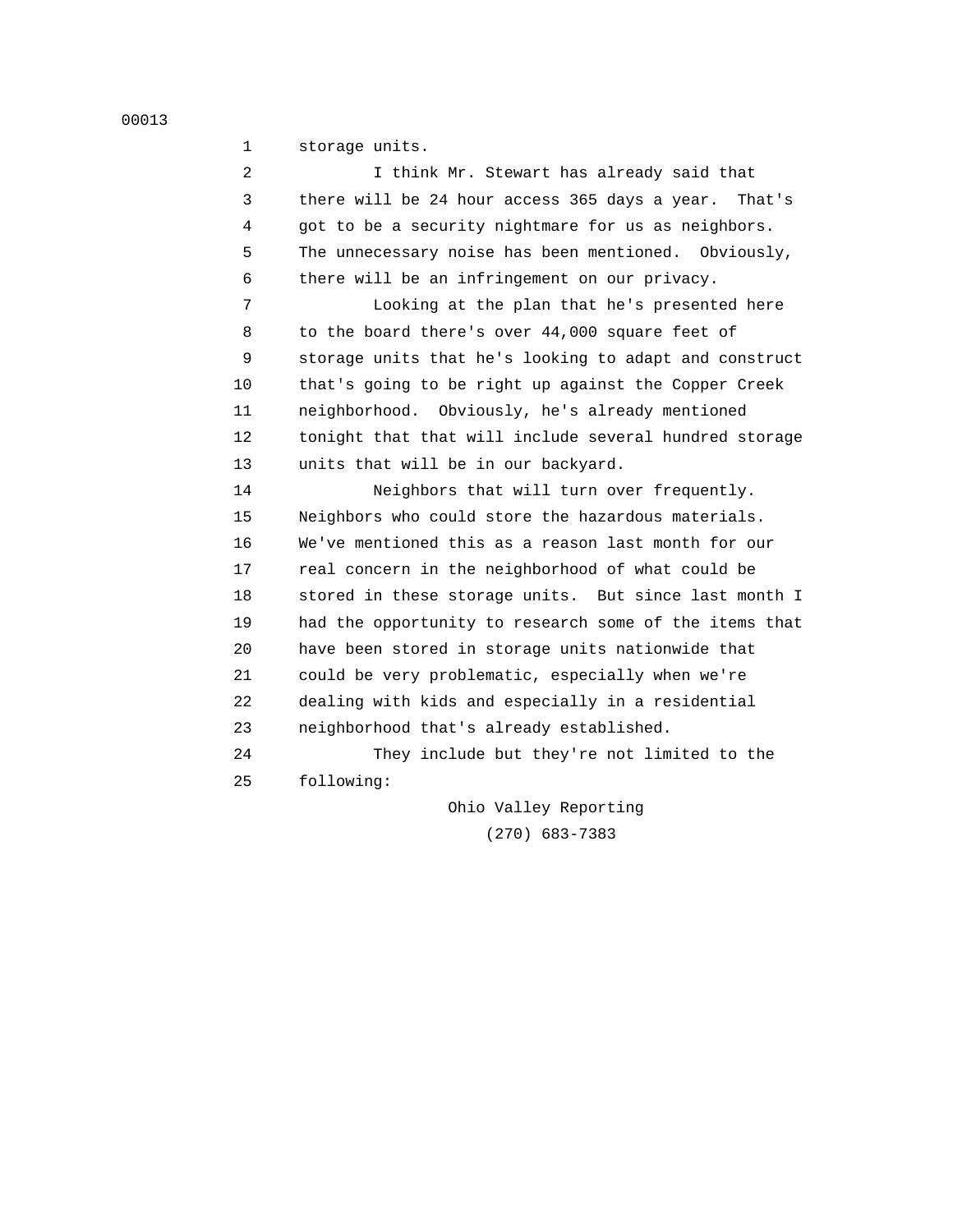1 In Michigan a live hand grenade was found in 2 an individual's storage unit. 3 In Florida, a family member decided to bury 4 another family member in an individual storage unit. 5 In San Diego, California a man murdered a 6 woman, rented a storage unit and stuffed her in there. 7 Stolen items, drugs, meth labs, firearms, 8 explosives, hazardous materials of all kinds have been 9 discovered numerous times in storage unit across the 10 country. 11 In Clay County, Minnesota 32 python snakes 12 were put in a storage unit and discovered there, and 13 so on. There's a long list. 14 Any one of these problems can prove to be 15 disastrous for kids and from an established 16 neighborhood that's located next to storage units. It 17 only takes one. 18 It has been said that there are three things 19 that determine real estate values. Location, location 20 and location. 21 Several hundred storage units, as have been 22 mentioned, are going to be in our backyard if you 23 approve this. If there's that potential for hazardous 24 material of any kind to be stored there, then that can 25 only reduce our property values. I'm probusiness. I Ohio Valley Reporting (270) 683-7383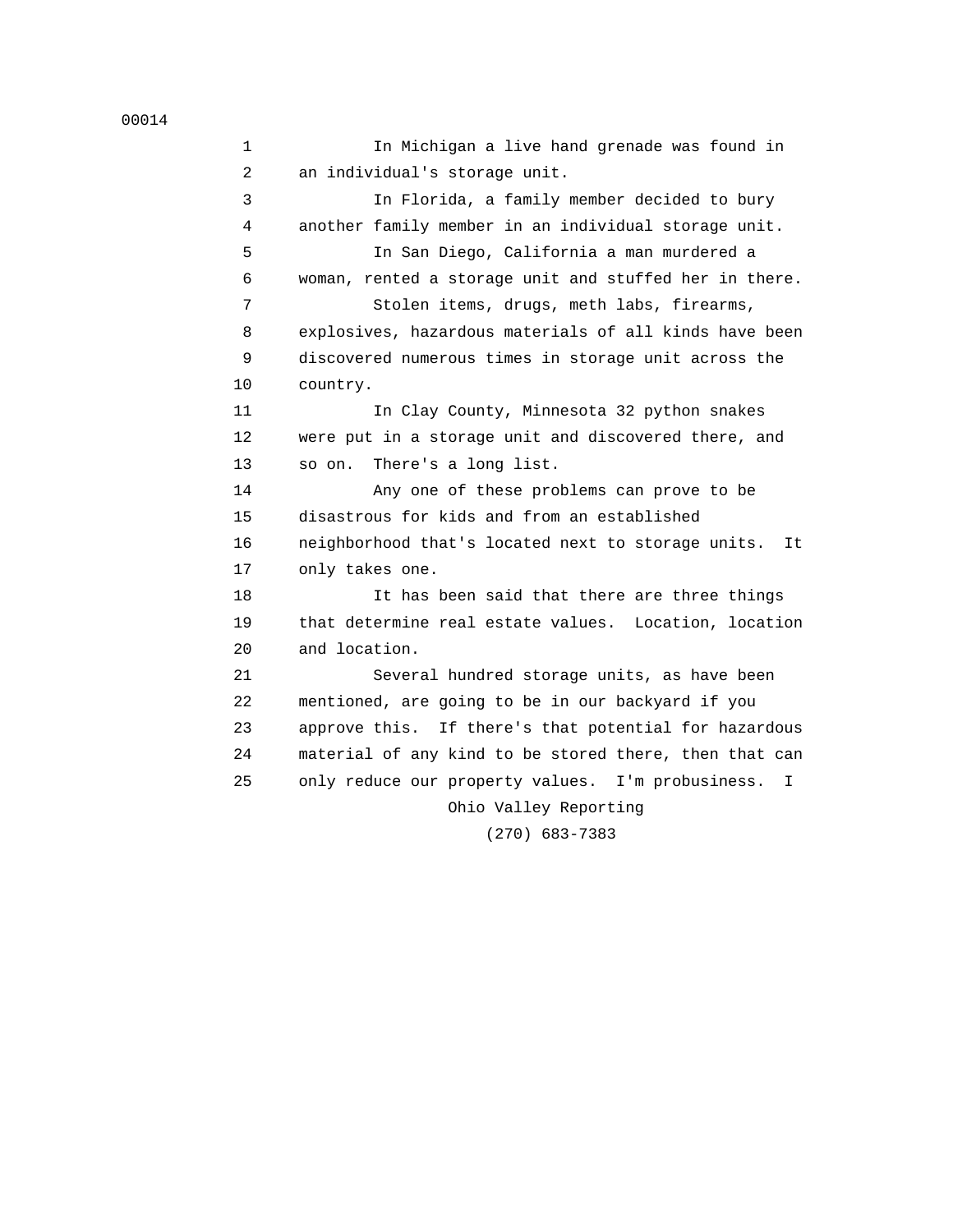1 worked over 33 years in business. I also volunteer as 2 many of you have in a lot of organizations like the 3 Chamber of Commerce, who is very probusiness, and I 4 support that. However, I would never nor would you 5 support that if there's any indication that it would 6 be at the detriment of kids or an established 7 residential neighborhood. There is a time and a place 8 for everything. In my opinion, tonight is the time 9 for the board to deny this conditional use permit for 10 this project because this property is not the place 11 for storage units. We in our neighborhood have tried 12 to itemize a lot of things for you to consider that we 13 have concerns over, as well as the noise we talked 14 about, the hazardous materials that have been 15 addressed, security would certainly be breached, 16 privacy would be compromised, property values have to 17 be declining if you're next to potentially storage 18 units that could have hazardous materials in them. 19 All of this would reduce the quality of life for us in 20 Owensboro, in this community, that are next to the 21 storage units.

 22 So I would hope that this Board of Adjustment 23 would seriously consider our concerns and vote to deny 24 the conditional permit use for this particular 25 project. Thank you for listening.

> Ohio Valley Reporting (270) 683-7383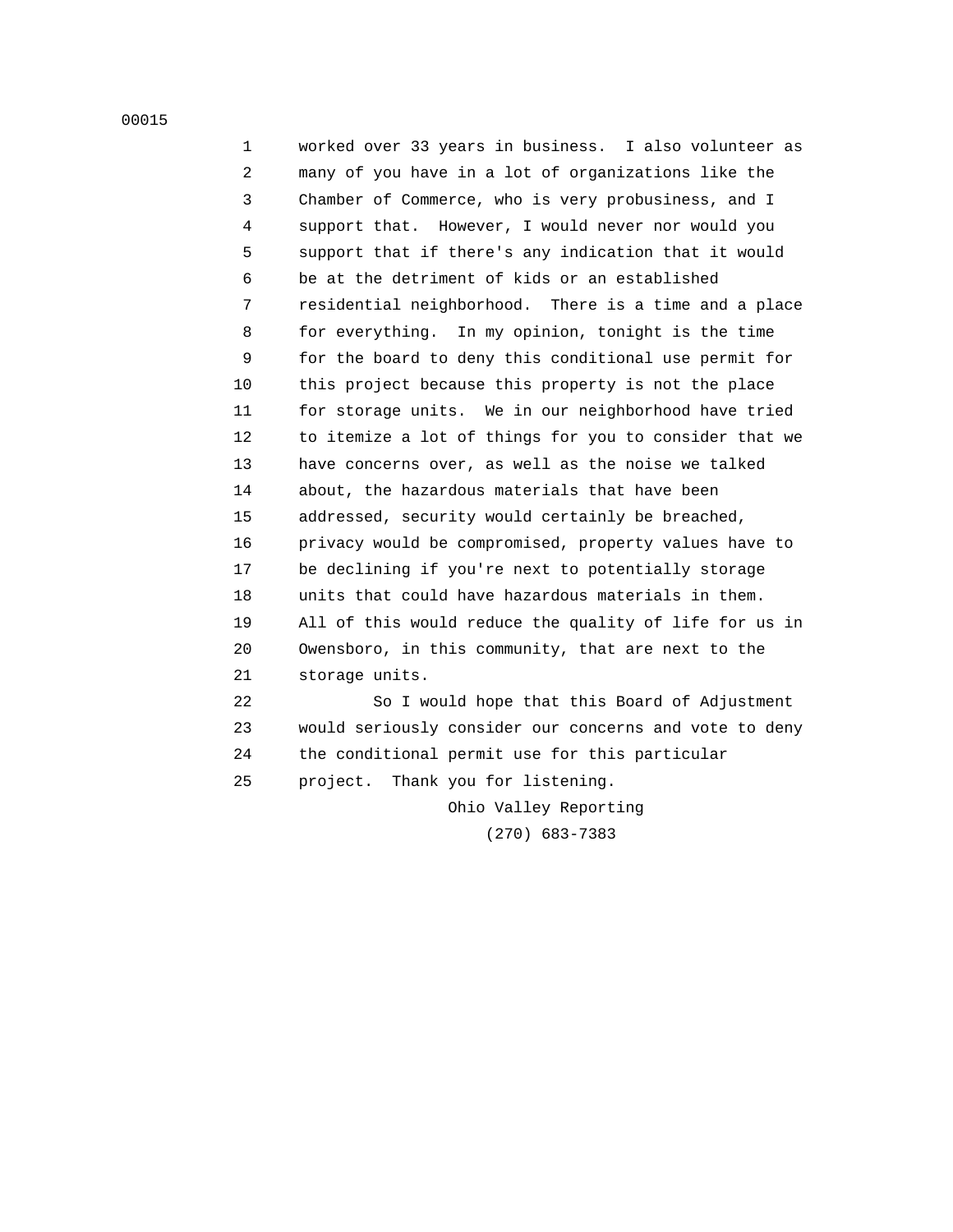1 CHAIRMAN: Any board member have any questions 2 of this gentlemen at this time? 3 MR. DYSINGER: I do, Mr. Chairman. 4 Did opposition research crime rates in areas 5 maybe even in Owensboro around storage units and see 6 if any of these concerns? Is there any quantifiable 7 data to support that supposition? 8 MR. RODNEY: Have I done that? 9 MR. DYSINGER: Anyone in the opposition. 10 MR. RODNEY: I have not. All I have looked at 11 is the research that I have found of what could be and 12 has been stored in these storage units in terms of 13 being detrimental to someone next to it like a kids 14 park, or like a residential established neighborhood, 15 but certainly it's there. I don't know what the 16 statistics are. 17 MR. DYSINGER: Thank you, Mr. Chairman. 18 CHAIRMAN: Any other board member have any 19 questions at this time? 20 (NO RESPONSE) 21 CHAIRMAN: Staff have anything you would like 22 to add on his comments? 23 MR. NOFFSINGER: No, sir. 24 CHAIRMAN: Does anyone have any other 25 comments? Ohio Valley Reporting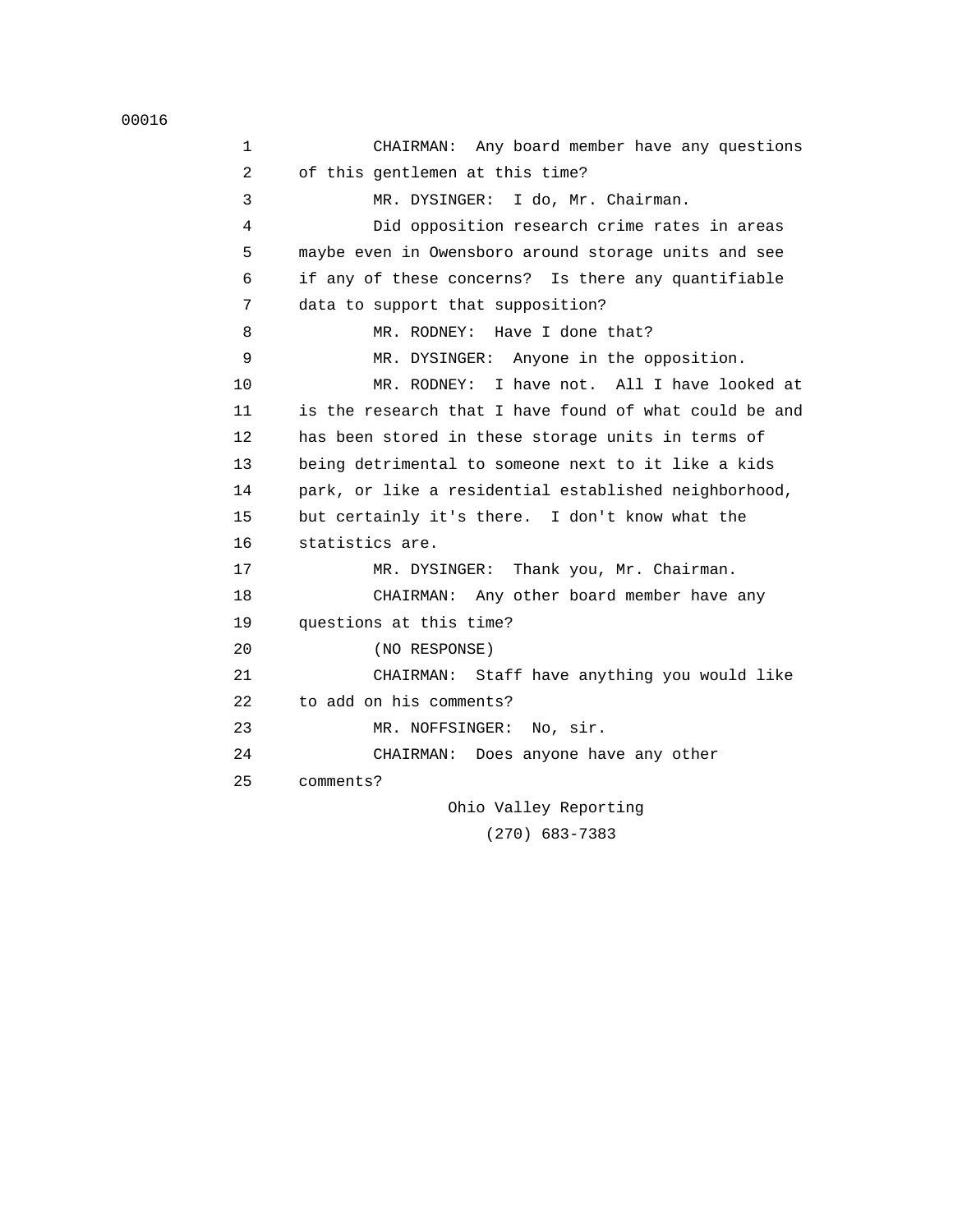1 MR. SILVERT: Could you state your name, 2 please. 3 MR. BALL: Manuel Ball. 4 (MANUEL BALL SWORN BY ATTORNEY.) 5 MR. BALL: Just for the record. I believe I 6 actually read into the record the last time, but 7 hazardous materials would not be allowed in an 8 individual storage per our zoning ordinance. 9 CHAIRMAN: Does anyone else have any other 10 comments at this time, new information? 11 MR. PACE: I wasn't here the last time, but I 12 don't think I'll be addressing anything that was. 13 MR. SILVERT: Could you state your name for 14 the record. 15 MR. PACE: Pat Pace, 1531 Cooper Creek Drive. 16 MR. SILVERT: You're sworn as an attorney, Mr. 17 Pace. 18 MR. PACE: It's true that these storage units 19 are not supposed to contain hazardous material, but 20 the applicant has told us there's no way that he can 21 actually police that. In fact, they're only there 22 during business hours and not at all on Sunday and 23 half a day on Saturday. 24 The concern is not only hazardous materials, 25 but flammable material or anything that could be a Ohio Valley Reporting (270) 683-7383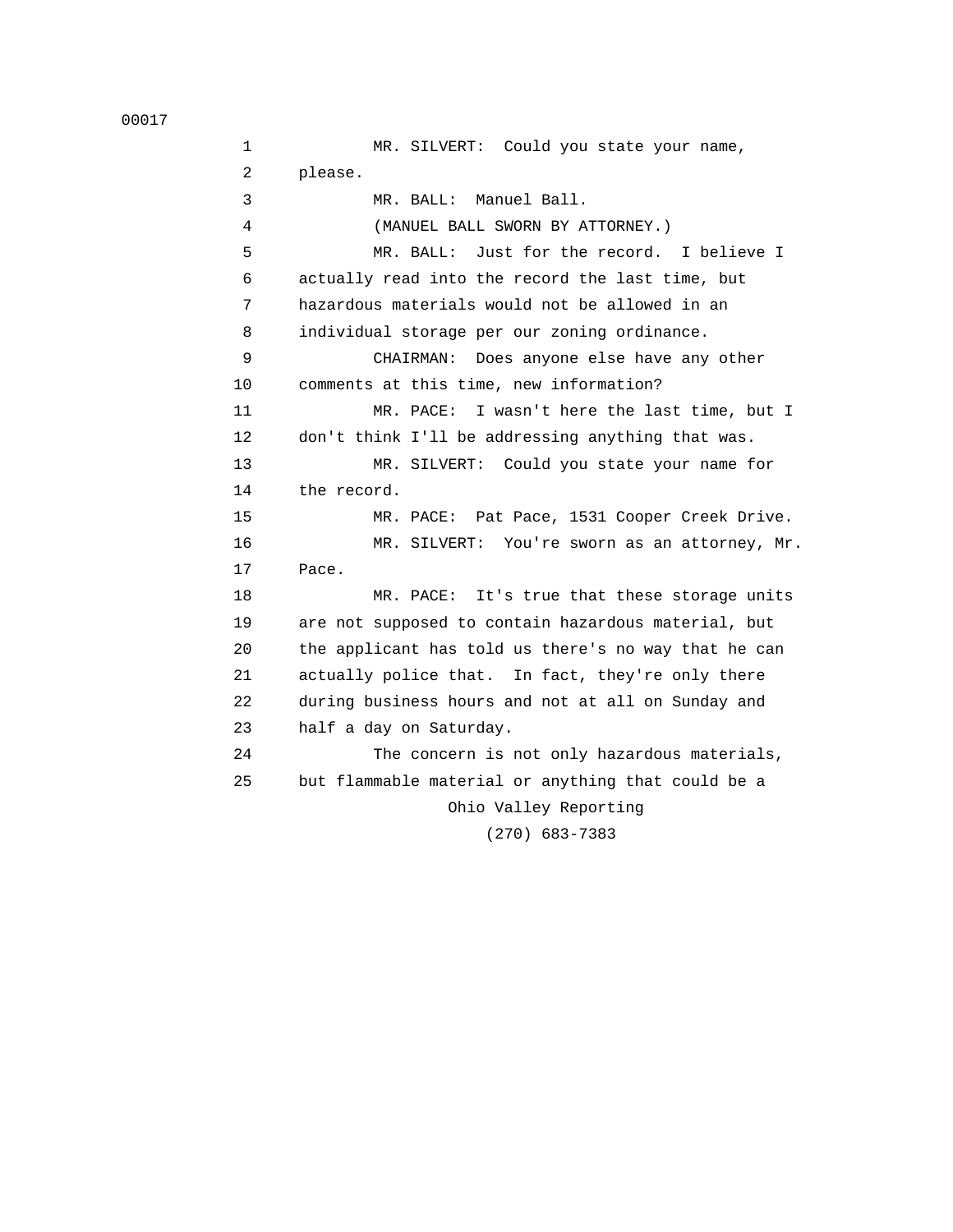1 health hazard. Your zoning ordinance defines those as 2 prohibited, but we have no way to assure that they 3 would not be located on these facilities.

 4 The zoning ordinance also prescribes that you 5 should determine that the conditions would not have an 6 adverse influence on the surrounding neighborhood. I 7 think from what you've heard it clearly can and very 8 well might.

 9 The highest court in Kentucky has also 10 addressed this with respect to conditional use 11 permits. In making a determination, you should 12 consider the affect of the proposed use on the public 13 health, safety and welfare of adjoining zones. That 14 would certainly include this residential neighborhood. 15 I think you've heard the reasons. I'm trying to give 16 you some reference to the ordinance and the law.

 17 We would ask that you deny this permit 18 particularly when some the protections that are built 19 into the conditional use permit and the ordinance 20 they're already seeking to change such as the height 21 of the fence. The fence is not just for screening. 22 It's also for security, and lowering it could affect 23 security. Thank you.

 24 CHAIRMAN: Any board member have any questions 25 for this gentleman at this time?

Ohio Valley Reporting

(270) 683-7383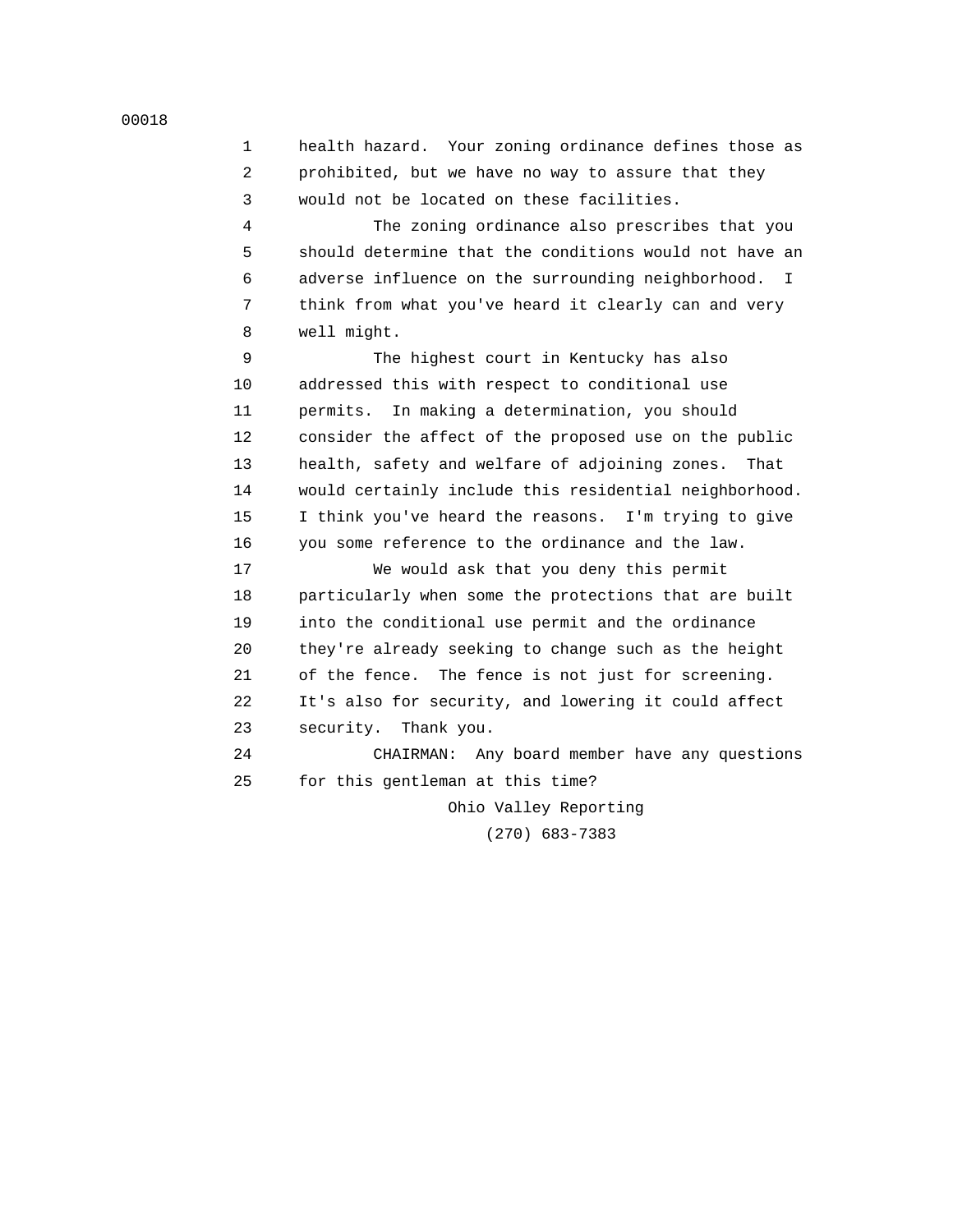| $\mathbf 1$ | MR. DYSINGER: I do, Mr. Chairman.                     |
|-------------|-------------------------------------------------------|
| 2           | Counselor, if the applicant were proposing to         |
| 3           | build say apartment buildings for low income tenants, |
| 4           | many of the same objections that opposition has put   |
| 5           | forward would still be true. Why is storage units any |
| 6           | more of a threat or detriment than apartment          |
| 7           | buildings, duplexes? In fact, any neighbors at all    |
| 8           | could have hand grenades and dead bodies.             |
| 9           | MR. PACE: That maybe true, but it's certainly         |
| 10          | more unsupervised and less security.                  |
| 11          | MR. DYSINGER: Currently it's basically an             |
| 12          | abandon building, a vacant lot, correct?              |
| 13          | MR. PACE: That's my understanding. I don't            |
| 14          | know that for a fact.                                 |
| 15          | MR. DYSINGER: No further questions.                   |
| 16          | CHAIRMAN: Any other comments or questions             |
| 17          | from the board members at this time?                  |
| 18          | (NO RESPONSE)                                         |
| 19          | CHAIRMAN: Staff have anything else to add?            |
| 20          | MR. NOFFSINGER: No, sir.                              |
| 21          | CHAIRMAN:<br>Thank you.                               |
| 22          | Anyone else wishing to speak?                         |
| 23          | Come forward and state your name, please, sir.        |
| 24          | MR. HAYDEN: My name is Matt Hayden.                   |
| 25          | (MATT HAYDEN SWORN BY ATTORNEY.)                      |
|             | Ohio Valley Reporting                                 |
|             |                                                       |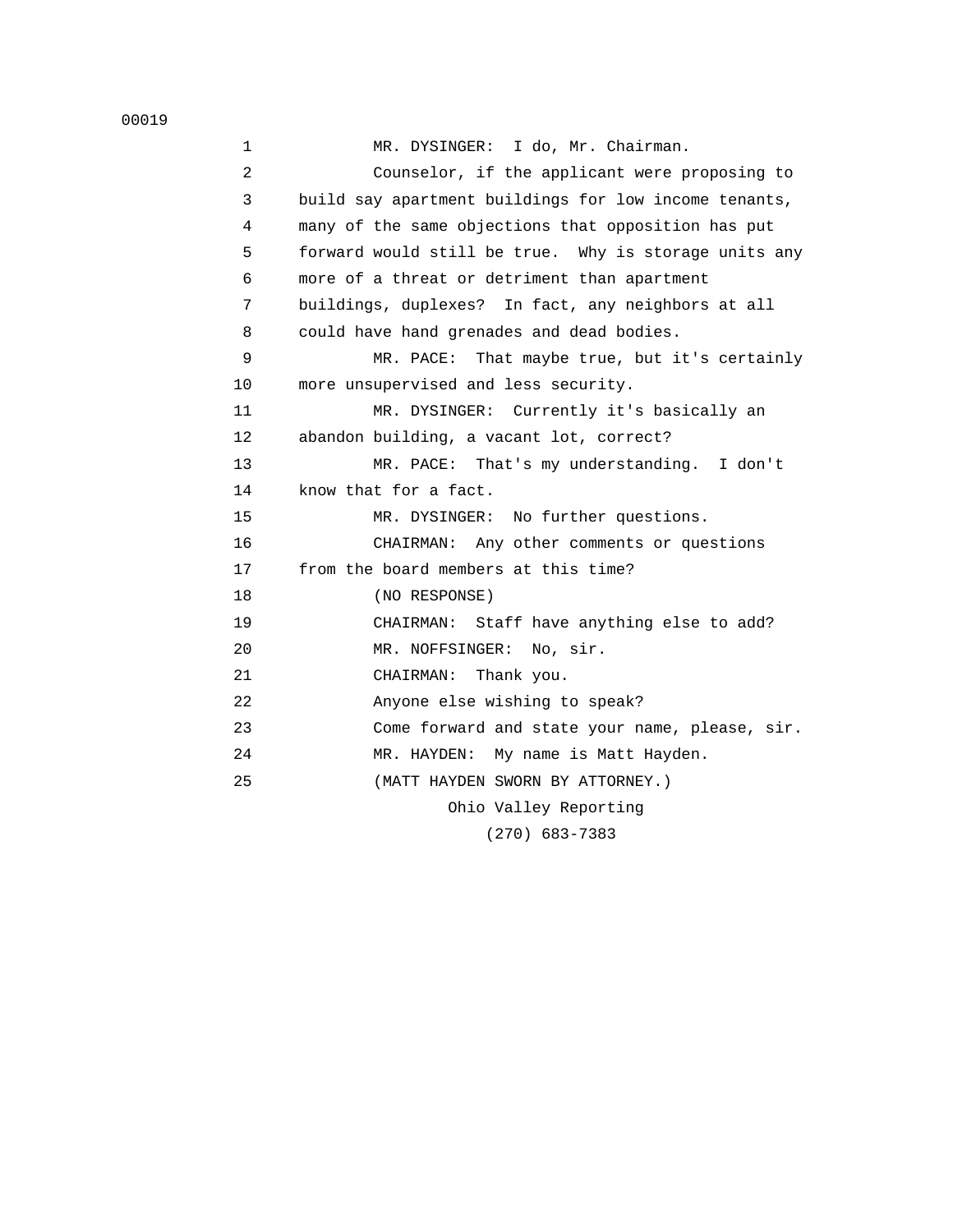1 MR. HAYDEN: I have a series of questions. I 2 don't know if they should actually -- I'm usually 3 represented when I'm here so if I speaking prior to 4 the next request, assuming this one passes, I'll be 5 happy to stand back up and ask them then if I'm going 6 out of sync here.

 7 One question I have is all the questions that 8 he answered from the prior meeting which I wasn't able 9 to attend, will those be read into the variance if it 10 is accepted as part of the motion so that if it does 11 not meet those answers, how will that be monitored and 12 will his variance be taken away if he doesn't meet all 13 the questions that he has supplied answers for?

 14 CHAIRMAN: Staff answer that, please, sir. 15 MR. NOFFSINGER: If the conditional use permit 16 is approved, it would be more meaningful if the board 17 would set specific conditions and name those 18 conditions that they expect the applicant to meet. 19 That way it helps us enforcement and it makes it clear 20 to everyone as to what has been approved.

 21 However, when the applicant steps up here and 22 puts forth an application, they're under oath. If 23 they make a commitment under oath, then I believe that 24 that commitment should be honored and we would be in 25 the position to enforce what they've said.

Ohio Valley Reporting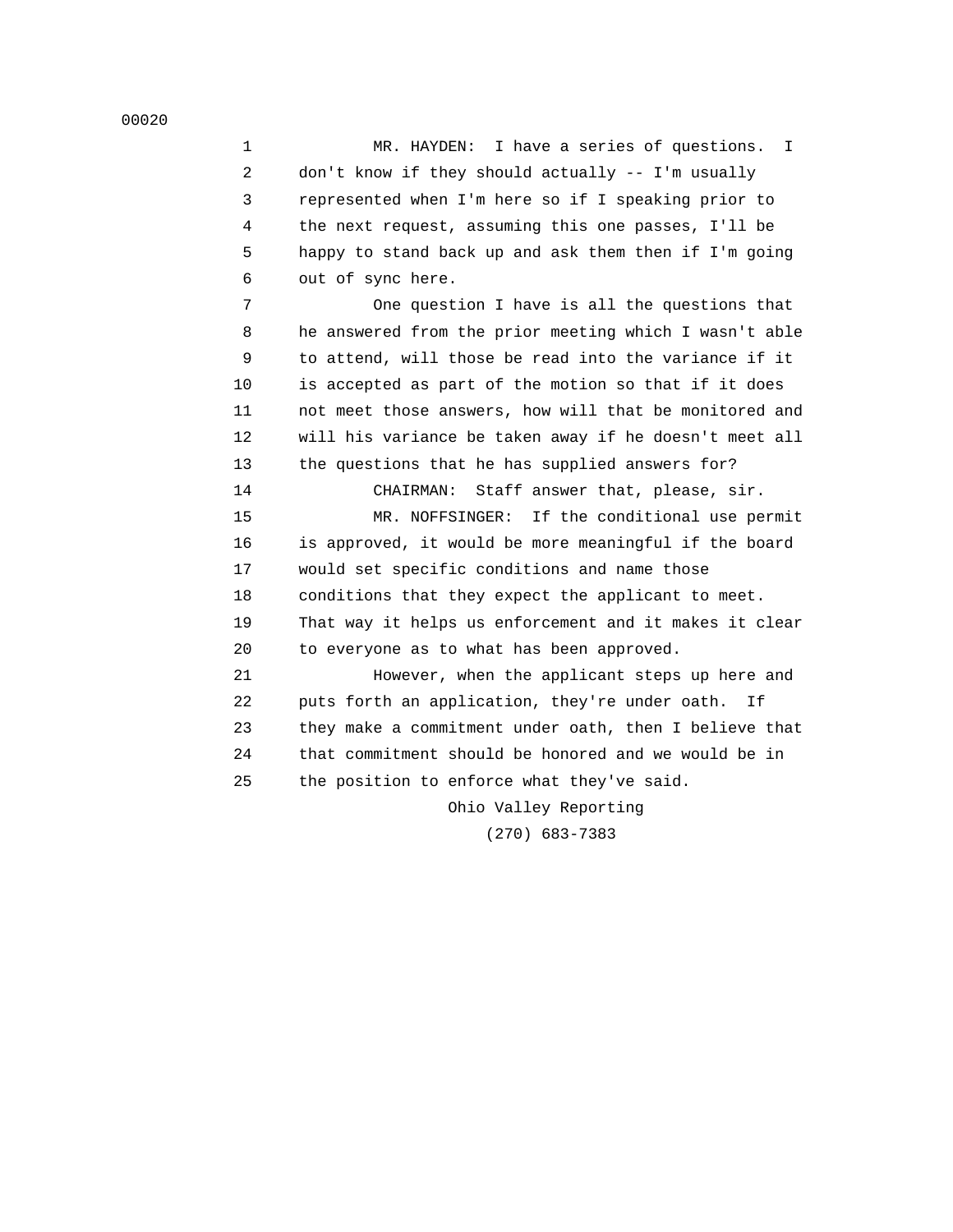1 Now, that has been challenged and we have been 2 directed that testimony that's given by either the 3 applicant or the opposition has to be trusted. I 4 think we can hold his feet to the fire in terms of 5 what he is committed to. However, it may take court 6 action beyond this board court action which takes time 7 in which then is out of our control to enforce. 8 MR. HAYDEN: I guess normally I do 9 developments around town, but most of my developments 10 are in the city. I think this property is in the 11 county; is that correct? 12 MR. NOFFSINGER: All property in Daviess 13 County, whether it be in the City of Owensboro or 14 Daviess County, is in the county. This property has 15 not been annexed into the City of Owensboro. 16 MR. HAYDEN: I'm sorry, so it's not in the 17 city was the direct question? 18 MR. NOFFSINGER: It has not been annexed into 19 the City of Owensboro. 20 MR. HAYDEN: With that being said, will it be 21 annexed into the city? The reason I ask that is 22 because obviously with it being in the county I assume 23 there's different regulations or mandates as to how 24 property has to be kept up because if that property 25 was in the city I'm the under assumption it would not Ohio Valley Reporting

(270) 683-7383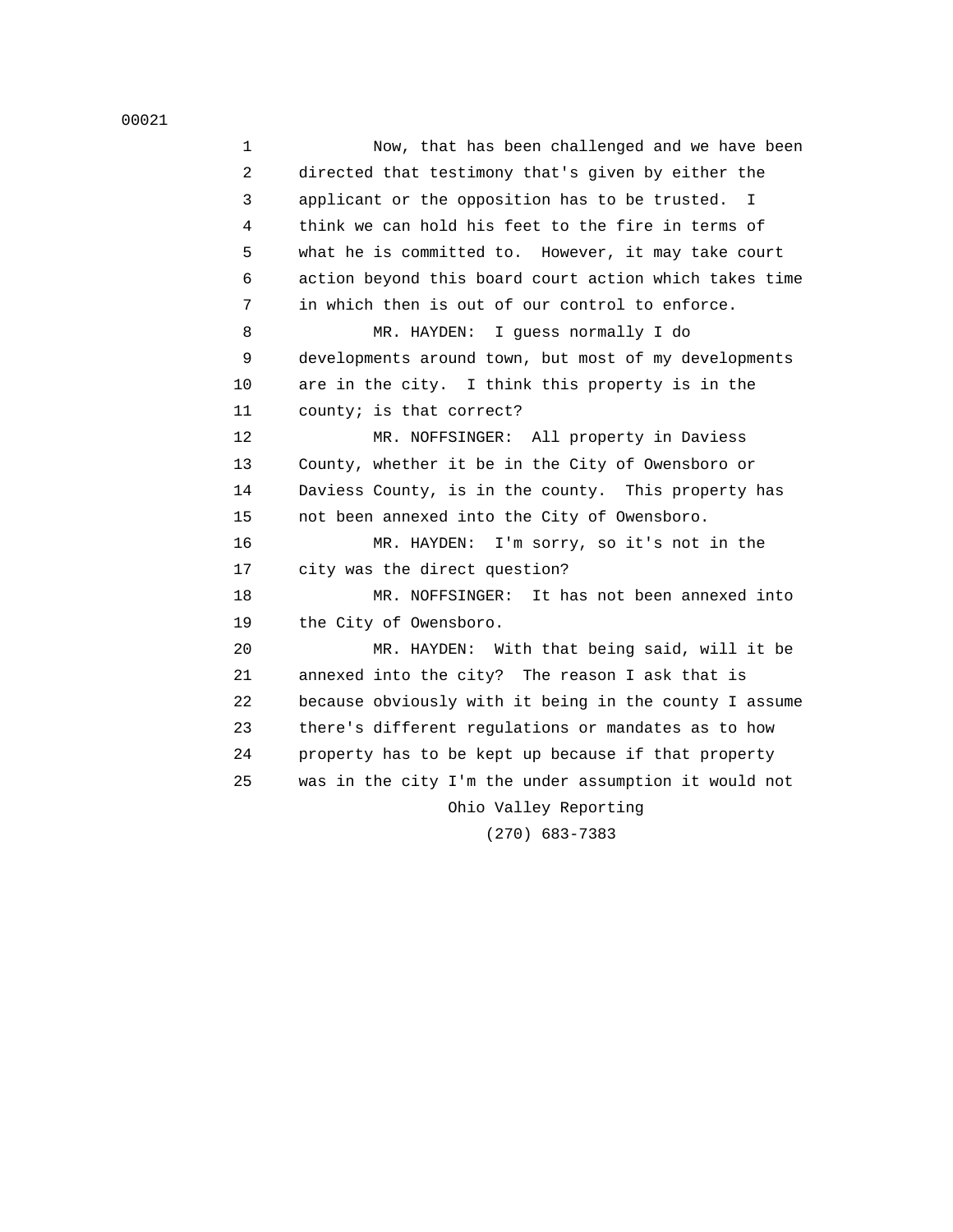1 look like it does today. I guess back to jurisdiction 2 of how do you monitor these things? I mean the 3 property is in disarray. I guess my question is: 4 Being a neighbor, how did it get to this? I know if I 5 don't mow my grass on any of the properties we own, I 6 get a letter. If I don't fix it in ten days, I get a 7 fine.

8 MR. NOFFSINGER: The City of Owensboro 9 enforces their own property maintenance code. That's 10 not enforced by this board or the Planning Commission. 11 Daviess County, they have a property maintenance code 12 that they enforce that we do not have any control 13 over.

 14 Any questions regarding the maintenance of 15 that property should be directed at this time to the 16 Daviess County Fiscal Court. In terms of whether he 17 intends to annex or not, I have not heard him say 18 whether he plans to do that or not.

 19 MR. HAYDEN: Because it might be nice if he 20 does because then maybe he would have to keep the 21 grass up in the future.

 22 The people in the neighborhood, as well as I, 23 I would like to know is there a contact for the county 24 because I'd love to try to get somebody to cleanup the 25 property that adjoins mine because obviously it's in

Ohio Valley Reporting

(270) 683-7383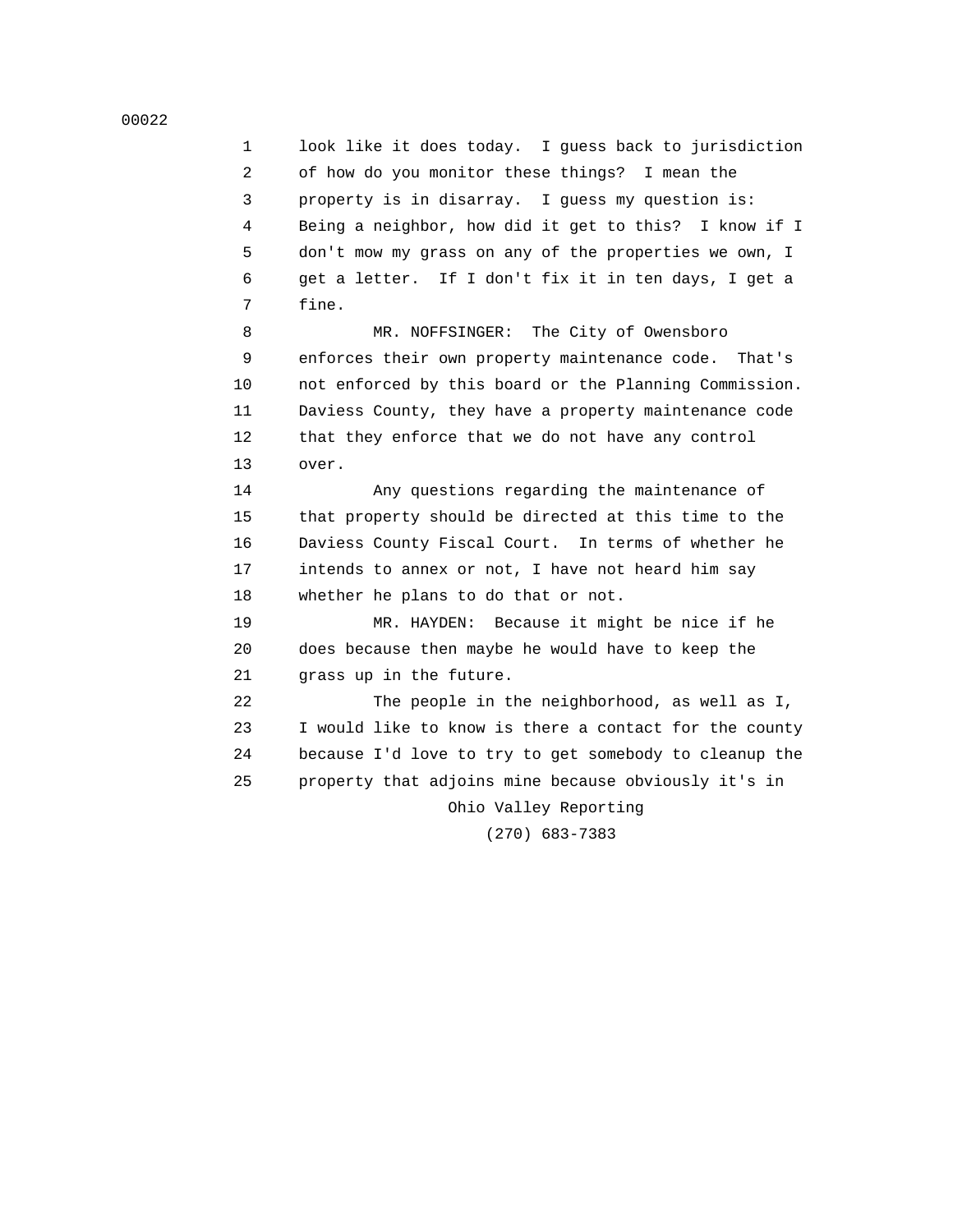| 00023 |
|-------|
|-------|

| $\mathbf{1}$ | total disarray. Has been for some time.                |
|--------------|--------------------------------------------------------|
| 2            | MR. NOFFSINGER: Mike Hamilton with the                 |
| 3            | Daviess County Property Maintenance office, solid      |
| 4            | His name is Mike Hamilton.<br>waste.                   |
| 5            | MR. HAYDEN: Thank you.                                 |
| 6            | Also, it's come up being that hazardous                |
| 7            | materials, possible fire. Bottom line is the density.  |
| 8            | Will it be increased on the property? I also have      |
| 9            | concerns that because this isn't in the city I think   |
| 10           | is the reason that I'm under the impression there will |
| 11           | be not be a development plan later that goes back to   |
| 12           | the OMPC Board for approval of the actual improvements |
| 13           | that will be made on this property; is that correct?   |
| 14           | MR. NOFFSINGER: There will be a requirement            |
| 15           | of a development plan regardless of whether it's in    |
| 16           | the City of Owensboro or outside the City of           |
| 17           | Owensboro. Because you have multiple principle         |
| 18           | structures on the property. That will be a             |
| 19           | requirement to go before the Planning Office           |
| 20           | regardless. It will not go before the Planning         |
| 21           | Commission. It will be signed in-house by the          |
| 22           | director to assist those developers in this community  |
| 23           | that are trying to start a business.                   |
| 24           | MR. HAYDEN: I guess the concern is, is that            |
| 25           | being that it won't be back into the public again,     |
|              | Ohio Valley Reporting                                  |
|              | $(270)$ 683-7383                                       |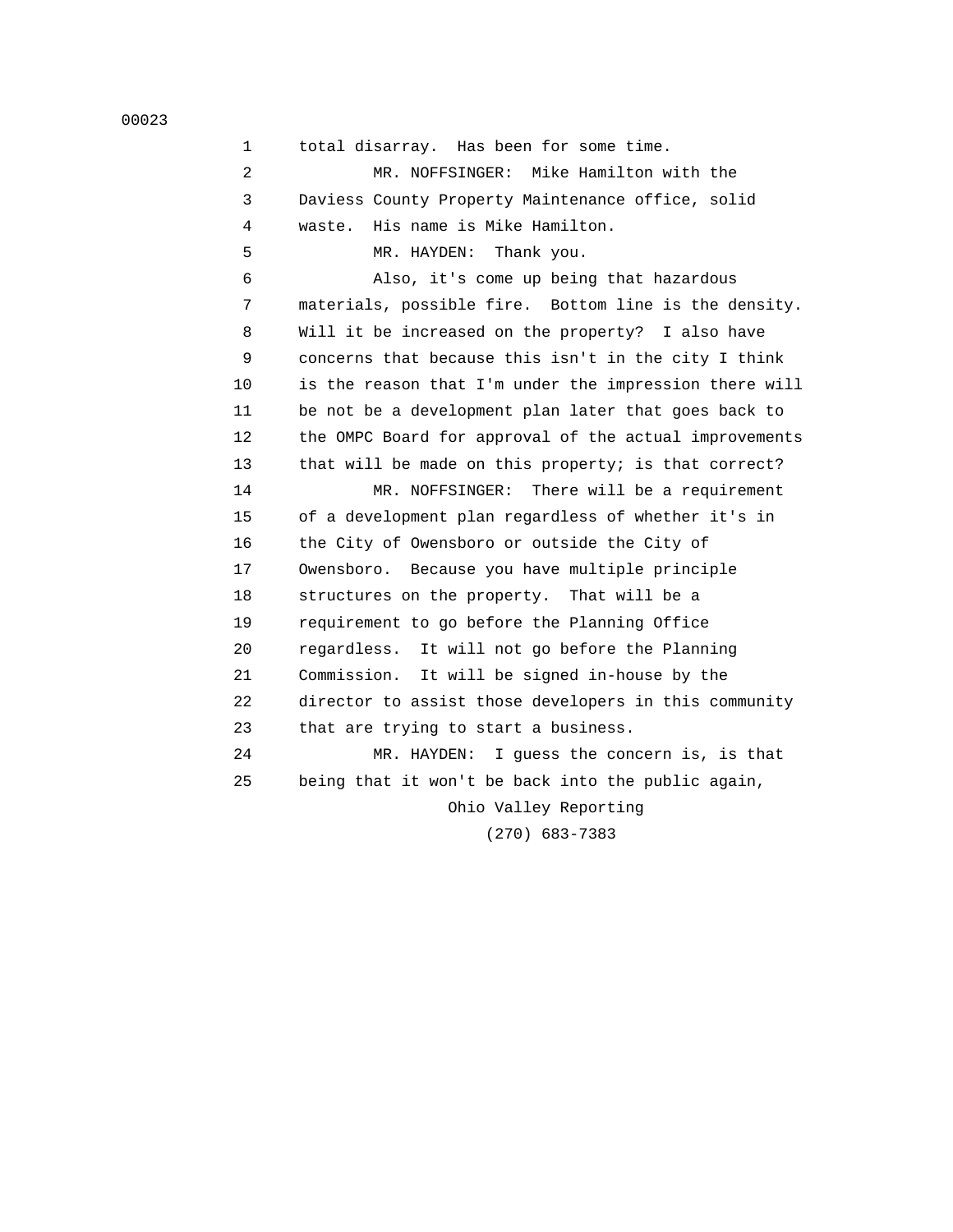1 I've got concerns with the utilities that come to that 2 property, whether it's fire, sewer, etcetera. I think 3 the utilities are inadequately sized for that area, 4 especially since the density and the use is going to 5 be taxing, what is there and probably won't even allow 6 it to operate properly. How will we have a checks and 7 balance that they'll be upgraded so that it can, one, 8 protect the neighborhood if something bad was to 9 happen, etcetera? The reason I'm asking this is 10 because of the development plan not coming back. So 11 we won't have a chance to go and make sure that all of 12 this is being taken care of and notified of the 13 meetings etcetera. I mean most of these people have 14 jobs, etcetera. They won't even realize the process 15 is happening I guess is what I'm making notice. Also, 16 I want be aware of that as being a property owner that 17 adjoins this.

18 MR. NOFFSINGER: The development plan is 19 reviewed by all utility companies, as well as the 20 Planning Staff and the Engineering Department. You 21 certainly can contact those various agencies if you 22 have concerns about adequacy of utilities in the area, 23 but it's been my experience they do a fantastic job in 24 terms of reviewing plans and making sure that the 25 utilities and infrastructure is adequate prior to Ohio Valley Reporting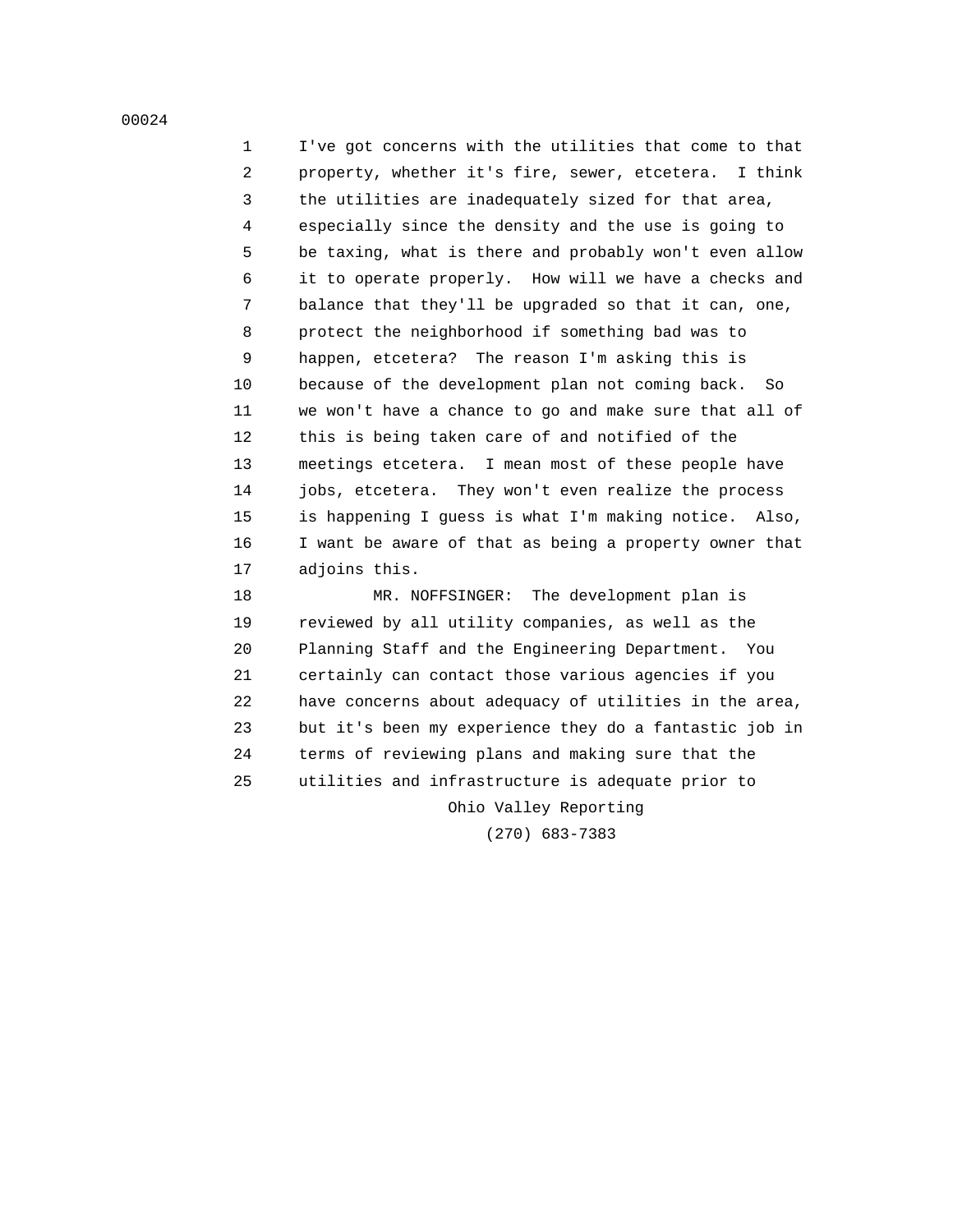```
 00025
```
1 approving that development.

| 2  | MR. HAYDEN: Not saying that they're not.                  |
|----|-----------------------------------------------------------|
| 3  | Being that it's not going to come back to that process    |
| 4  | I don't want to miss it as being a property owner that    |
| 5  | wasn't able to see if those things were being met.        |
| 6  | Like, for example, having enough pressure to have a       |
| 7  | fire hydrant installed so that if there is a fire that    |
| 8  | they'll be able to take care of the issues at hand.<br>I. |
| 9  | just want to make sure that the bases are covered,        |
| 10 | being a property owner that owns the property             |
| 11 | next-door, on the opposite side of the neighborhood.      |
| 12 | Thank you.                                                |
| 13 | CHAIRMAN: Any questions of this gentleman                 |
| 14 | from the board?                                           |
| 15 | (NO RESPONSE)                                             |
| 16 | Staff have any other comments?<br>CHAIRMAN:               |
| 17 | MR. NOFFSINGER:<br>No, sir.                               |
| 18 | Anyone else have any new items?<br>CHAIRMAN:              |
| 19 | MR. SILVERT: Would you state your name,                   |
| 20 | please.                                                   |
| 21 | Darshana Patel.<br>MS. PATEL:                             |
| 22 | (DARSHANA PATEL SWORN BY ATTORNEY.)                       |
| 23 | The gentleman, Seth Stewart,<br>MS. PATEL:                |
| 24 | mentioned about multiple activities or multiple           |
| 25 | entrance by one person entering the property, the         |
|    | Ohio Valley Reporting                                     |
|    | $(270)$ 683-7383                                          |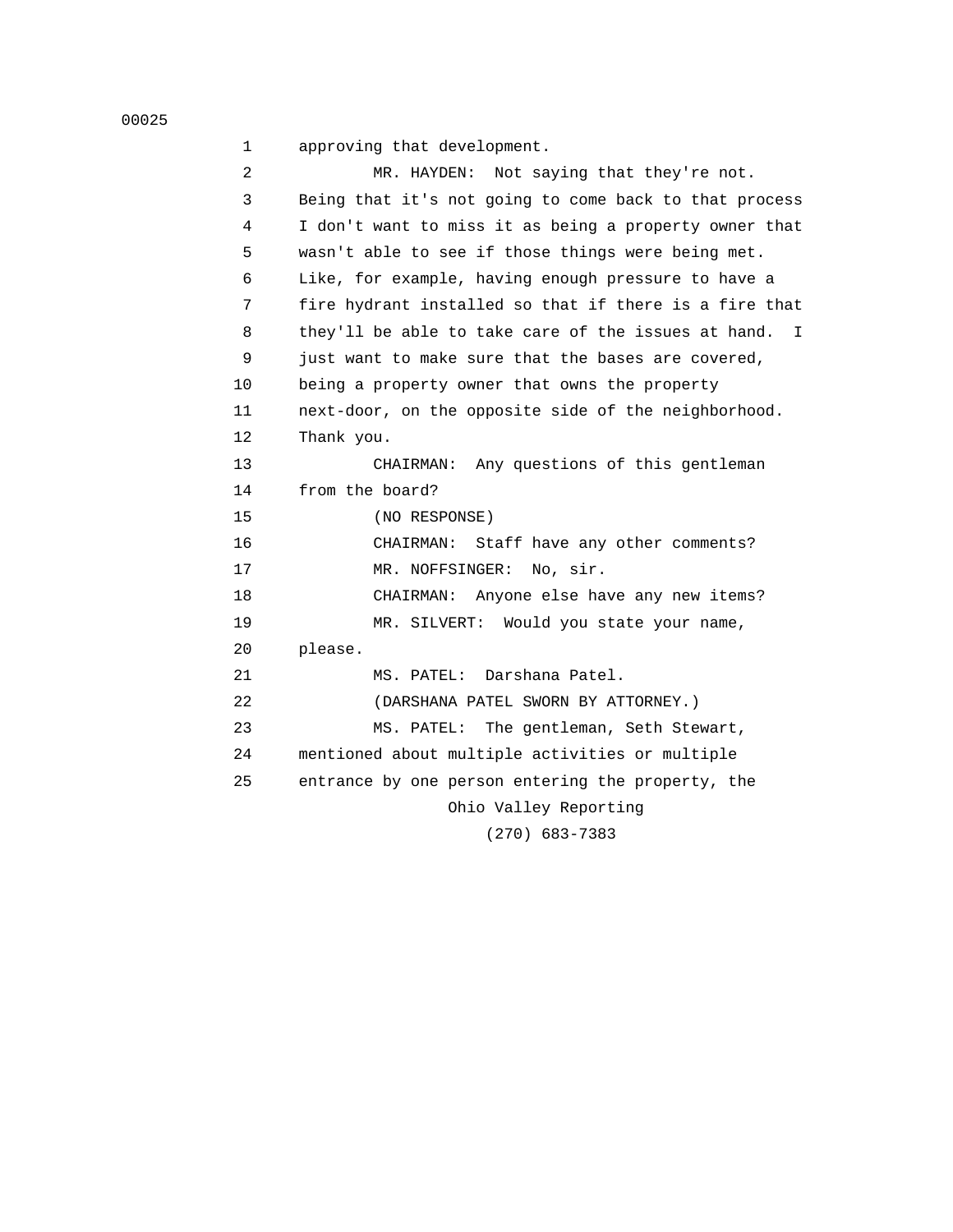| 1  | storage units, he will be alarmed via e-mail. He said    |
|----|----------------------------------------------------------|
| 2  | the computer system would be notified of the entrance    |
| 3  | or whatever, whoever enters. Who is going to monitor     |
| 4  | that $24/7$ ? If he said the computer would e-mail him,  |
| 5  | I mean I don't understand that process.                  |
| 6  | CHAIRMAN: Would the applicant answer this                |
| 7  | question for us, please.                                 |
| 8  | MR. STEWART: The computer system will be on              |
| 9  | 24 hours a day. When somebody keys in to that gate,      |
| 10 | they have their own personal four digit code that they   |
| 11 | use. When that code gets enter, the computer             |
| 12 | recognizes it and marks the time. When he leaves,        |
| 13 | same thing happens, the customer leaves. If it's an      |
| 14 | abnormal amount of time, I can set is up to anything,    |
| 15 | I believe, it kicks me an e-mail. The computer system    |
| 16 | will automatically send me an e-mail with, I believe,    |
| 17 | I don't want this to be on record, but I believe with    |
| 18 | the customer's ID number and everything right then.      |
| 19 | It will be in the computer system once I can get to      |
| 20 | it. I<br>The e-mail will come straight to my phone and I |
| 21 | will have it in ten minutes.                             |
| 22 | In other words, you'll be on 24<br>CHAIRMAN:             |
| 23 | hours a day, to be notified?                             |
| 24 | MR. STEWART:<br>Yes.                                     |
| 25 | CHAIRMAN: Thank you.                                     |
|    | Ohio Valley Reporting                                    |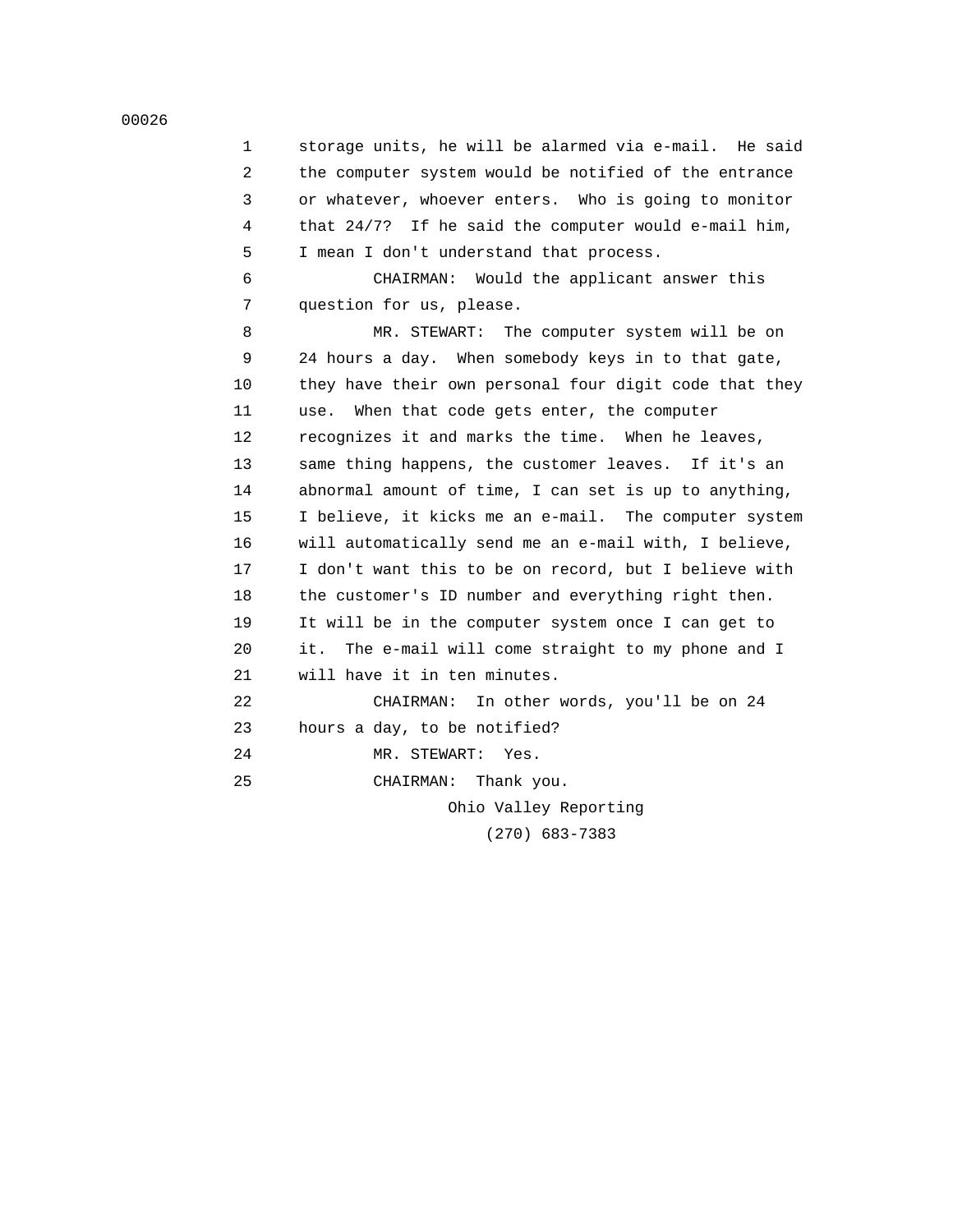1 Any questions? 2 (NO RESPONSE) 3 CHAIRMAN: Any other questions? I think we've 4 pretty well touched all the items, unless you have 5 something new. 6 (NO RESPONSE) 7 CHAIRMAN: With that the board have any other 8 questions right now? 9 (NO RESPONSE) 10 CHAIRMAN: We've got two items. The first one 11 is a conditional use permit. I'll entertain a motion 12 for that item at this time, please. 13 MR. REEVES: Mr. Chairman, I'll be glad to 14 make a motion. 15 While I'm not one that's ever going to 16 particularly swayed, they're not in my backyard, I 17 think there are issues they have merit to them. 18 Storage facilities certainly could be a necessary 19 evil. People have to have places to store. However, 20 I'm usually moved by is it going to be a disturbance 21 to the neighbors and more importantly what are the 22 safety issues. 23 I move that this conditional use permit be 24 denied based upon the testimony of the owner. He has 25 no ability to control safety on the site. Individuals Ohio Valley Reporting (270) 683-7383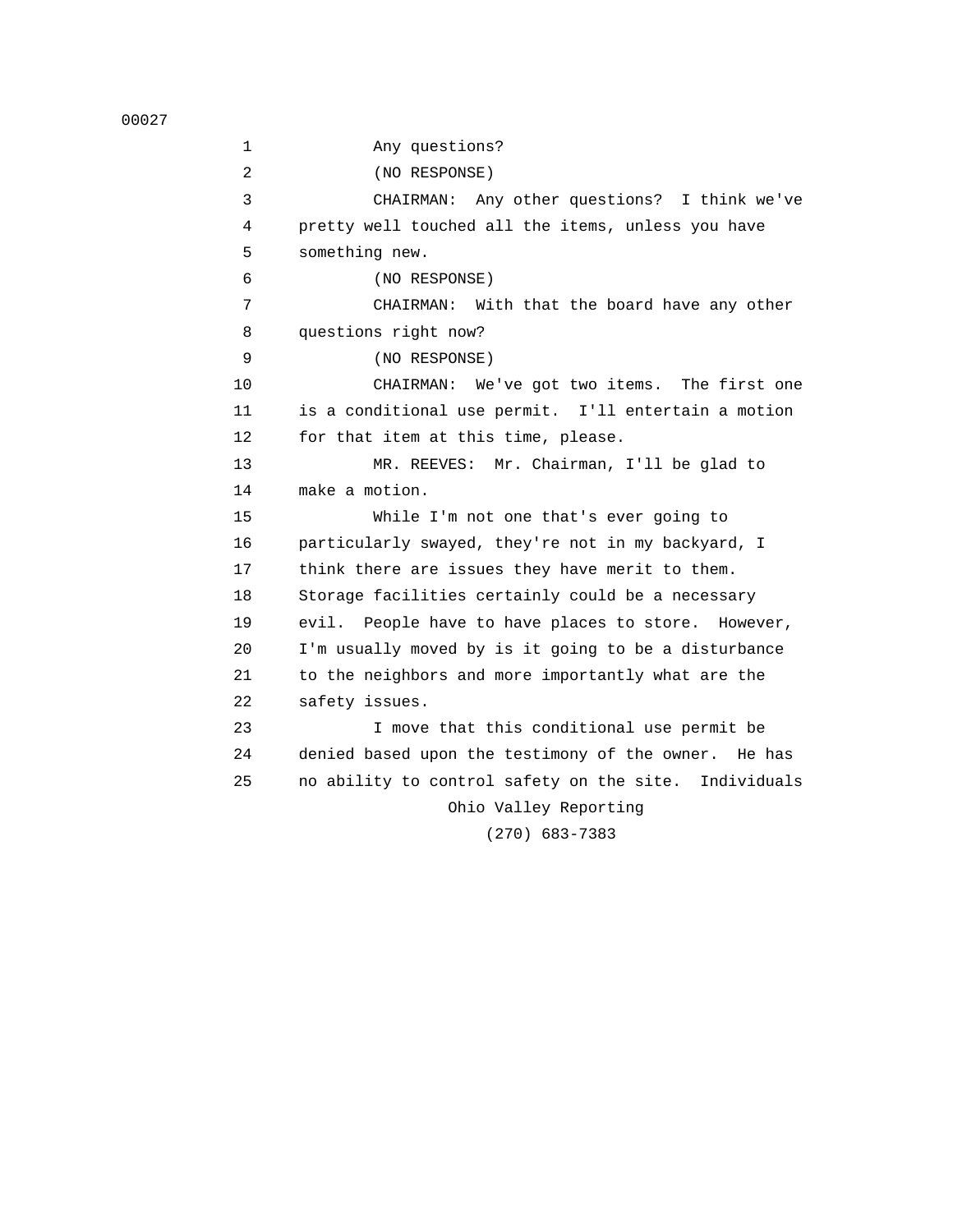| $\mathbf 1$ | certainly could climb the fence. There would be any    |
|-------------|--------------------------------------------------------|
| 2           | number of ways. Somebody could go in legitimately and  |
| 3           | still set up some sort of dangerous issue in the       |
| 4           | storage facility. Secondly, there will certainly be    |
| 5           | noise 24 hours a day. Someone could come in at 3:00    |
| 6           | in the morning to load up one of these large rooms and |
| 7           | decide they want to play a jam box to keep themselves  |
| 8           | entertain while they work. I certainly think that      |
| 9           | both light and noise would impact the neighborhood and |
| 10          | their tranquility. So with those two facts I would     |
| 11          | recommend that the motion be denied.                   |
| 12          | CHAIRMAN: We have a motion. Is there a                 |
| 13          | second?                                                |
| 14          | MS. MASON: Second.                                     |
| 15          | CHAIRMAN: A motion has been made and a                 |
| 16          | second. Any other comments or question from the        |
| 17          | board?                                                 |
| 18          | (NO RESPONSE)                                          |
| 19          | CHAIRMAN: Staff have anything else at this             |
| 20          | time?                                                  |
| 21          | MR. NOFFSINGER: No, sir.                               |
| 22          | CHAIRMAN: Hearing none all in favor of the             |
| 23          | vote raise your hand.                                  |
| 24          | (BOARD MEMBERS RUTH ANN MASON AND FRED REEVES          |
| 25          | RESPOND AYE.)                                          |
|             | Ohio Valley Reporting                                  |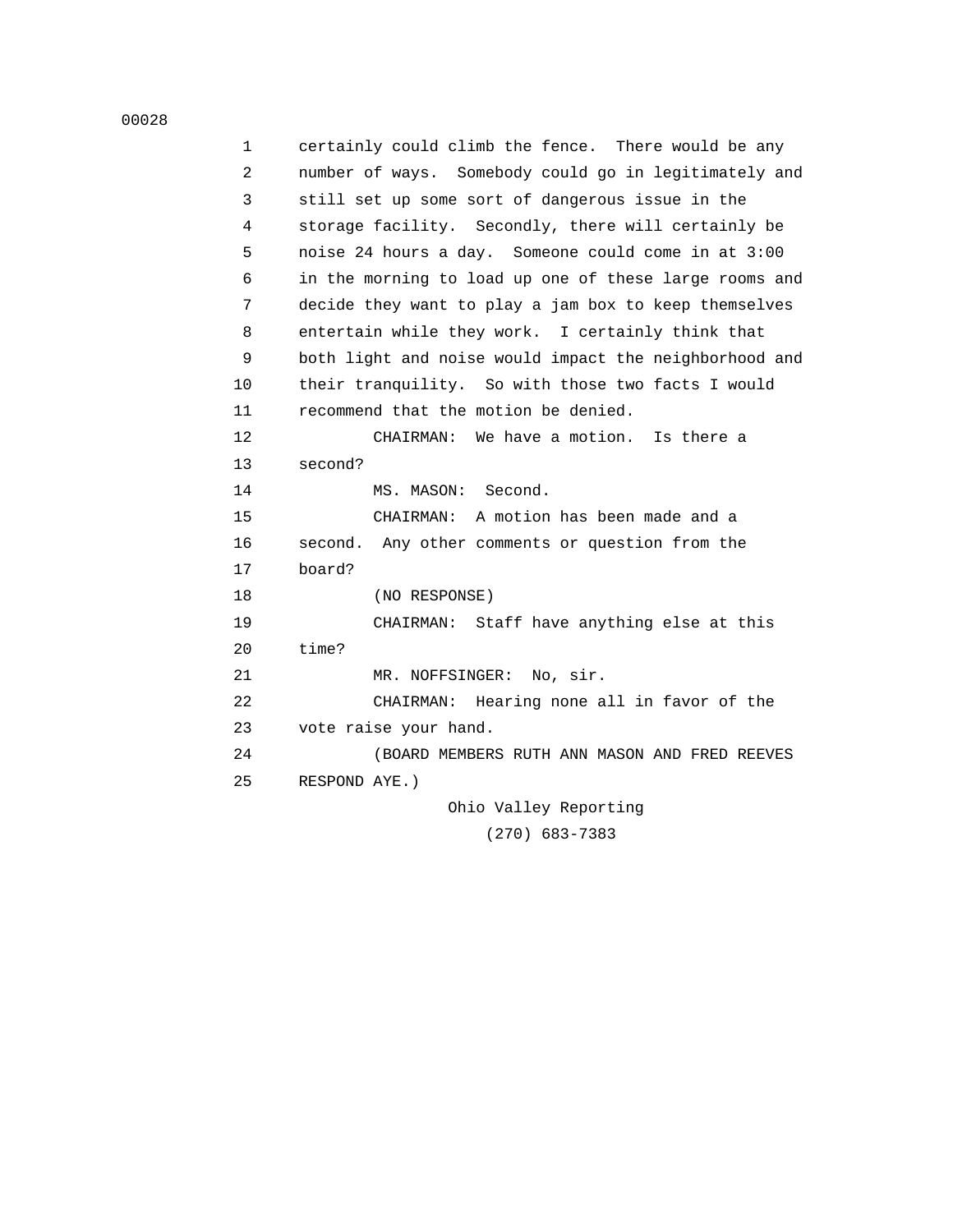1 CHAIRMAN: All opposed. 2 (BOARD MEMBERS SHANNON RAINES, MARTY WARREN 3 AND SEAN DYSINGER RESPONDED NAY.) 4 CHAIRMAN: Two to three. The motion fails. 5 With that we'll have to have another motion. 6 MR. NOFFSINGER: You need another motion or -- 7 you really need another motioned. 8 CHAIRMAN: To pass it? 9 MR. SILVERT: Either way. You need a motion 10 to dispose of the item one way or the other. 11 CHAIRMAN: Thank you. 12 Entertain a motion one way or the other again. 13 MR. DYSINGER: Mr. Chairman, given the 14 findings that there is no compelling evidence that the 15 proposed use presents a danger to the neighborhood, I 16 move that we grant the conditional use permit with the 17 following special conditions: 18 Structure to be used as individual storage 19 units shall not be located closer than 25 feet to any 20 residential zone. An 8 foot high solid wall or fence 21 shall be installed and maintain on all sides that 22 adjoin any other property, except those properties 23 zoned B-1, B-2, B-3, B-4, B-5, I-1 or I-2. Tree 24 plantings may also be required as per Article 17 of 25 the Zoning Ordinance. Building height shall not Ohio Valley Reporting (270) 683-7383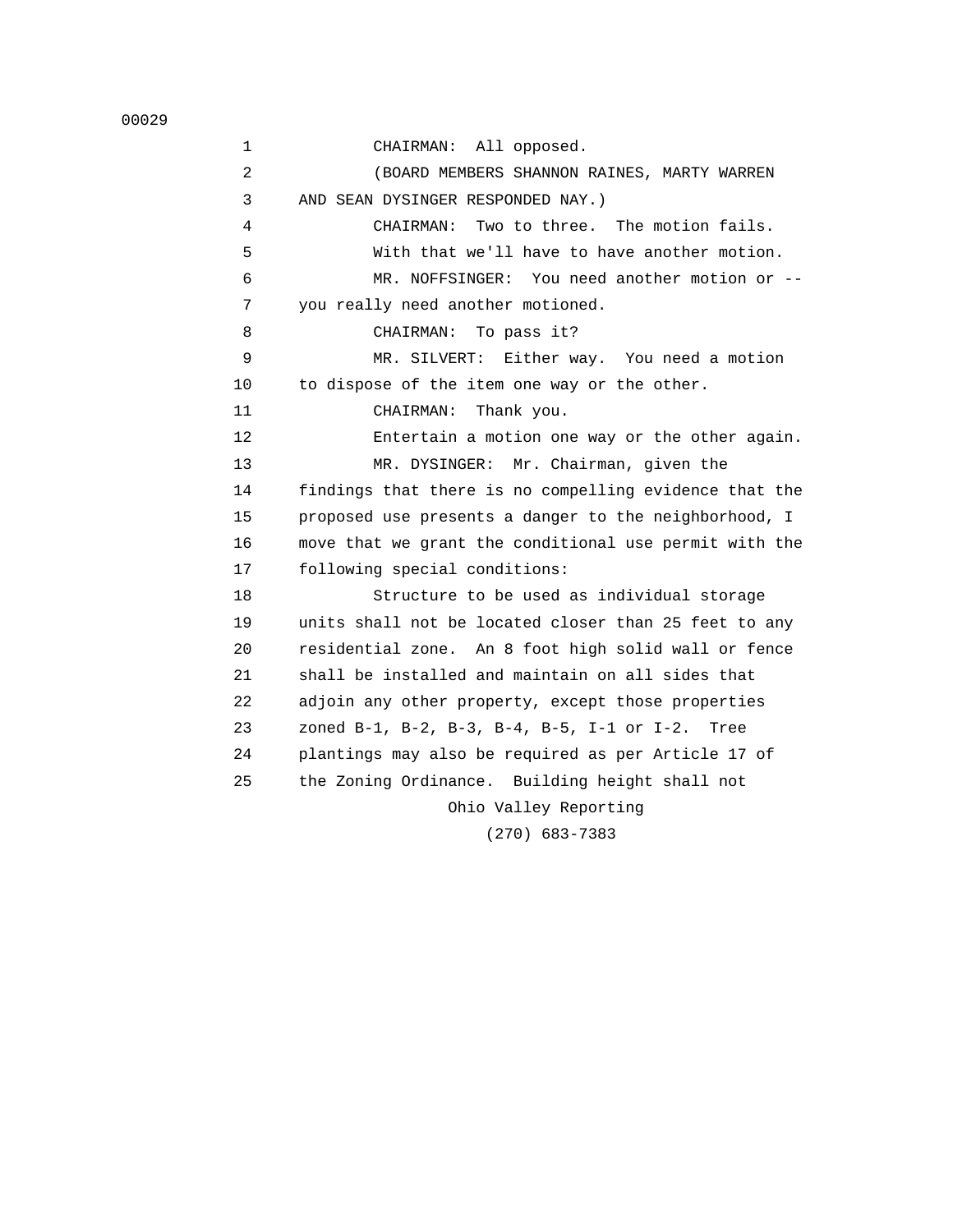1 exceed 15 feet measured from the first grade of the 2 loading doors to the top of the roof ridge or edge. 3 Outdoor storage shall be prohibited on the same 4 property as the individual storage structures. This 5 shall include vehicles, boats, personal items 6 etcetera. All other uses, all uses other than the 7 individual storage shall be prohibited with end 8 structures while those structures are being used for 9 individual storage, except for one office or 10 caretaker's residence which at present shall be 11 directly related to the management of the individual 12 storage units.

 13 The owner of the individual storage structures 14 shall be responsible for policing the material and/or 15 items being stored. The owner shall notified zoning 16 administrator, calling discovering any storage not 17 meeting the requirement set forth herein, providing 18 the name, address and phone number of the renter 19 storage is in question, and also submission and 20 approval of final a development plan. 21 CHAIRMAN: Is there a second to this motion?

22 MR. WARREN: I'll second it.

 23 CHAIRMAN: A motion has been made and a 24 second. Any other comments or questions from the 25 board at this time?

> Ohio Valley Reporting (270) 683-7383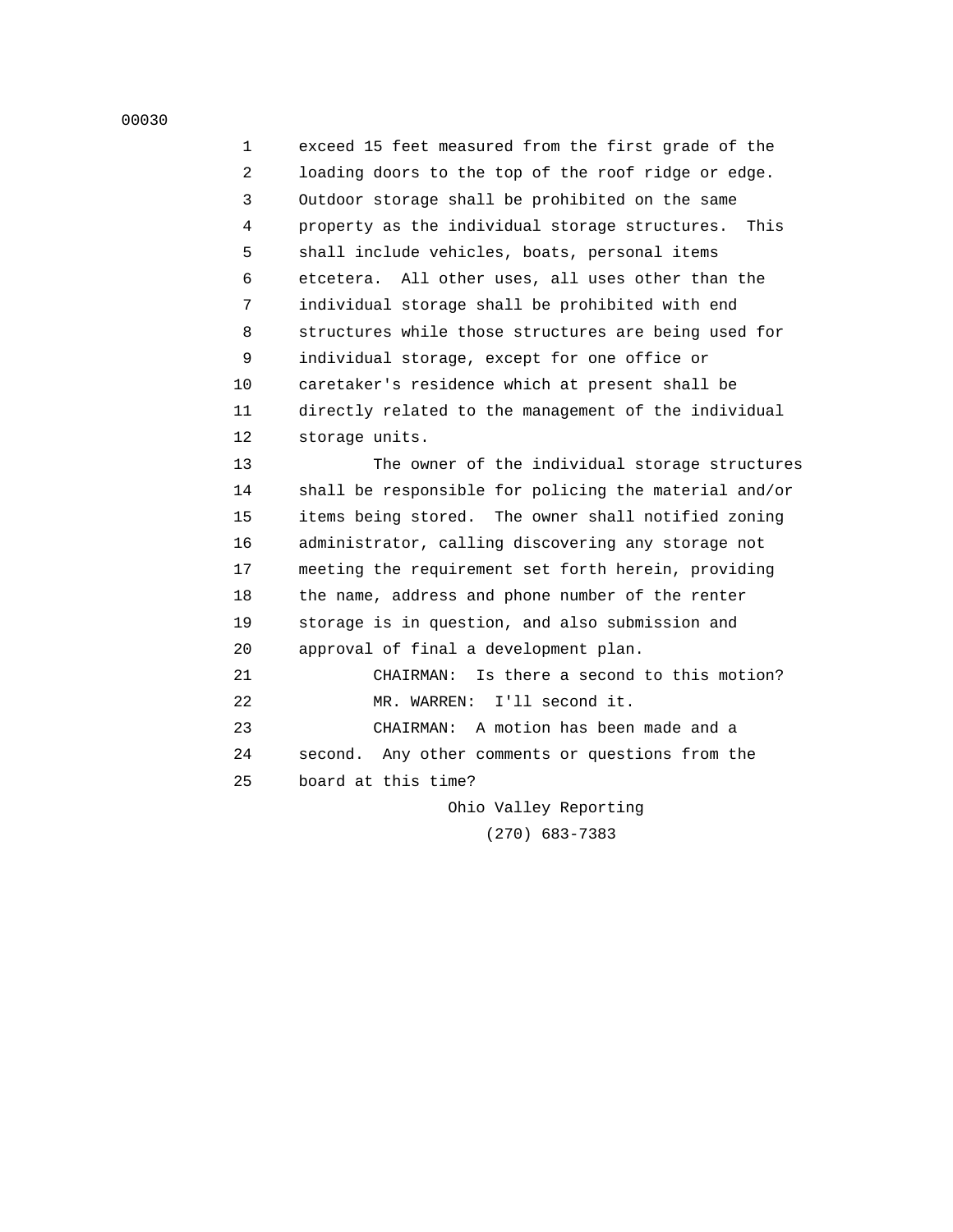| $\mathbf 1$    | Mr. Chairman, I would just say<br>MR. DYSINGER:   |
|----------------|---------------------------------------------------|
| $\overline{2}$ | that I'm not insensitive to the issues that the   |
| 3              | opponents brought up, having just had a storage   |
| 4              | facility built within just 100 feet of my home.   |
| 5              | However, the right of a property owner to develop |
| 6              | their property often should take some precedence. |
| 7              | CHAIRMAN: Any other comments from the board       |
| 8              | or questions?                                     |
| 9              | (NO RESPONSE)                                     |
| 10             | CHAIRMAN: Staff have anything else to add at      |
| 11             | this time?                                        |
| 12             | MR. NOFFSINGER: Just one second.                  |
| 13             | No.                                               |
| 14             | CHAIRMAN: You've heard the motion and the         |
| 15             | second. All in favor raise your right hand.       |
| 16             | (BOARD MEMBERS MARTY WARREN, SEAN DYSINGER AND    |
| 17             | SHANNON RAINES RESPONDED AYE.)                    |
| 18             | CHAIRMAN: All opposed.                            |
| 19             | (BOARD MEMBERS RUTH ANN MASON AND FRED REEVES     |
| 20             | RESPONDED NAY.)                                   |
| 21             | Motion passes.<br>CHAIRMAN:                       |
| 22             | You understand the conditions on the              |
| 23             | conditional use permit?                           |
| 24             | MR. STEWART: Yes.                                 |
| 25             | MR. NOFFSINGER: Mr. Chairman, before we move      |
|                | Ohio Valley Reporting                             |
|                |                                                   |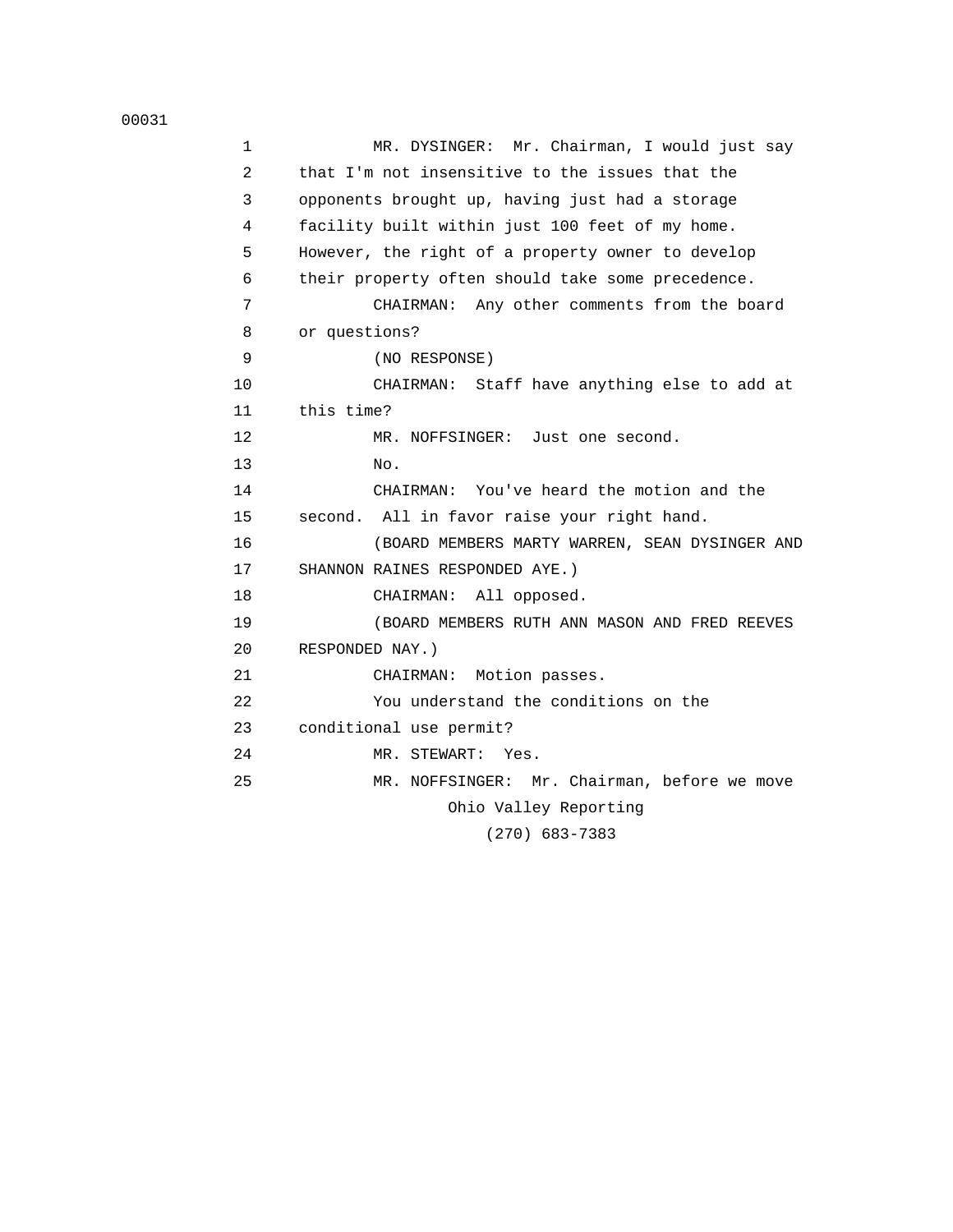| 1  | forward, the related item is a variance.<br>The variance |
|----|----------------------------------------------------------|
| 2  | that the applicant is proposing is in direct conflict    |
| 3  | with the conditions you just placed. I would like to     |
| 4  | ask the applicant if you would like to withdraw your     |
| 5  | variance request or if you would like to proceed.        |
| 6  | I would like to proceed.<br>MR. STEWART:                 |
| 7  | RELATED ITEM                                             |
| 8  | ITEM 2A                                                  |
| 9  | 3425 New Hartford Road, zoned B-4                        |
|    | Consider a request for a Variance in order to reduce     |
| 10 | the height of the solid wall or fence along the south    |
|    | and east property boundaries from 8 feet tall to 6       |
| 11 | feet tall and to increase the maximum building height    |
|    | of an individual storage unit in a B-4 zone in the       |
| 12 | County from 15 feet tall to 22 feet tall.                |
|    | Zoning Ordinance, Article 8,<br>Reference:               |
| 13 | Section $8.2L7/48(b)$ and $8.2L7/48(c)$                  |
|    | Applicant: Seth Stewart, Gilliland Group Partnership     |
| 14 |                                                          |
| 15 | The applicant is requesting a<br>MS. EVANS:              |
| 16 | Variance regarding Items B and C that were just          |
| 17 | conditions placed on the Conditional Use Permit.         |
| 18 | Currently there is a 6 foot tall chain-link              |
| 19 | fence around the perimeter of the subject property.      |
| 20 | The applicant is proposing to install slats into the     |
| 21 | existing fence along the south and east property         |
| 22 | boundaries where the subject property adjoins            |
| 23 | residential property making the fence solid.<br>The      |
| 24 | portion of the south and east property boundaries are    |
| 25 | screened with an intense line of existing trees.<br>Α    |
|    | Ohio Valley Reporting                                    |
|    |                                                          |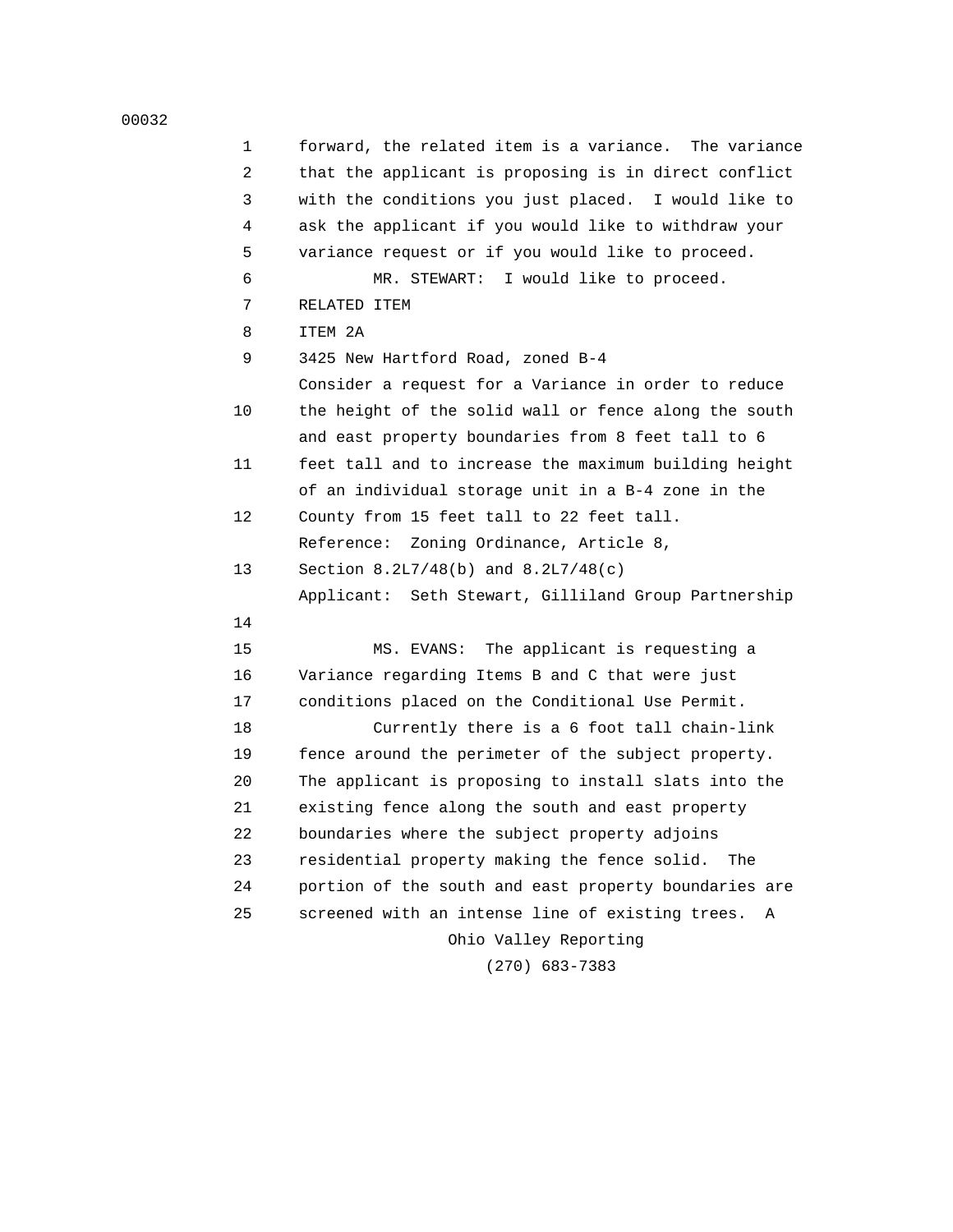1 portion of the southern property boundary is screened 2 with an 8 foot tall privacy fence; which is located on 3 the adjoining properties, not the subject property. 4 There is an elevation change from the subject property 5 to the adjoining properties where the subject property 6 sits lower than the adjoining properties to the south 7 and east.

 8 The applicant is also proposing to utilize the 9 existing buildings located down the center of the 10 subject property, converting them to storage areas and 11 an office. The existing buildings are taller than the 12 required 15 foot height limitation for individual 13 storage units in a B-4 for zone in the County; the 14 existing buildings range in height but are not taller 15 than 22 feet. These buildings have been located on 16 the property for a number of years, as they were 17 constructed to serve Atmos Energy when their business 18 was located on the property. The existing building 19 have not generated complaints regarding their heights 20 with the previous use, which was Atmos service, 21 maintenance, welding shop and storage of service 22 trucks. The previous use appears to have been a more 23 intense use than the proposed individual storage which 24 is prohibited from having outdoor storage. The 25 elevation change from the adjoining properties to the Ohio Valley Reporting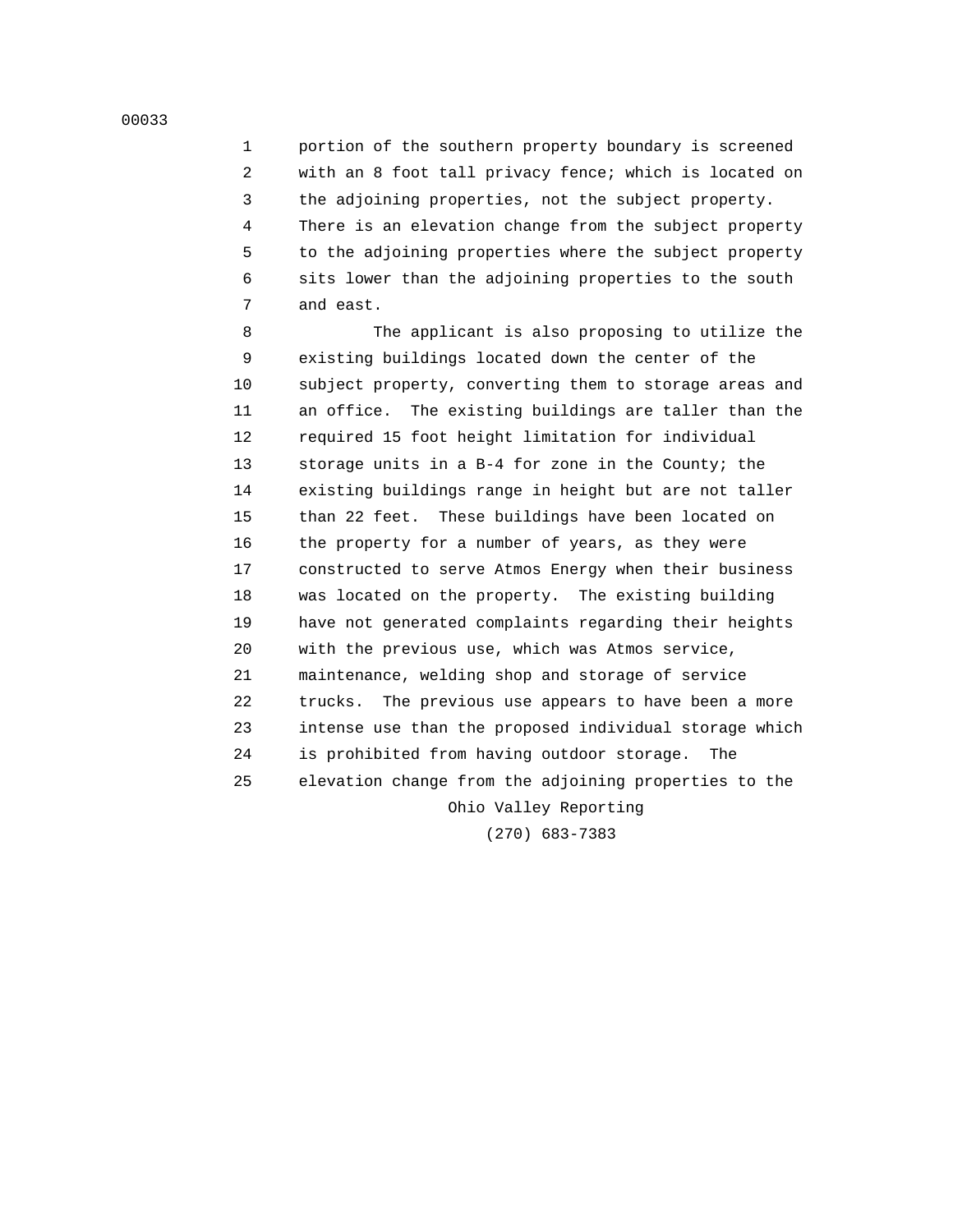1 subject property provides some buffer to the taller 2 buildings. The applicant states; any new storage unit 3 buildings to be constructed on the property will not 4 exceed 15 feet in height; the requested height 5 variance is limited to the existing buildings located 6 on the property. Because there will be more than one 7 principal building on the subject property, the 8 applicant will be required to submit a Final 9 Development Plan for the project to be reviewed by all 10 the appropriate agencies.

 11 Granting the variance to reduce the height of 12 the solid wall or fence along the south and east 13 property boundaries from 8 feet to 6 feet will not 14 adversely affect the public health, safety or welfare 15 because the adequately screening will be provided; it 16 will not alter the essential character of the general 17 vicinity because this use will be less intense than 18 the previous use, utilizing existing screening; it 19 will not cause a hazard or a nuisance to the public 20 because it will be adequately screened with existing 21 elements in place; and it will not allow an 22 unreasonable circumvention of the requirements of the 23 zoning regulations because the use will be less 24 intense than the previous use and the screening will 25 meet the intent of the zoning ordinance.

Ohio Valley Reporting

(270) 683-7383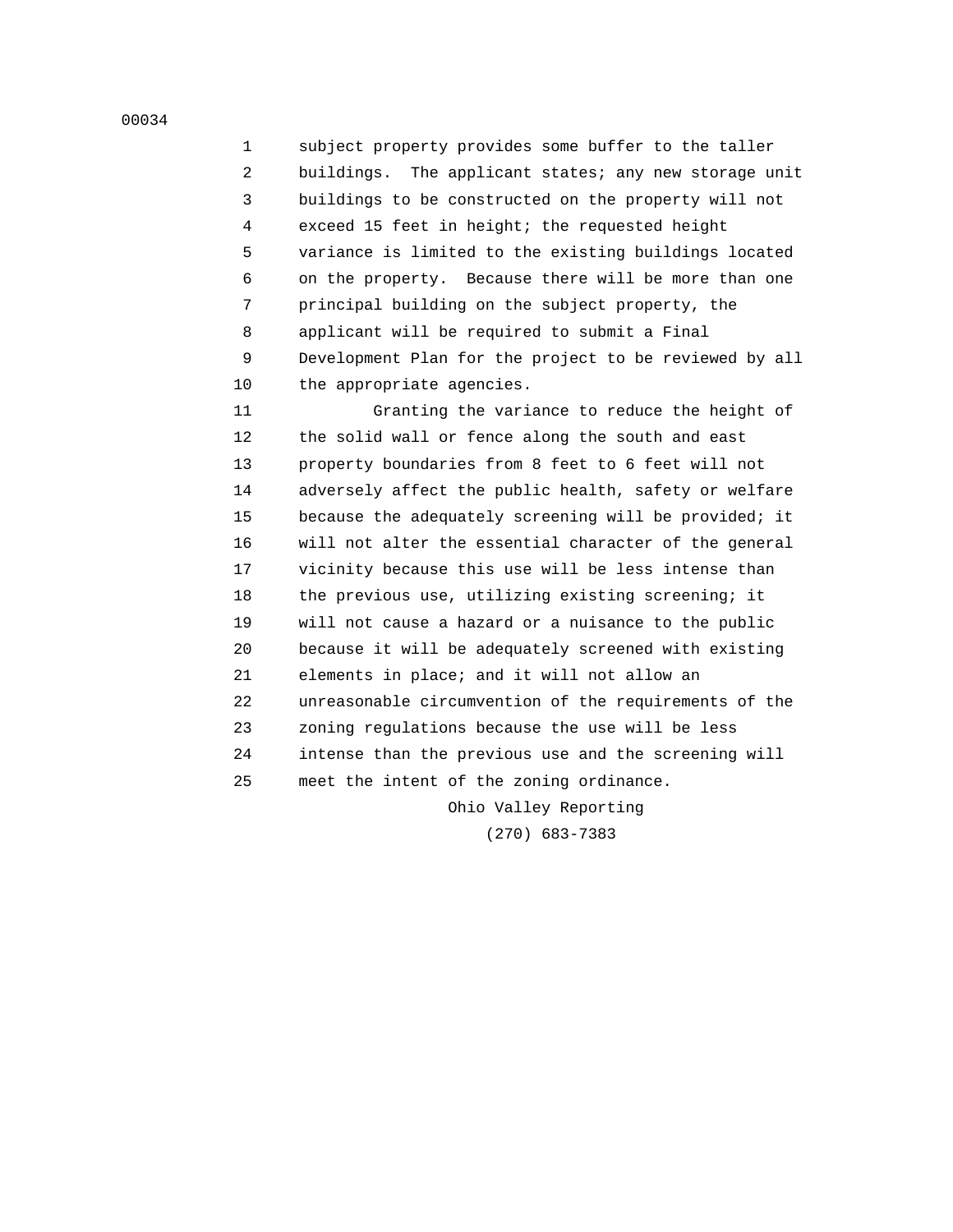1 Granting this Variance to increase the maximum 2 building height of an individual storage unit will not 3 adversely affect the public health, safety or welfare 4 because it has not thus far and this use will not 5 increase the building height any further; it will not 6 alter the essential character of the general vicinity 7 because this use will be less intense than the 8 previous use, utilizing the existing buildings; it 9 will not cause a hazard or a nuisance to the public 10 because no new buildings will be constructed over the 11 15 foot height maximum and the existing building has 12 not caused any issues in the past; it will not allow 13 an unreasonable circumvention of the requirements of 14 the zoning regulations because this use will be less 15 intense than the previous use and because of the 16 elevation change and an increased building height will 17 meet the intent of the zoning ordinance. 18 Staff recommends approval with the following 19 Conditions: 20 1. If the existing fence or tree line is 21 affected in any way, reducing the screening from the 22 adjoining properties, the applicant shall install the 23 required 8 foot tall solid fence along the south and

24 east property lines;

 25 2. Any new buildings constructed on the site Ohio Valley Reporting (270) 683-7383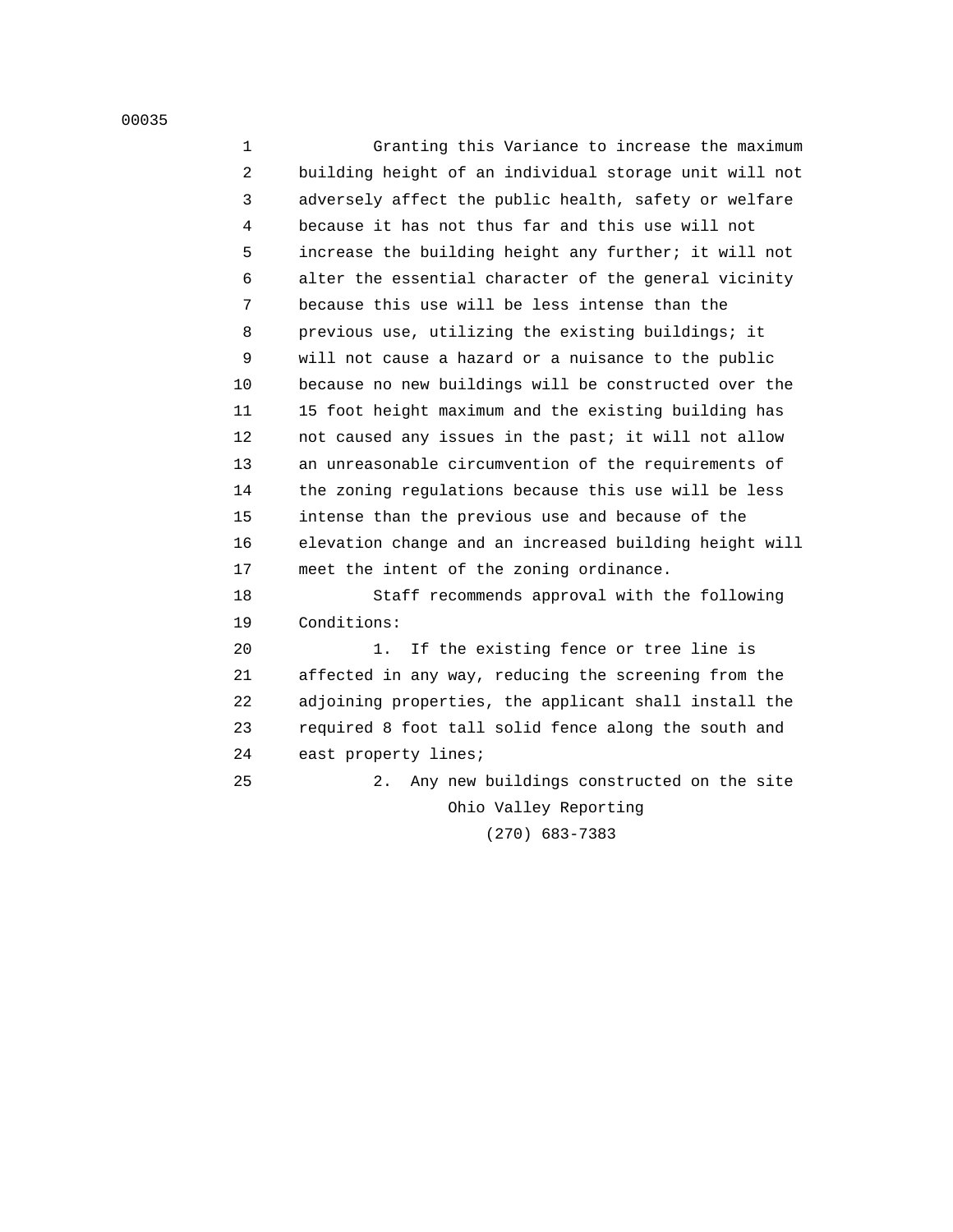```
 00036
```

| $\mathbf{1}$ | shall not exceed 15 feet in height;                    |
|--------------|--------------------------------------------------------|
| 2            | 3.<br>Submission and approval of a Final               |
| 3            | Development Plan.                                      |
| 4            | We would like to enter the Staff Report into           |
| 5            | the record as Exhibit B.                               |
| 6            | CHAIRMAN: Thank you.                                   |
| 7            | The Applicant, you understood you just got             |
| 8            | approval on your Conditional Use Permit?               |
| 9            | MR. STEWART: Yes, sir.                                 |
| 10           | CHAIRMAN: Just wanted to be sure. Do you               |
| 11           | have any comments at this time?                        |
| 12           | MR. STEWART: I can't think of anything from            |
| 13           | what Ms. Evans said other than the already existing 8  |
| 14           | foot fence that runs into the very thick tree lines    |
| 15           | was to be changed, I would then add the extra two feet |
| 16           | to the fence that exist and continue the screening on  |
| 17           | The 6 foot fence that is there in place will be<br>up. |
| 18           | screened. It also has one foot of barbwire, three      |
| 19           | runs on top of it.                                     |
| 20           | CHAIRMAN: Board members have any other                 |
| 21           | questions at this time?                                |
| 22           | (NO RESPONSE)                                          |
| 23           | CHAIRMAN: Staff have anything else?                    |
| 24           | MR. NOFFSINGER: No, sir.                               |
| 25           | CHAIRMAN: Opponent have anything else you              |
|              | Ohio Valley Reporting                                  |
|              | רמכד כמא וחדרו                                         |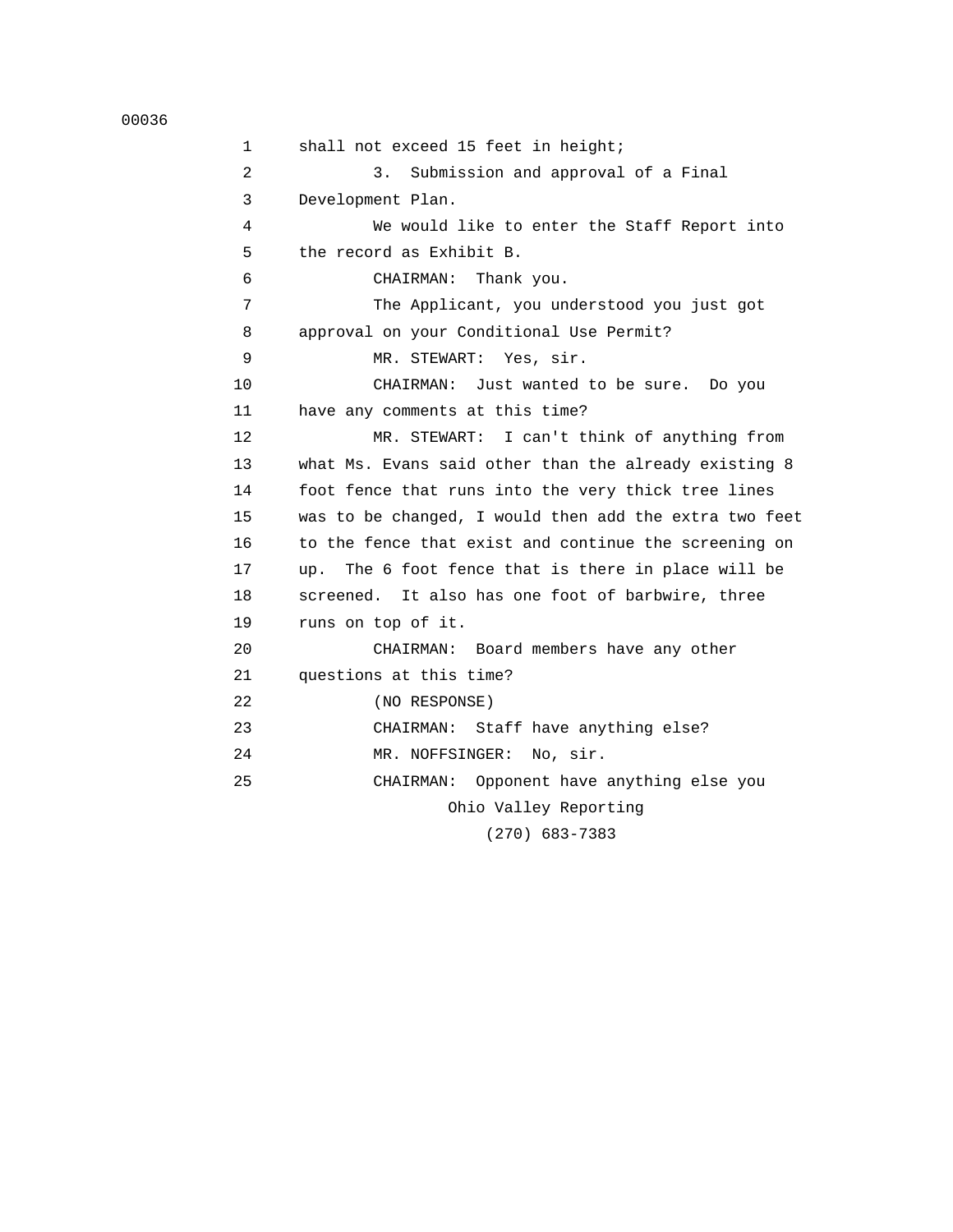1 would like to add at this time come forward. 2 MR. PACE: Pat Pace. 3 The Zoning Ordinance provides that this be 8 4 feet tall. There was a mention in the Staff Report 5 that the 6 foot fence would provide adequate 6 screening. That doesn't address the security issue 7 that we've addressed with this board. We would ask 8 that you follow suit on what you did in the previous 9 proceeding and require that this be 8 feet tall. 10 Thank you. 11 CHAIRMAN: Any board members have any 12 questions of this applicant or this gentleman at this 13 time? 14 (NO RESPONSE) 15 CHAIRMAN: Staff have anything else to add? 16 MR. NOFFSINGER: No, sir. 17 CHAIRMAN: Hearing none I'll entertain a 18 motion to dispose of the item. 19 Come forward and state your name, sorry. 20 MR. HAYDEN: Matt Hayden. 21 MR. SILVERT: You're sworn. 22 MR. HAYDEN: Thank you. 23 We weren't privy to the pictures that were 24 produced. Were those new construction or renovation 25 of existing infrastructures for the record? Ohio Valley Reporting (270) 683-7383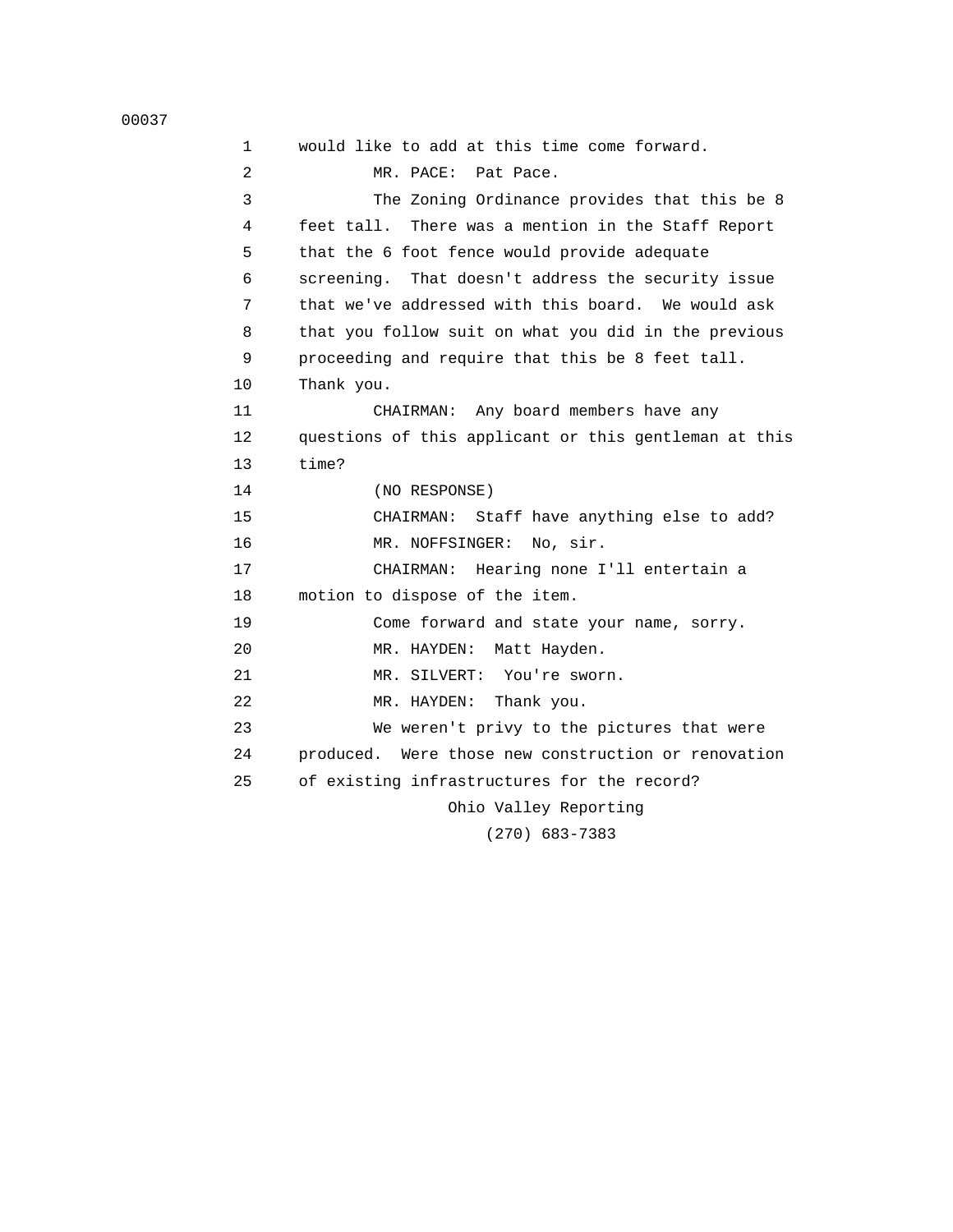1 MR. NOFFSINGER: Some of those would have 2 construction since the adoption of the ordinance. 3 Others would have been there. It's really mixed, Mr. 4 Hayden. One I believe was at the intersection of 5 Fifth and Castlen Street. Individual storage unit 6 constructed probably in the late '80s, early '90s by 7 Tom Hayden. That was in a residential area. It was 8 included. I recognized that one. Some others looked 9 like they had been there a while. Perhaps predated 10 the ordinance. 11 MR. HAYDEN: I was just curious if it was 12 going to be new construction, for my clarification, or 13 whether it was novation or possible renovation of 14 rundown facilities that currently exist. 15 MR. NOFFSINGER: I'm sorry, I'm not following 16 your question. 17 MR. HAYDEN: I'm trying, as being a neighbor, 18 there was a picture that was painted as to what's 19 going to happen to this facility. We all just said 20 that it was rundown. So is the improvements going to 21 be mandated that there may, which is -- my real 22 question is: Is he going to be able to occupy this as 23 a storage facility before the improvements are made 24 and the development plan comes to you all? 25 MR. NOFFSINGER: No. He cannot occupy the Ohio Valley Reporting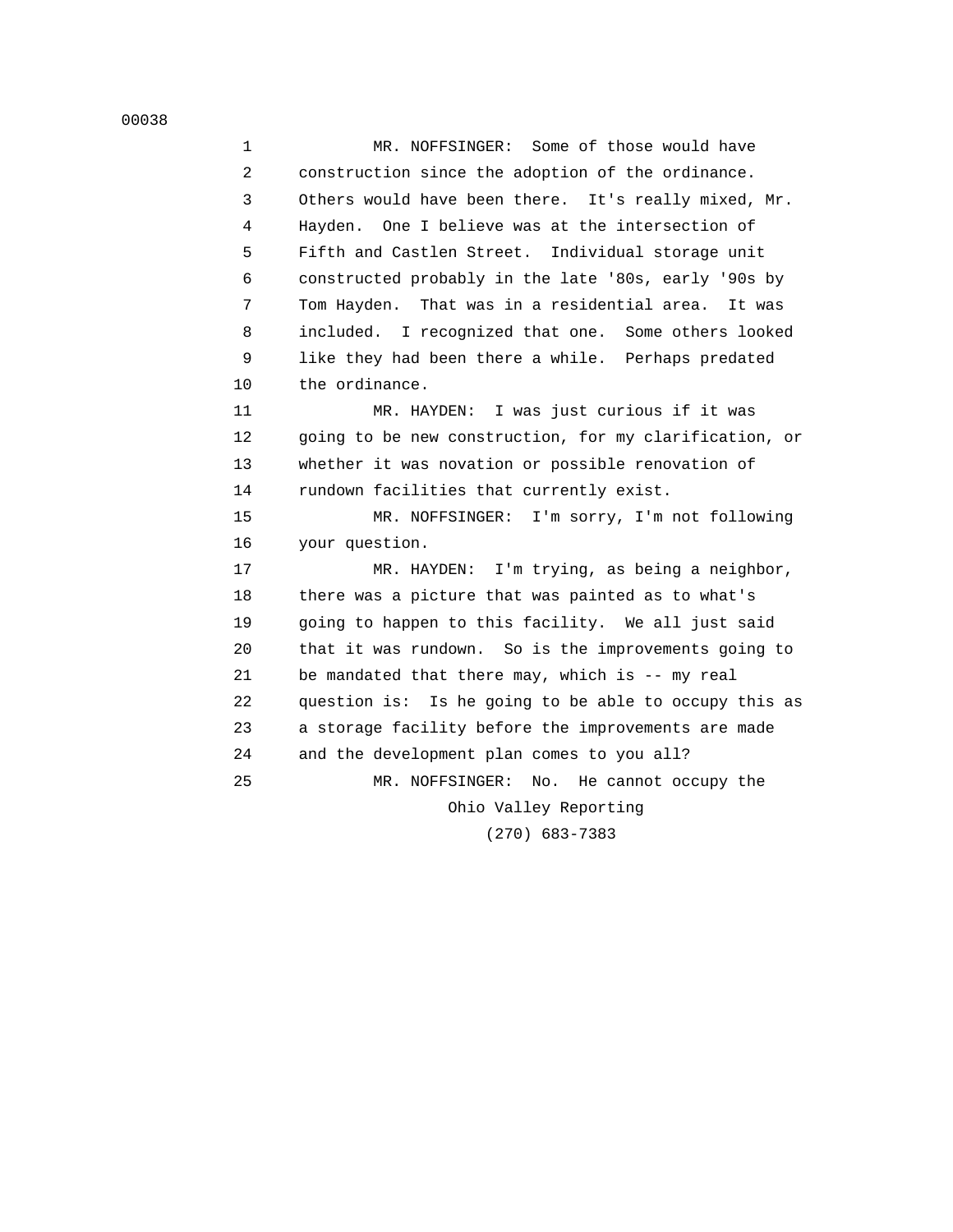| 1               | property until such time, for storage, as a final      |
|-----------------|--------------------------------------------------------|
| 2               | development plan is approved.                          |
| 3               | MR. HAYDEN: So it will have to be brought up           |
| 4               | to some standard prior to using it for storage to the  |
| 5               | public?                                                |
| 6               | MR. NOFFSINGER: That is correct.                       |
| 7               | MR. HAYDEN: That was my main question.<br>I.           |
| 8               | just wanted to make sure that this couldn't all of a   |
| 9               | sudden close on the property and start using it for    |
| 10              | storage in its current state.                          |
| 11              | That's correct.<br>MR. NOFFSINGER:                     |
| 12 <sup>2</sup> | MR. HAYDEN: I guess the other question I have          |
| 13              | since it's now proceeding as being that I do own the   |
| 14              | adjacent property how will the shared access point     |
| 15              | work and will it be required to have any public        |
| 16              | improvements, etcetera, that the state or OMPC might   |
| 17              | require?                                               |
| 18              | MR. NOFFSINGER: I'm not prepared to answer             |
| 19              | that question. Perhaps Ms. Evans has reviewed and      |
| 20              | talked with the applicant and can address that. I      |
| 21              | have not been involved in the discussions.             |
| 22              | It's my existing that it's an<br>MS. EVANS:            |
| 23              | existing shared access point and it can continue to be |
| 24              | a shared access point. We have not contacted the       |
| 25              | state to know if there are any requirements that they  |
|                 | Ohio Valley Reporting                                  |
|                 |                                                        |

(270) 683-7383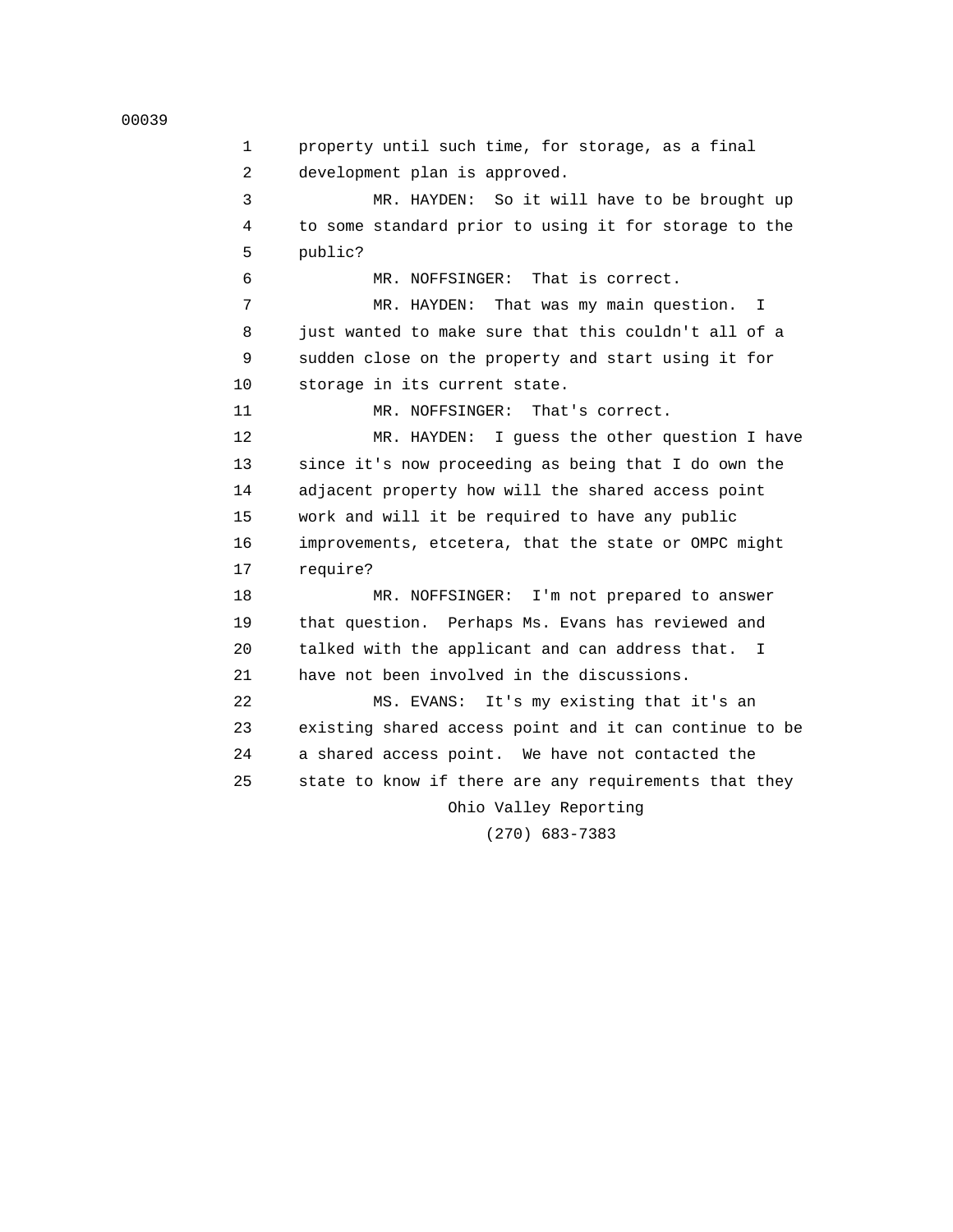1 would have for it. 2 CHAIRMAN: Do you have anything else, sir? 3 MR. HAYDEN: How will I know how that gets 4 addressed? I mean will I get notification as to how 5 it will proceed? 6 MR. NOFFSINGER: If you have a right to that 7 access. 8 MR. HAYDEN: I own the property that is the 9 shared access. 10 MR. NOFFSINGER: Then the applicant should be 11 working with you and you communicating with the 12 applicant before any improvements are made to that 13 property. We will be taking a look at it from the 14 standpoint of what the state requires and any 15 improvements made. If he's going to effect the shared 16 access point, that development plan may require your 17 signature in terms of improvements only to that access 18 point. I can't tell you that for certain because that 19 becomes a legal question, if it's a shared access 20 point. It will have to be improved to a certain 21 standard that meets the requirements of the zoning 22 ordinance. That means it can't be gravel. It can't 23 be dirt. It's going to have to be approved with the 24 hard surface such as concrete, blacktop. We don't 25 have that information at this point.

Ohio Valley Reporting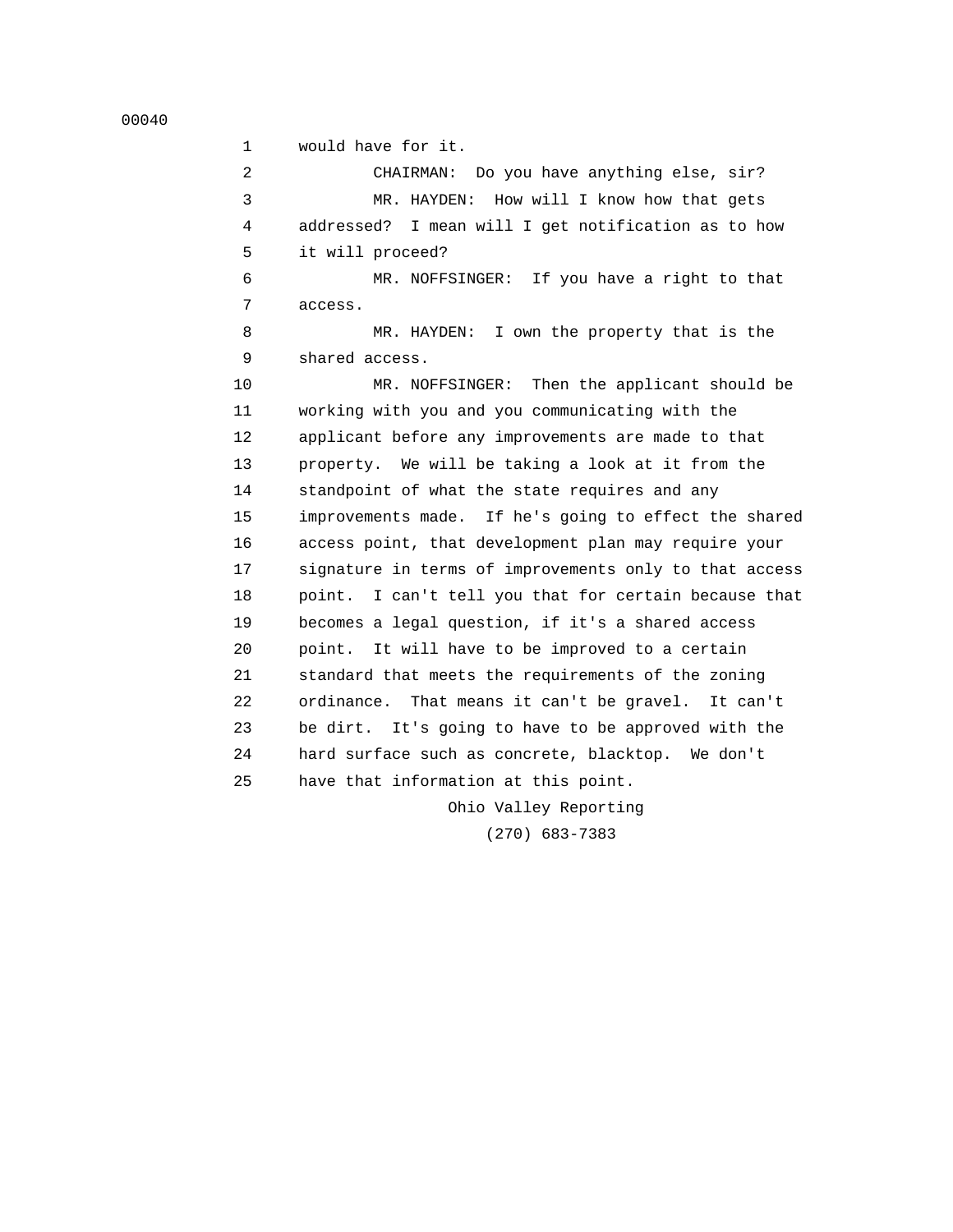1 MR. HAYDEN: So I will be notified and asked 2 to sign on the development plan? I mean I just want 3 to make sure that I come home one day and it's all 4 happened.

 5 MR. NOFFSINGER: We will not notify you. When 6 the development plan is submitted to us, the 7 development plan is to be signed by the property 8 owner. If it affects your access and you have the 9 right of access to that property, then it becomes a 10 legal question as to whether or not you'll have to 11 sign off on that plan. There's no notification of 12 adjoining landowners on any final development plan. 13 MR. HAYDEN: Who do I ask the legal question 14 of: Will I be notified? 15 MR. NOFFSINGER: You will not be notified. 16 MR. HAYDEN: That brings up my concerns. How 17 does that work and then how will I know that the 18 public improvements are going to be made; the water 19 will be upgraded, the retention system be met? 20 There's a list of things that improvements to that 21 site were substandard. One of the reasons Atmos left 22 that site was because they could not continue to do 23 that operation if they ever rebuilt, etcetera, on that 24 site. The process, I just don't want to be left 25 behind and all of a sudden now my neighbor has Ohio Valley Reporting

(270) 683-7383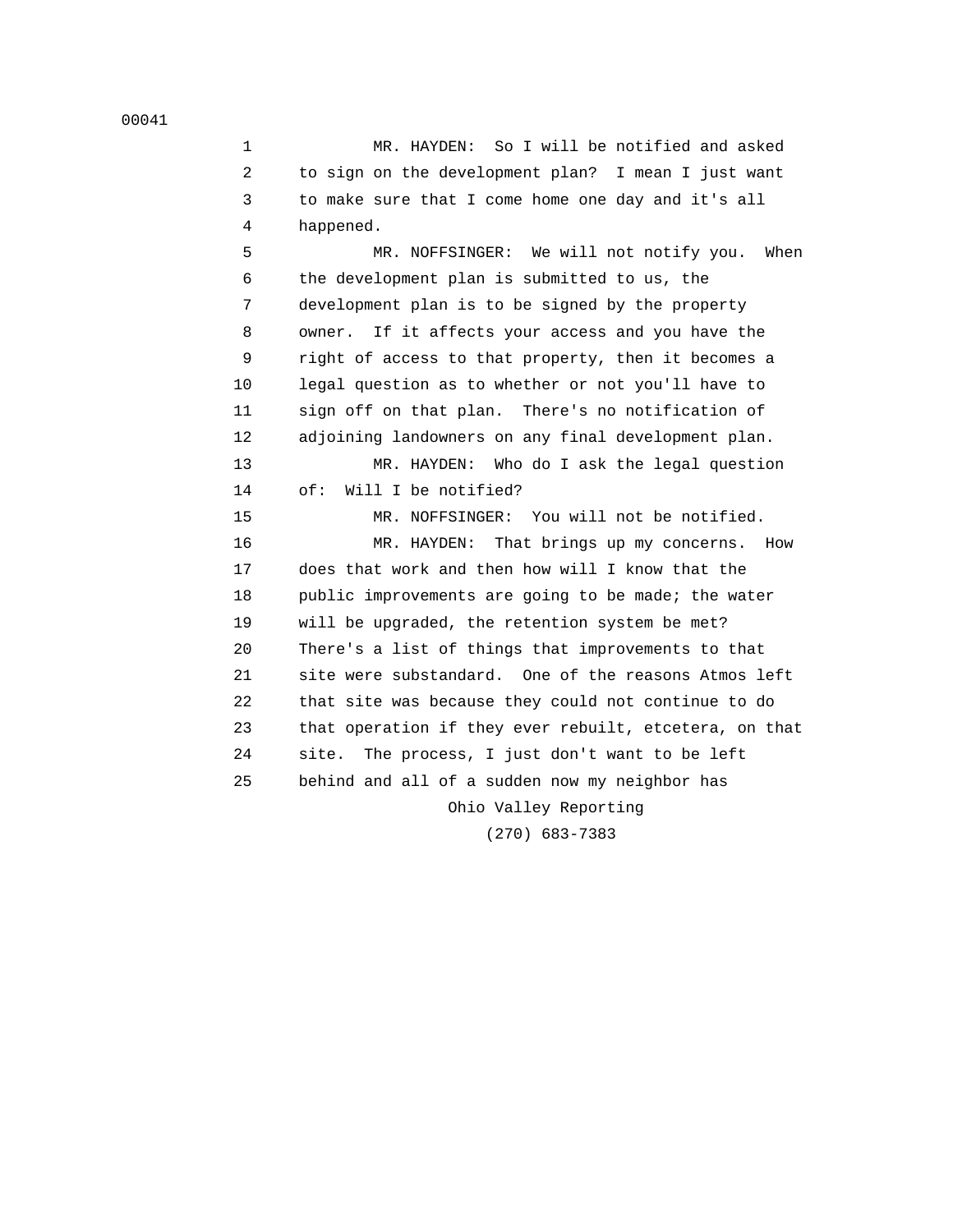1 devalued my property. I don't have adequate access to 2 my property and the utilities going to the site are 3 never brought up to standards so that, you know, the 4 area can actually even perform. I don't the process 5 as to -- because it's not coming back to the Board of 6 a development plan, I don't know other than calling 7 everybody and checking in. How do you even monitor 8 the process?

 9 MR. NOFFSINGER: Well, as you're aware as a 10 developer in this community, development plans used to 11 come before the Planning Commission for approval; 12 however, to make this community more business friendly 13 we removed, this community removed the requirement of 14 the development plans going before the Planning 15 Commission in a public hearing. Really it wasn't a 16 public hearing on a development plan anyway because as 17 long as the development plans meets the minimum 18 requirements of the zoning ordinance, it's to be 19 approved.

 20 The process that you go through as a developer 21 on a routine basis is the same process that you should 22 follow here. You should be in communication with this 23 gentleman. He should be in communication with you 24 because you have sounds like a shared interest, and 25 that's the access into the property. You can also Ohio Valley Reporting

(270) 683-7383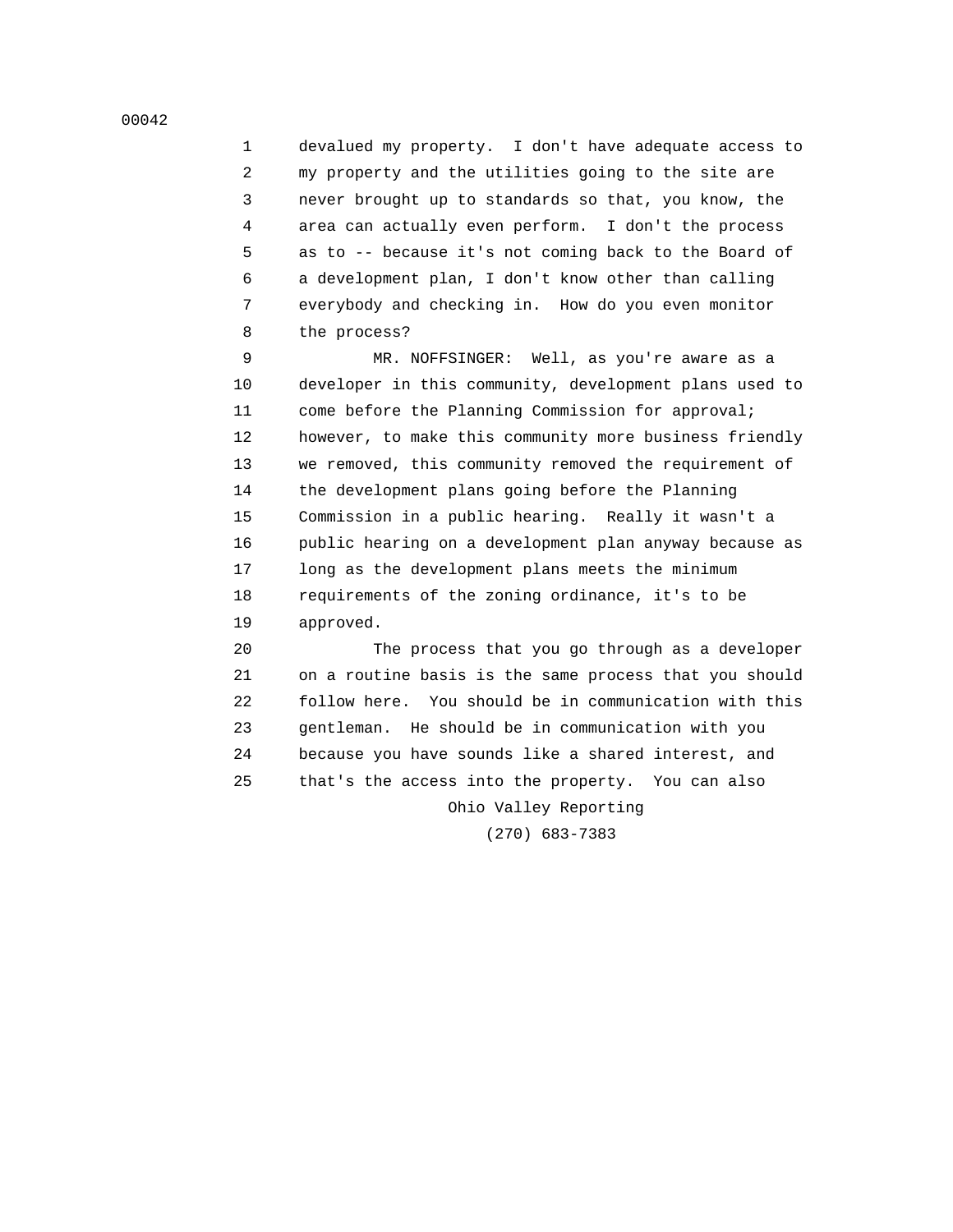1 communicate with the planning office. You can 2 communicate with the utility companies and the county 3 engineer as well as the State of Kentucky as to how 4 the process is going. I'm sure that you can be 5 involved in that process in some way. The public is 6 not involved in the final development plan process. 7 The public was taken out of that process to make us 8 more business friendly. So that's where we are today.

 9 MR. HAYDEN: I know when I develop projects 10 I'm asked and the only way I get to proceed is when I 11 go get development adjacent signatures and I'm also 12 held accountable on doing millions of dollars of 13 public improvements. I just hope that the same level 14 of standard is held to accountability of this project. 15 That's the main focus here. If that happens, my 16 shared access will work nicely and the utilities will 17 all be there. The protocol, I'm just wanting to make 18 sure that it's there and there's no assurance unless 19 me monitoring it, which by the way I plenty to do just 20 like everybody else in this room. So I don't like the 21 process because I know in the past I didn't get the 22 luxury of just running things through.

 23 MR. NOFFSINGER: Well, your notification 24 process of adjoining property owners comes from a 25 rezoning. You've not been required to notify Ohio Valley Reporting

(270) 683-7383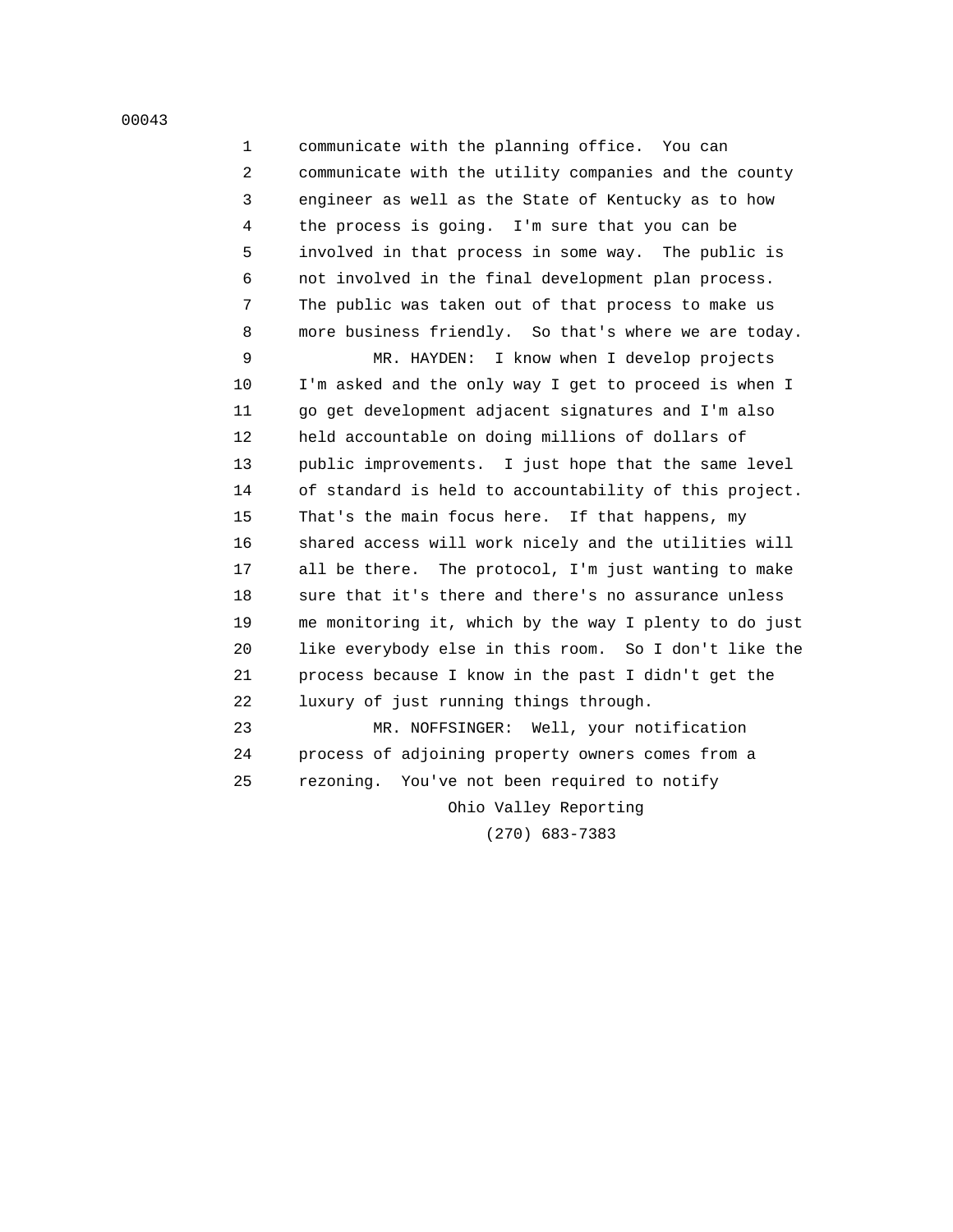1 adjoining landowners on a final development plan. 2 This gentleman is not going through the rezoning 3 process. The property is zoned B-4 General Business. 4 So he's not going through a rezoning process. That 5 has a requirement that all adjoining landowners be 6 notified, and that's a state requirement. There is no 7 notification requirement for a final development plan. 8 MR. HAYDEN: Actually if you wanted one, it 9 could just be read into the motion and approved as an 10 additional condition on the plan. So it can be solved 11 if the Board elects to take that process. It happens 12 all the time. So it should all -- the burden should 13 not be put back on citizens in the community to 14 monitor every move that this board makes. 15 CHAIRMAN: Sir, I think being this is a joined 16 entrance there, you're going to have to sign off so 17 you've the right. 18 MR. HAYDEN: Can you put that in the record as 19 a condition and I'll feel good about it? 20 MR. SILVERT: Here is the problem right now, 21 Mr. Hayden. The conditions on the previous item have 22 been made. It's been voted on and that wasn't one of 23 the conditions. Had you brought this up 15 minutes 24 ago, it would have been a different issue. I know 25 that almost sounds smug to say it that way. I hate to Ohio Valley Reporting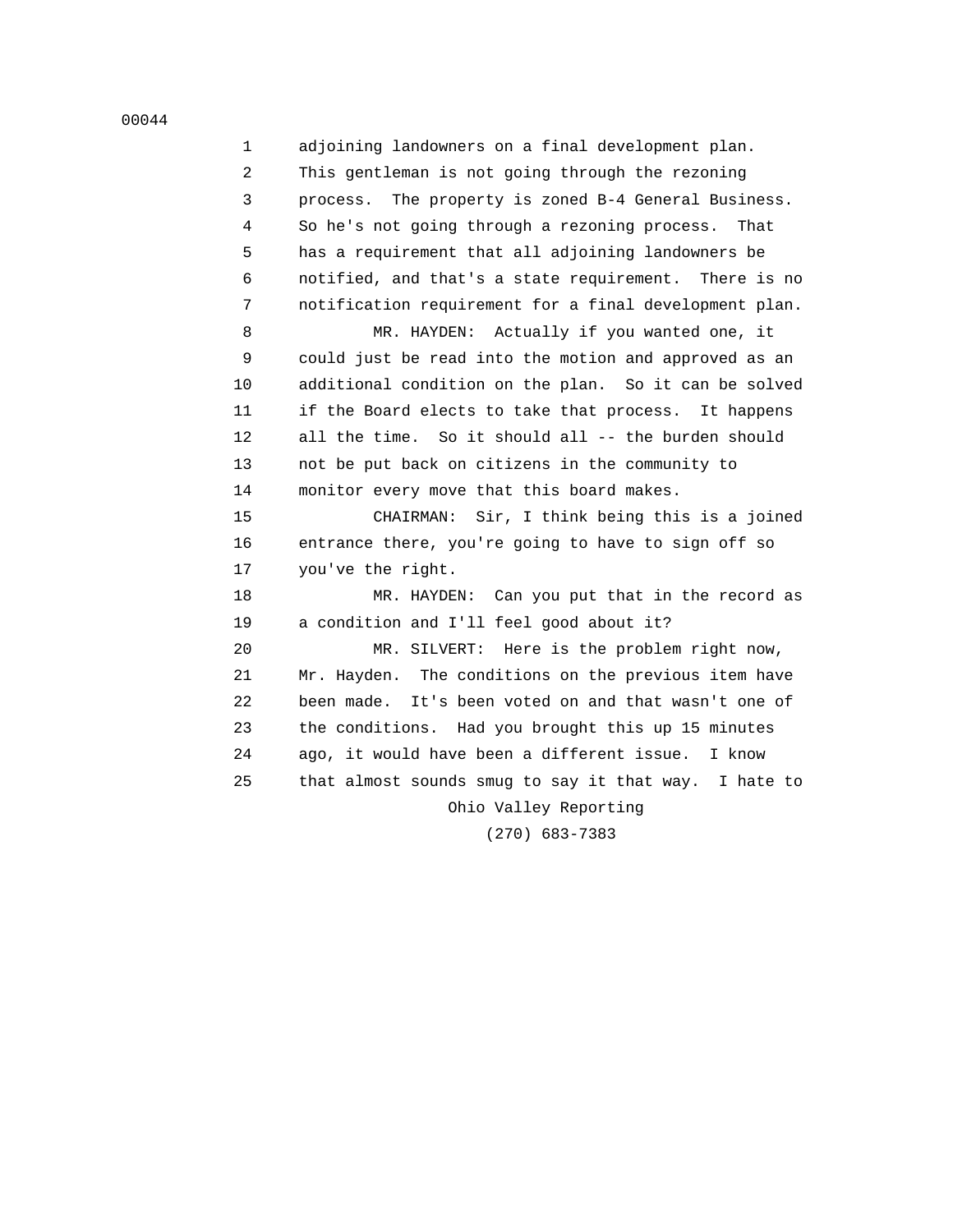| 1  | say it that way, that motion has come and gone now.    |
|----|--------------------------------------------------------|
| 2  | That much being said, if the variance is               |
| 3  | anything but defeated, that might be something that    |
| 4  | could be added as a condition to the Variance          |
| 5  | potentially or some type of notification. If you want  |
| 6  | to continue to have communication with myself or the   |
| 7  | office, I'm sure that we'd be more than happy to let   |
| 8  | you know where we are in the process and do that.      |
| 9  | MR. HAYDEN: Based upon Gary's comments, the            |
| 10 | notification was not going to come to me.              |
| 11 | I appreciate your clarification that it could,         |
| 12 | Mr. Pantle.                                            |
| 13 | You can see where my concern is.<br>Is the             |
| 14 | burden is being put back on me.                        |
| 15 | My next question now is: If the appeal is              |
| 16 | filed to reject that, would it come back to where that |
| 17 | recommendation could it be added so that all of our    |
| 18 | concerns actually have a chance to be met, as meaning  |
| 19 | the utilities, the improvements made to the            |
| 20 | facilities, etcetera? I'm not trying to block this.    |
| 21 | I just want a level of standard to make sure it        |
| 22 | happens next to this property and make it as good as   |
| 23 | it can be for all that are involved. Right now the     |
| 24 | burden is 100 percent continuously put on the          |
| 25 | homeowners or the adjacent property, which I don't     |
|    | Ohio Valley Reporting                                  |
|    |                                                        |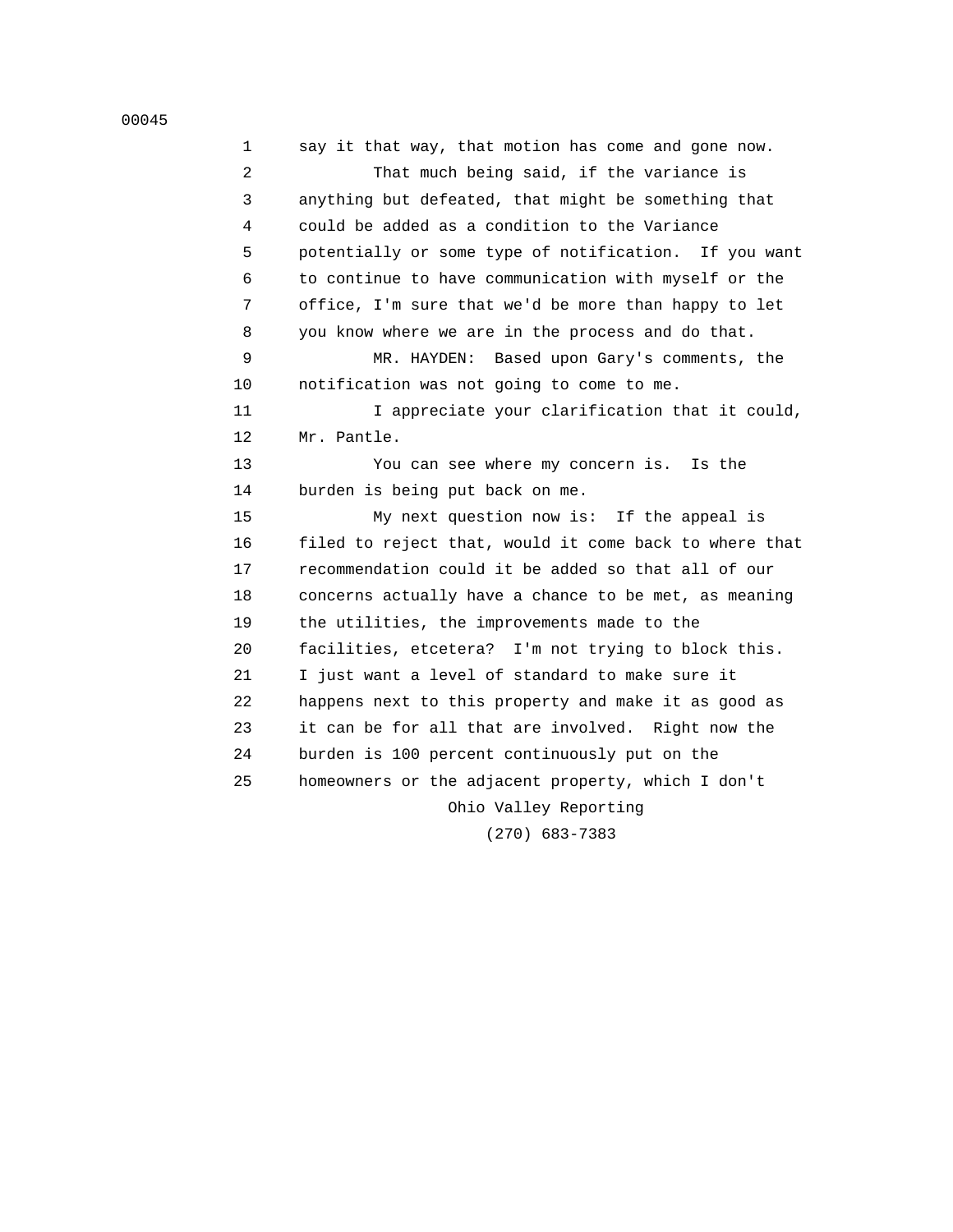```
 00046
```
 1 feel is fair. I don't know how to mediate through the 2 process here. Good news is there's plenty of 3 attorneys in the neighborhood so we'll see how we work 4 through it. 5 CHAIRMAN: Any other comments? 6 Please, ma'am. 7 MR. SILVERT: State your name. 8 THE WITNESS: Could you state your name, 9 please. 10 MS. RODNEY: Sandra Rodney. 11 (SANDRA RODNEY SWORN BY ATTORNEY.) 12 MS. RODNEY: I have just a couple of comments 13 in regard to the variance. 14 I heard in the Staff Report less than intense, 15 less intense, less intense. Having been a resident in 16 the area and having been a neighborhood of Atmos, I 17 would say that their functioning was certainly less 18 intense than what the proposal that has been accepted 19 will be. Certainly Atmos and their workers were there 20 from maybe 9 in the morning, coming and going, and a 21 very limited basis a handful of workers. They maybe 22 would arrive, pick up a truck, and leave. Return it 23 4:30 or 5 they were gone. They were not there 24/7. 24 So certainly I would say that that is the less intense 25 of the two uses of the property. Ohio Valley Reporting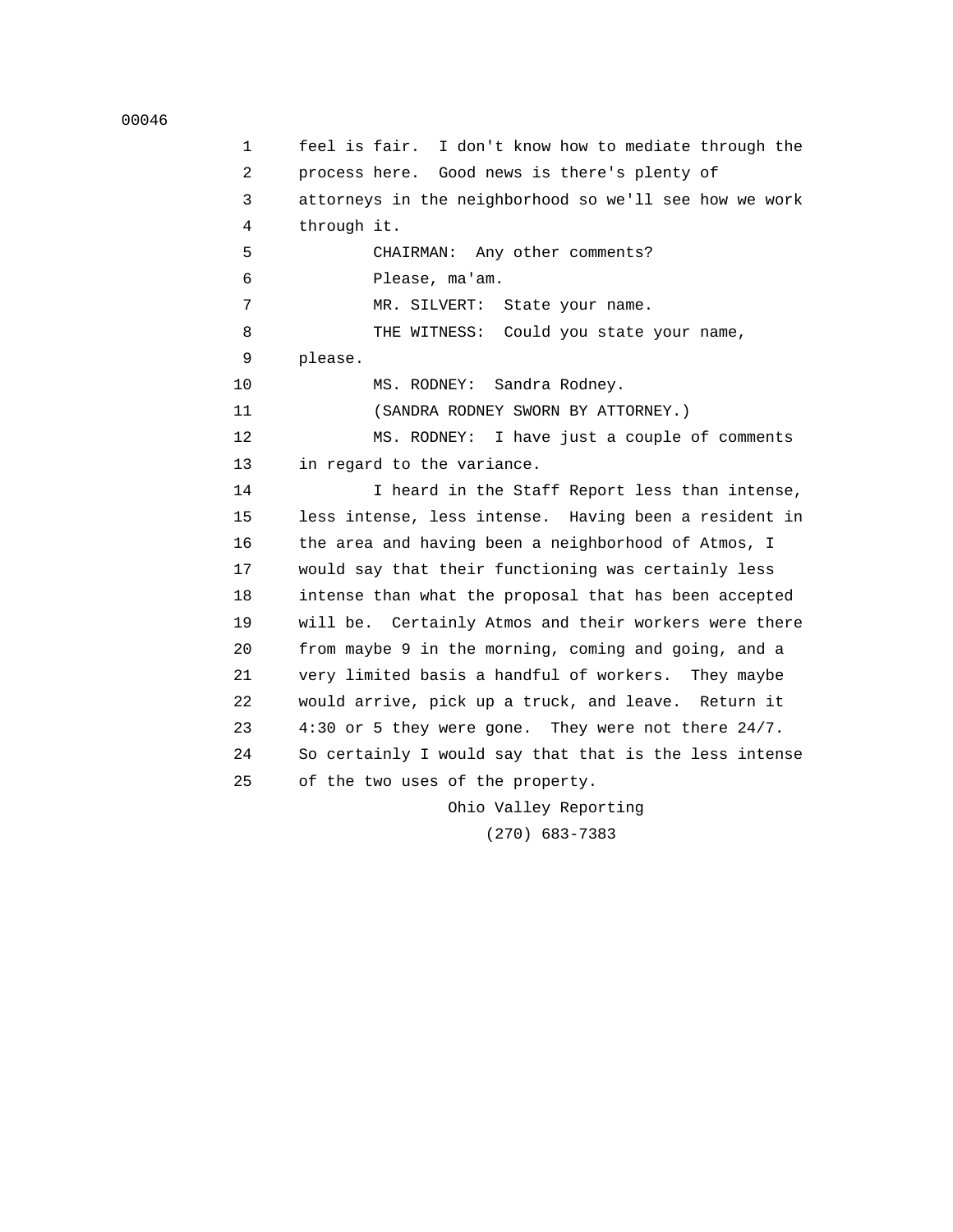1 Also, my understanding is that in a B-4 zone 2 that it's incumbent upon the owner of the property to 3 put the taller fence, a solid fence, and also 4 landscaping; is that correct; when you read the B-4 5 ordinance online? Is that correct? 6 CHAIRMAN: Staff. 7 MR. NOFFSINGER: The requirement would be for 8 the solid wall or fence -- 9 MS. RODNEY: Eight foot. And also 10 landscaping. The tree lines -- 11 MS. EVANS: It's a tree every 40 feet, but you 12 can count trees that are existing if they're on his 13 property and they can be clustered as well. 14 MS. RODNEY: Those trees are not on his 15 property. 16 CHAIRMAN: Then he can't touch them if they're 17 not on his property. 18 MS. RODNEY: Okay. Is it incumbent upon him 19 as a property owner to establish landscaping? 20 MR. NOFFSINGER: Yes, ma'am, it is. He will 21 be required on his property to place trees one per 22 every 40 feet that he has. He can group those. He 23 may choose to group them out near New Hartford Road or 24 he may choose to group them to the rear. That's just 25 so we can get the number.

 Ohio Valley Reporting (270) 683-7383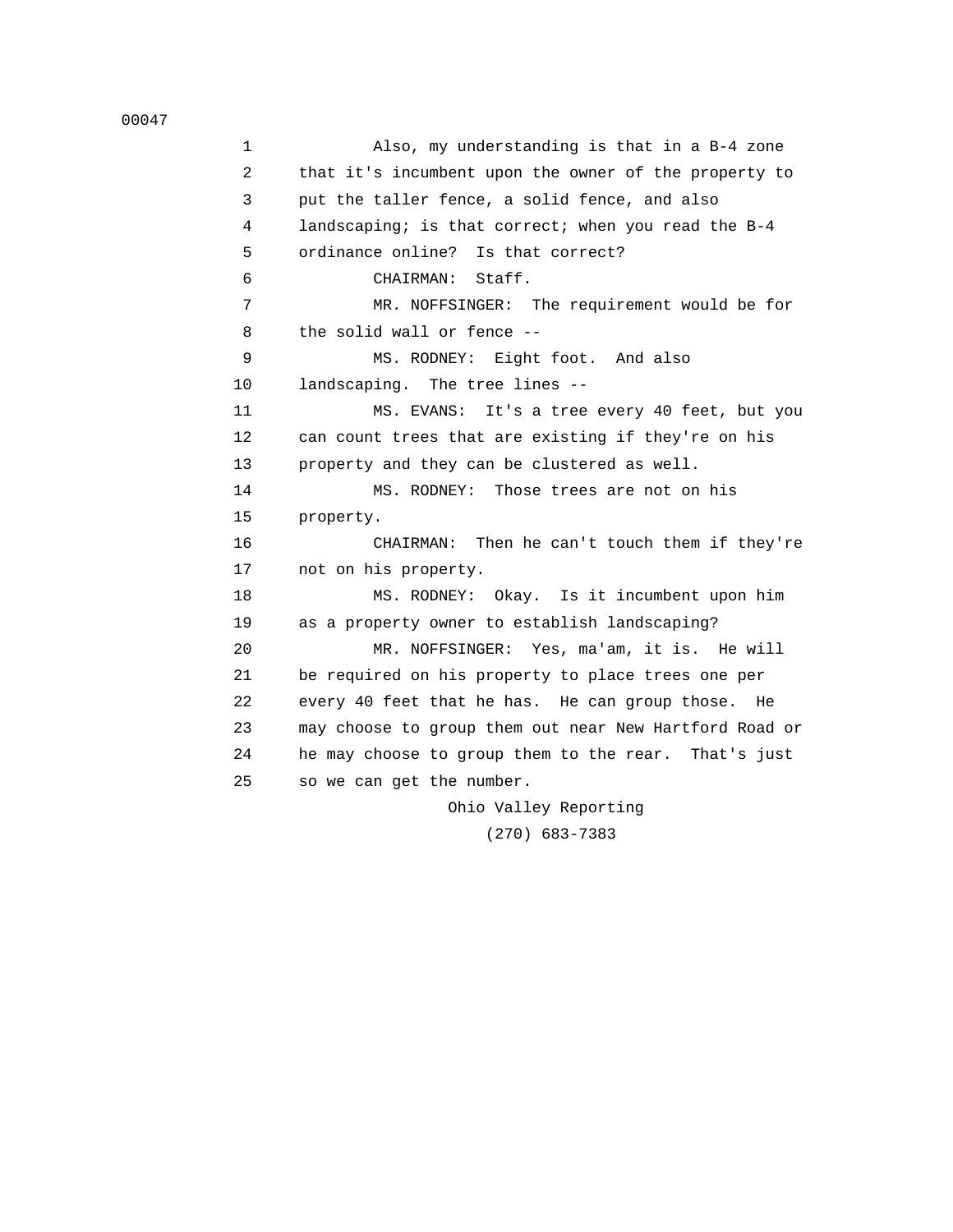1 MS. RODNEY: The discussion that I heard to 2 this point is indicating that there is existing 3 landscaping. There are existing trees. There is an 4 existing fence. Those are property owners in the 5 Copper Creek subdivision who have the landscaping 6 items, who have -- one property owner has a solid 7 fence. The rest is 6 foot chain-link that you've made 8 reference to. That is not is solid. 9 Also, in the Staff Report I heard words about 10 elevation. I believe Mr. Hayden's property and the 11 Weise property is identical elevation of this 12 property. It is not raised in any fashion from where 13 these units will be going in. I think that point 14 needs to be made. Do you not have a letter from the 15 Y? 16 MR. NOFFSINGER: We do not. 17 MS. EVANS: No. 18 MS. RODNEY: Staff does not. In our 19 discussion with the Y, it was our understanding that 20 they had sent the Staff a letter saying that in 21 particular they were concerned because the proposed 22 use of their property would be to have day camps for 23 children and whatever and a six foot fence would not 24 for safety reasons for these children be adequate. I 25 think all of these points, when you consider a Ohio Valley Reporting (270) 683-7383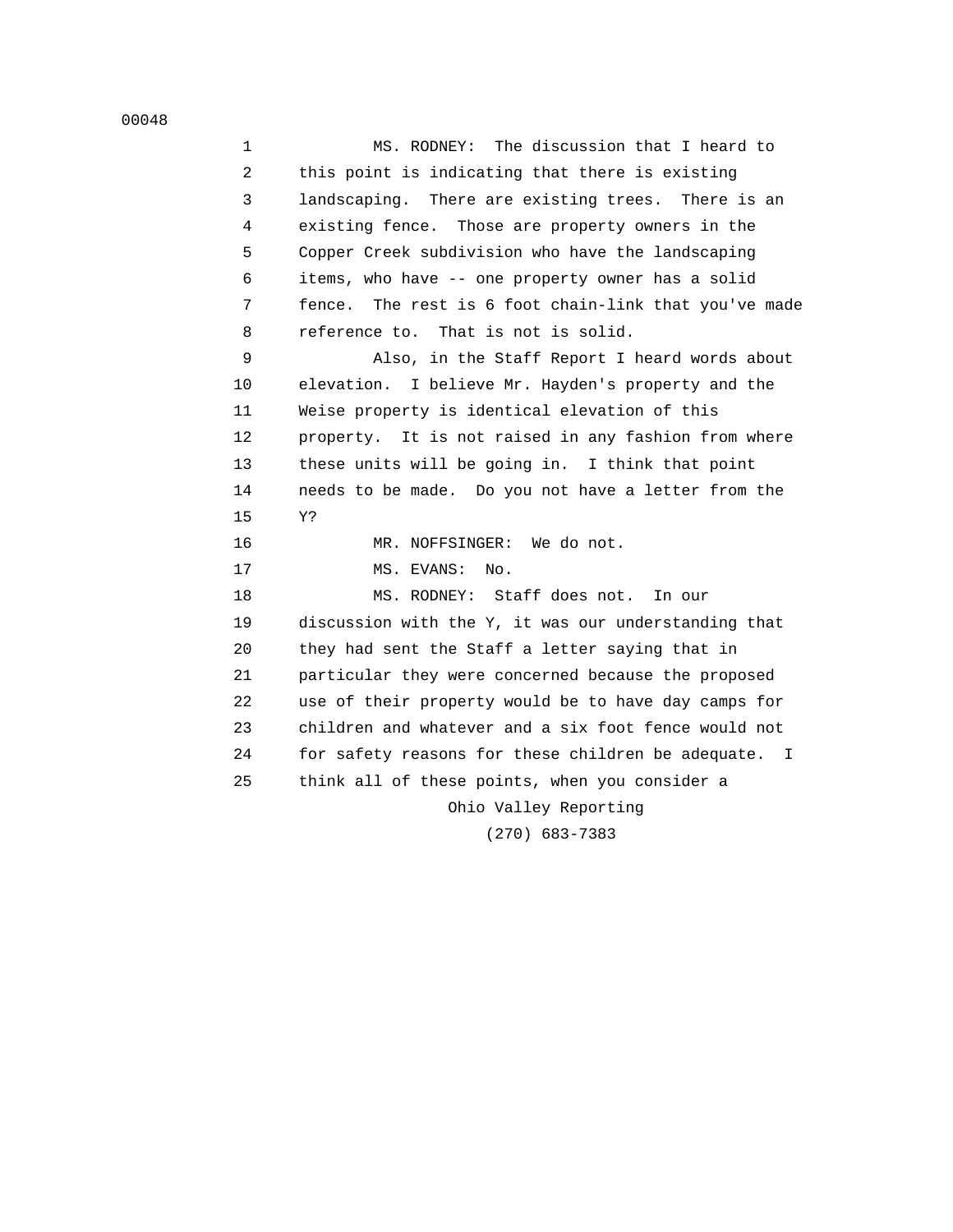1 variance and you consider the neighborhood surrounding 2 with children in these neighborhoods, you consider the 3 exact same elevation of those two property owners and 4 even the Creek Haven area that is on the same 5 elevation, that needs to be kept in mind before you 6 make this choice.

 7 MR. NOFFSINGER: Mr. Chairman, for the record 8 the only thing we have in the file from the YMCA is a 9 fax transmittal statement of waiver of notice. There 10 was a discrepancy on the notification to the Y back 11 prior to the first meeting. They sent us a waiver 12 stating the unsigned waives statutory requirements of 13 14 days notice and acknowledges receipt, a copy of 14 which is attached hereto. They had received notice. 15 We have not received anything else from the Y.

 16 MS. EVANS: One thing that I wanted to clear 17 up a little bit. The reason that the condition of the 18 8 foot solid fence is along Copper Creek and the back 19 part there is because it adjoins residential property. 20 That is not a requirement along between Mr. Hayden's 21 property and the YMCA property. That is only a 22 requirement for residentially zoned properties. So 23 that's why we said the elevation difference. That 24 elevation difference doesn't -- that's not referring 25 to those properties because that 8 foot requirement Ohio Valley Reporting

(270) 683-7383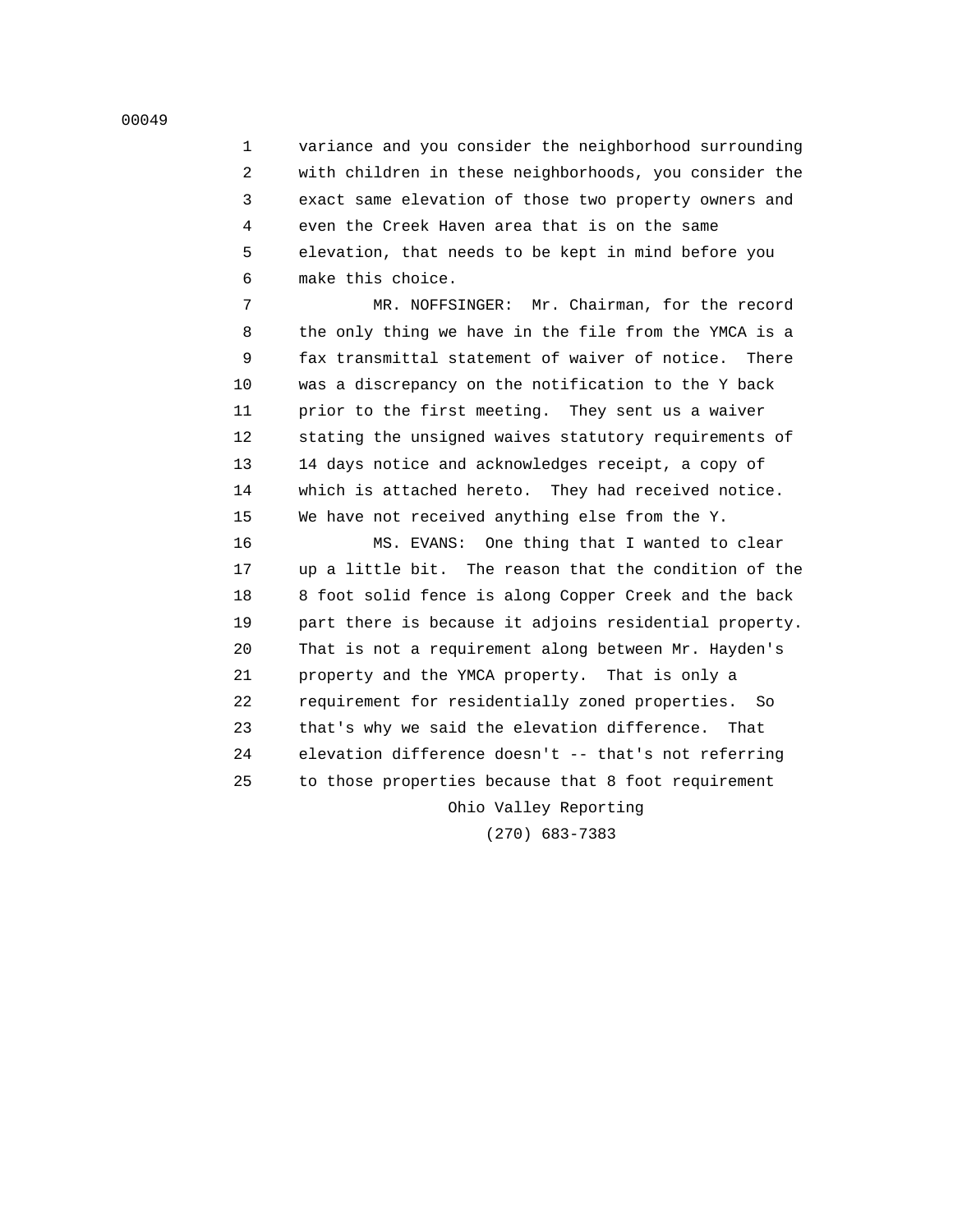```
 00050
```
 1 doesn't exist there. 2 MS. RODNEY: Please take into consideration 3 that our discussion with members who are on the board 4 of the Y indicated that a 6 foot fence would not be 5 adequate because of their concerns for the welfare of 6 children who might be in that park as it is developed. 7 They would prefer the 8 foot fence, solid fence to 8 stay as is current in the B-4 zone. Thank you. 9 CHAIRMAN: Staff. 10 MS. EVANS: It's not a requirement on that 11 side with the YMCA's property, that there be any fence 12 6 foot or 8 foot. 13 MS. RODNEY: According to the -- 14 MS. EVANS: According to the conditions, a 15 storage unit in the county in a B-4 zone it is an 8 16 foot solid fence for property that adjoins 17 residentially zone property. So that's why it's along 18 the Copper Creek side and doesn't affect the YMCA's 19 property or Mr. Hayden's property. 20 MS. RODNEY: But please acknowledge that that 21 is a concern. 22 CHAIRMAN: Thank you. 23 Any other? 24 MR. PACE: Yes. I would just like to address 25 what was raised about the fence. Ohio Valley Reporting (270) 683-7383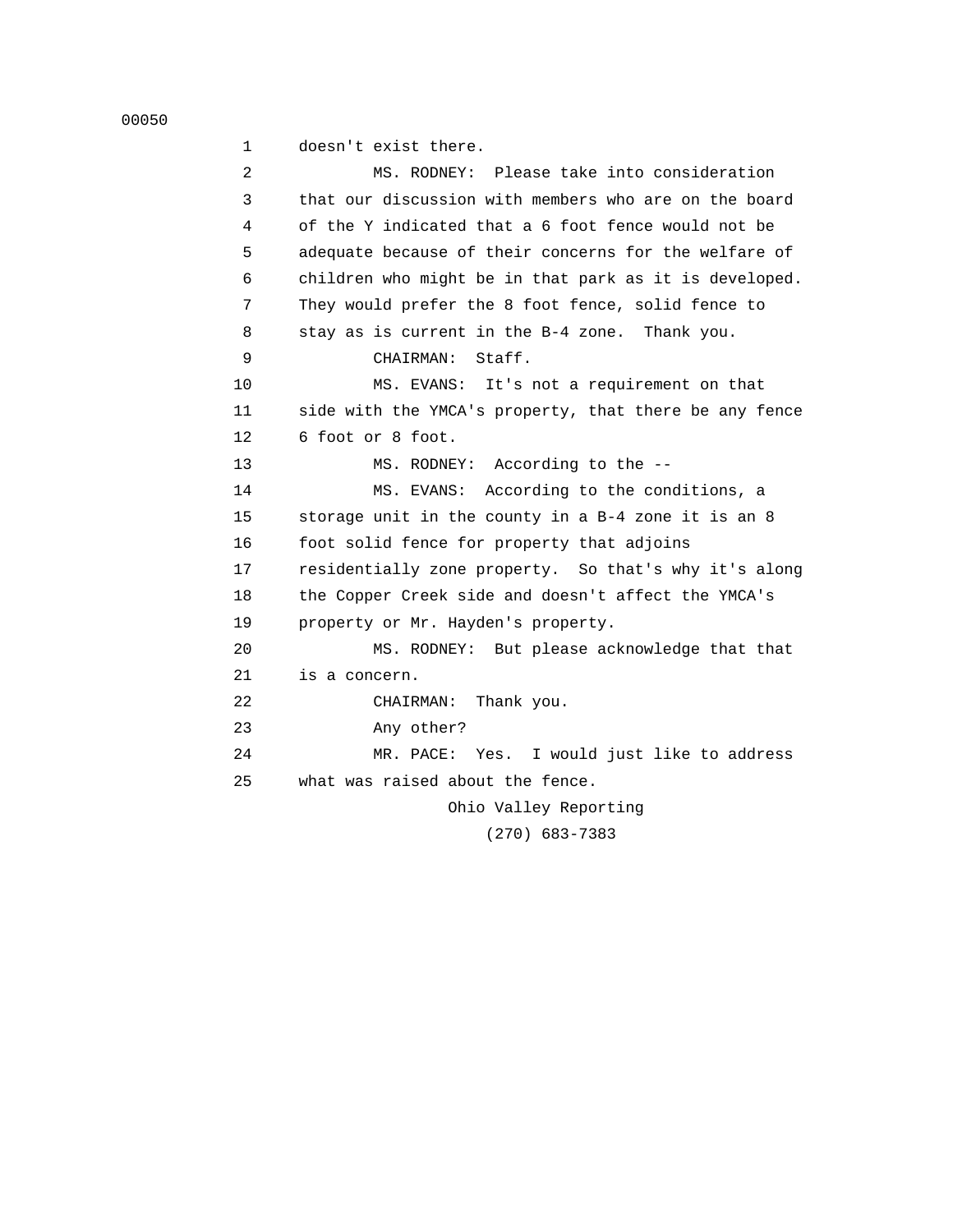1 Under the Conditional Use Permit ordinance, it 2 says an 8 foot high solid wall or fence shall be 3 installed and maintained on all sides that adjoin 4 other properties except B-1, B-2, B-3, B-4, B-5, I-1 5 or I-2. That was a condition on the approval of the 6 Conditional Use Permit. Again, we ask you to make 7 that a condition of this Variance if it's granted for 8 denial.

 9 MR. NOFFSINGER: I believe what we're saying 10 is the properties that adjoin on the opposite side of 11 Copper Creek meet that exception. So there's not a 12 fence requirement along the north property line or the 13 west property line. Only the south and east property 14 lines where it adjoins agricultural, and I think 15 Copper Creek may be A-U Urban Agriculture as well.

 16 MR. PACE: But as I understand the motion that 17 was made on the Conditional Use Permit, it was 8 foot 18 tall around the property.

 19 MS. RAINES: Excuse me, but I thought the 20 motion listed the 8 foot solid except for -- it 21 actually included the exception.

 22 MR. SILVERT: I think the point that Mr. Pace 23 is trying to make that it was 8 feet. It's not the 24 exceptions that he's pointing out. It's that the -- 25 MS. RAINES: So we're not requiring the 8

Ohio Valley Reporting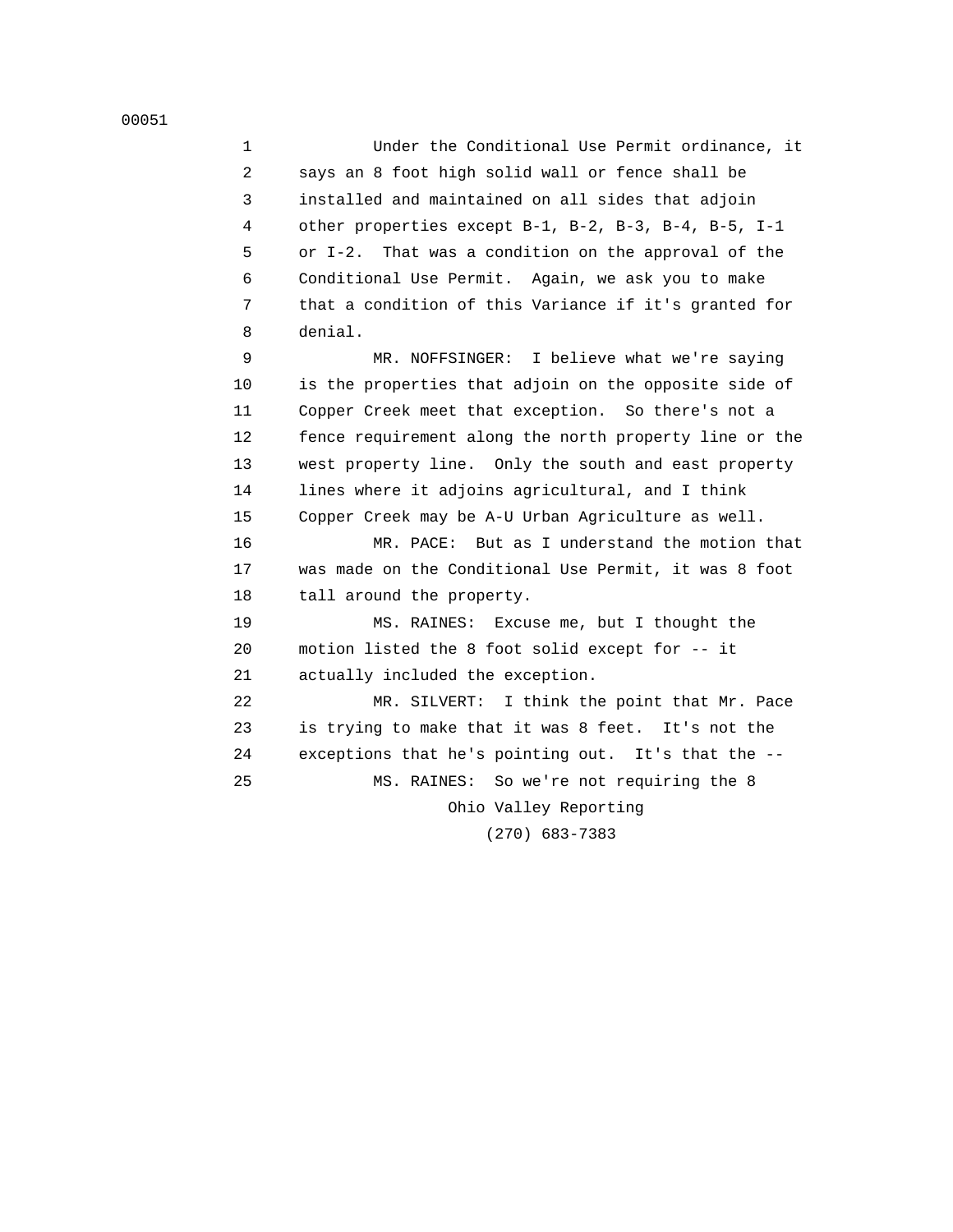1 feet all the way? 2 MR. NOFFSINGER: Right. The ordinance 3 requires 8 feet. The applicant is asking for a 4 variance to go down to 6 feet. That's what he's 5 pointing out. Staff is recommending, as we typically 6 do, unless there's opposition. Since there's 7 opposition, the Board has in the past taken that into 8 consideration and generally have not granted the 9 variance on the landscaping or the buffering. 10 This variance happens to include two items. 11 The fence height and then the building height. The 12 building height part of this variance is only for the 13 existing buildings. Any new buildings could not 14 exceeds the 15 foot maximum height. 15 MS. MASON: Let me make sure I understand 16 something, Mr. Chairman. We cannot, as a Board we 17 cannot make the applicant put a fence up on the area 18 of Mr. Hayden's property and the area of the Y 19 property; is that correct? 20 MR. NOFFSINGER: You could have on the 21 Conditional Use Permit, but you did not. You can't do 22 that on a variance because -- you can negotiate I 23 guess with him as a part of granting other variances 24 to the property, but you can't go in and just place a 25 condition. The ordinance doesn't require the fence.

Ohio Valley Reporting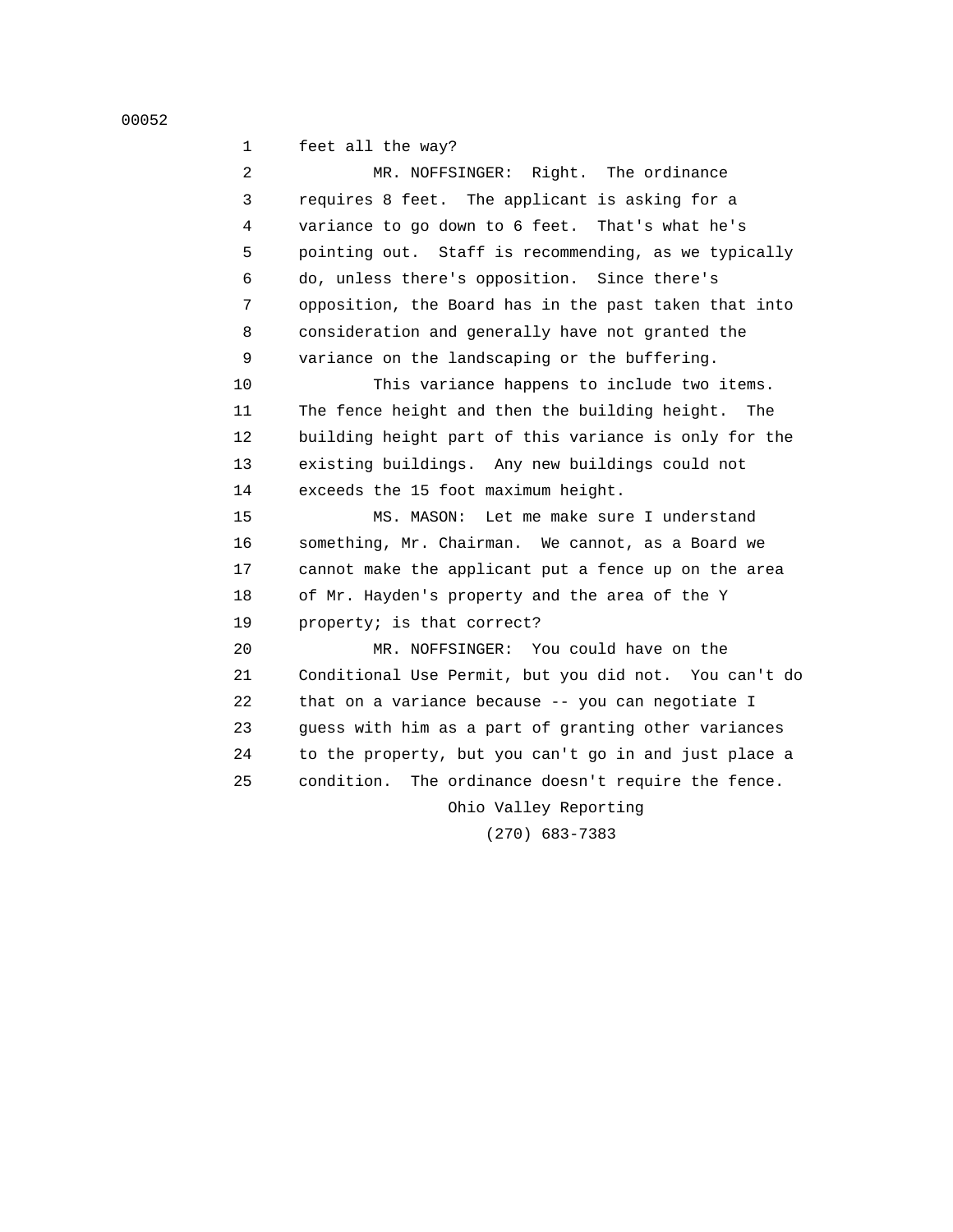1 CHAIRMAN: I think we've pretty well discussed 2 this. I'll entertain a motion. 3 MR. WARREN: I have another question on the 4 building height variance. 5 I'm really a little bit confused why he even 6 needs it. Is it because the buildings aren't 7 currently being used, that if we don't grant this 8 Variance he'll have to tear those building over 15 9 feet tall down? 10 MR. NOFFSINGER: Yes. 11 MR. WARREN: Thank you. 12 MR. NOFFSINGER: Yes, that's correct. 13 CHAIRMAN: Entertain a motion to dispose of 14 the item. 15 MR. REEVES: Kind of piggyback off Marty's 16 questions. 17 The way I read it says the maximum building 18 height of an individual unit. Is he using existing 19 buildings as units? 20 MR. NOFFSINGER: Yes. 21 MR. REEVES: Okay. 22 CHAIRMAN: Any other questions? 23 (NO RESPONSE) 24 CHAIRMAN: Entertain a motion to dispose of 25 the item. Ohio Valley Reporting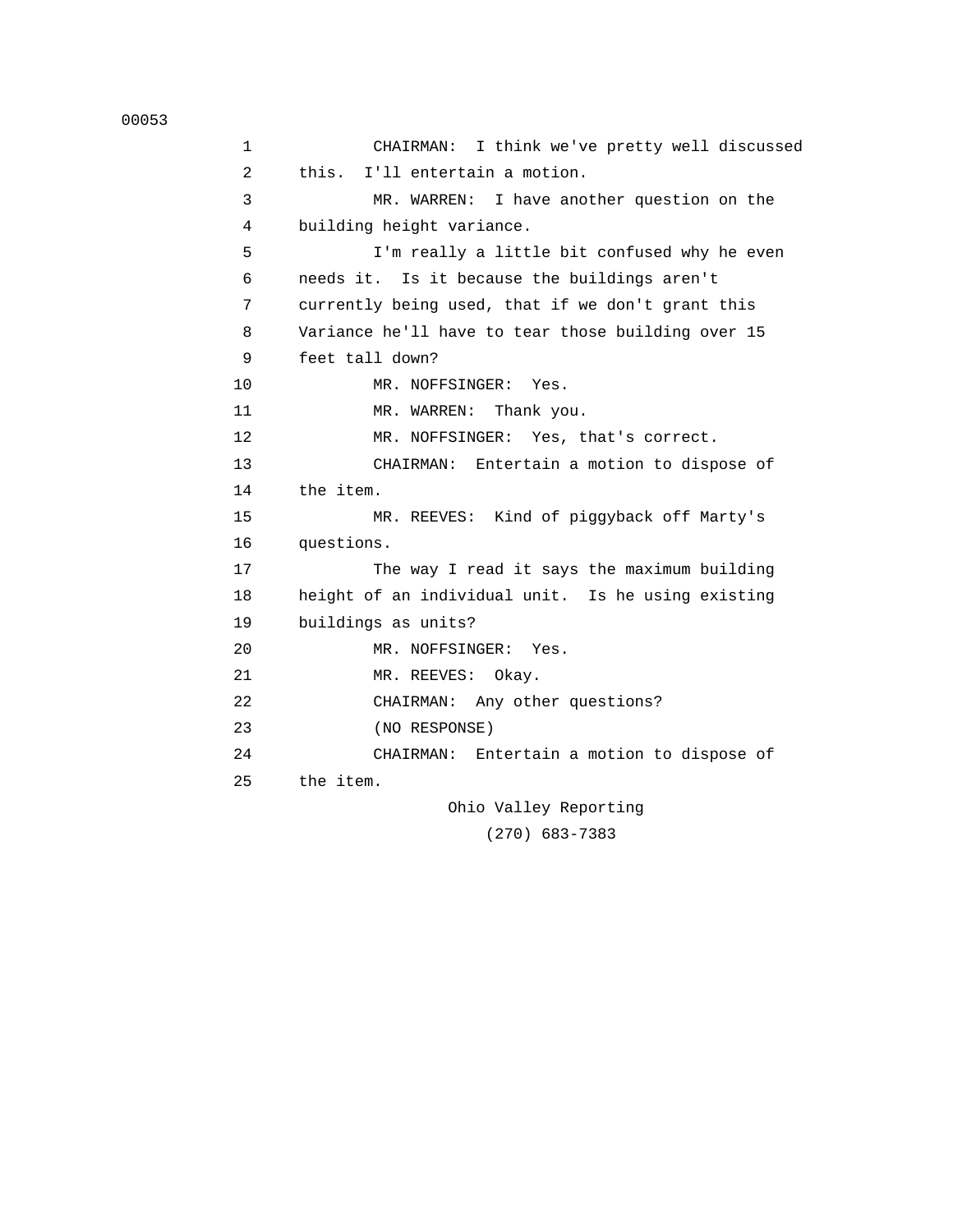1 MR. WARREN: I'm ready to make a motion. Make 2 sure I get it right here.

 3 On granting the Variance for the height of the 4 solid wall or fence along the south and east property 5 boundaries from 8 to 6 feet I'm making a motion that 6 we deny that variance. I feel that it will adversely 7 affect the public health, safety and welfare. I do 8 feel like that this use can possibly be more intense 9 than the past use. That an 8 foot fence would be more 10 in line with the screening. I just feel like that it 11 will alter the essential character of the general 12 vicinity because a 6 foot fence would open it up for 13 people to be able to view into these backyards. Even 14 though they're at a higher elevation it's still a 15 little more secured I feel like.

 16 The granting of the variance on the maximum 17 building height of an individual storage unit from 15 18 to 22 feet, I want to allow that variance on the 19 current buildings only for the same reasons. The 20 buildings are already there. They've been used for 21 years. It's not going to alter the general character 22 of the area, but no new buildings can be taller than 23 15 foot.

 24 With a condition that a submission of an 25 approval of a final development plan and once again Ohio Valley Reporting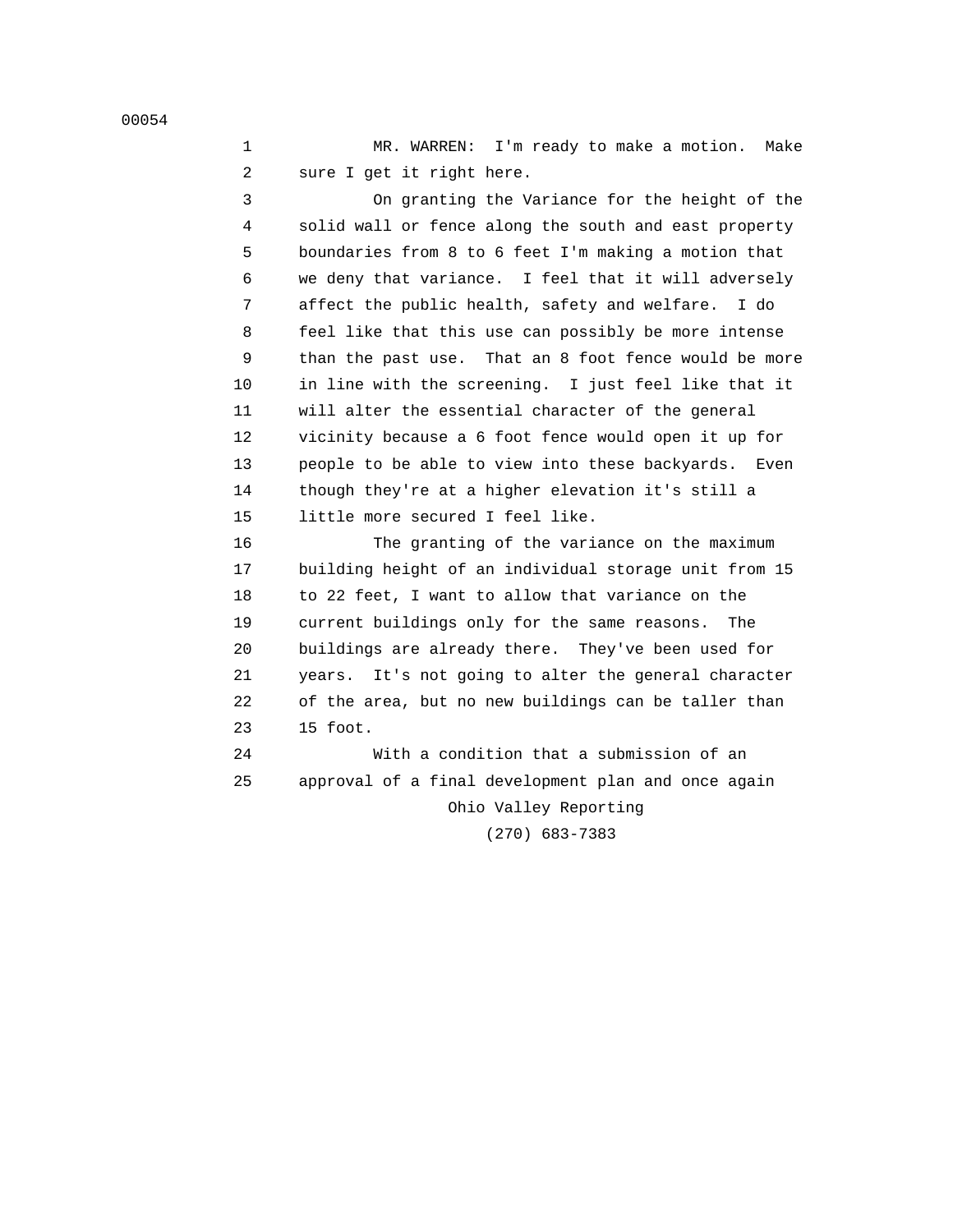1 that any new buildings constructed on this site shall 2 not exceed 15 feet in height. 3 MS. RAINES: I'll second. 4 CHAIRMAN: Before I take the second, I think 5 for clarification we need to make two different 6 motions. 7 MR. WARREN: Two different motions. That's 8 what I was afraid of. 9 Let's go with the first motion with the fence. 10 That was for denial for the reasons that I stated. 11 CHAIRMAN: And you were stating because 12 lowering it from 8 foot to 6 foot being denied on 13 that? 14 MR. WARREN: Yes. 15 MS. RAINES: Second. 16 CHAIRMAN: A motion has been made and a 17 second. Is there any other questions or comments from 18 the board on this motion? 19 (NO RESPONSE) 20 CHAIRMAN: Staff have anything else? 21 MR. NOFFSINGER: No, sir. 22 CHAIRMAN: All in favor raise your right hand. 23 (ALL BOARD MEMBERS PRESENT RESPONDED AYE.) 24 CHAIRMAN: Motion carries. 25 Now I'll entertain a motion for the building Ohio Valley Reporting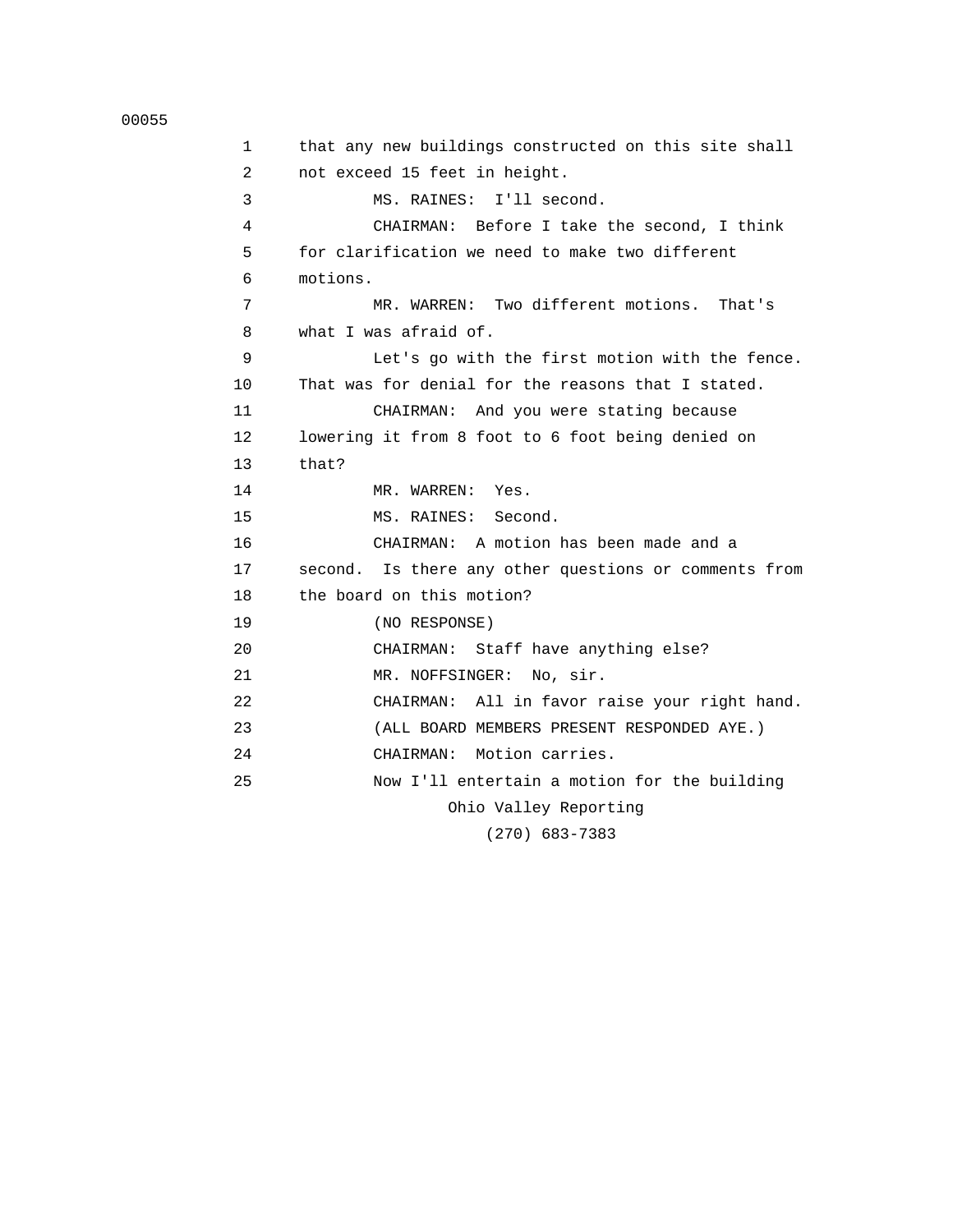```
 00056
```

```
 1 height.
```

| 2  | On the second, the variance on<br>MR. WARREN:             |
|----|-----------------------------------------------------------|
| 3  | increase the maximum building height of an individual     |
| 4  | storage unit from 15 feet to 22 feet, I make a motion     |
| 5  | to approve that variance for the existing buildings       |
| 6  | only. The buildings that are already there, that are      |
| 7  | already 22 feet high, that it will not adversely          |
| 8  | affect the public health, safety and welfare. The         |
| 9  | buildings were already there and have been for several    |
| 10 | years. It will not alter the character of the general     |
| 11 | vicinity. Once again, the buildings have been there       |
| 12 | for several years. This is only for buildings that        |
| 13 | are there.                                                |
| 14 | The conditions would be the submission and                |
| 15 | approval of a final development plan. Once again,         |
| 16 | only new buildings not to exceed 15 feet in height.<br>T. |
| 17 | think that's it.                                          |
| 18 | CHAIRMAN: You've heard the motion. Is there               |
| 19 | a second?                                                 |
| 20 | MR. DYSINGER: Can I ask for a friendly                    |
| 21 | amendment before the second or wait for the second?       |
| 22 | MR. SILVERT: You can ask for a friendly                   |
| 23 | amendment if the author of the motion accepts it.         |
| 24 | MR. DYSINGER: Do I need to wait for a second?             |
| 25 | MR. SILVERT:<br>No.                                       |
|    |                                                           |

 Ohio Valley Reporting (270) 683-7383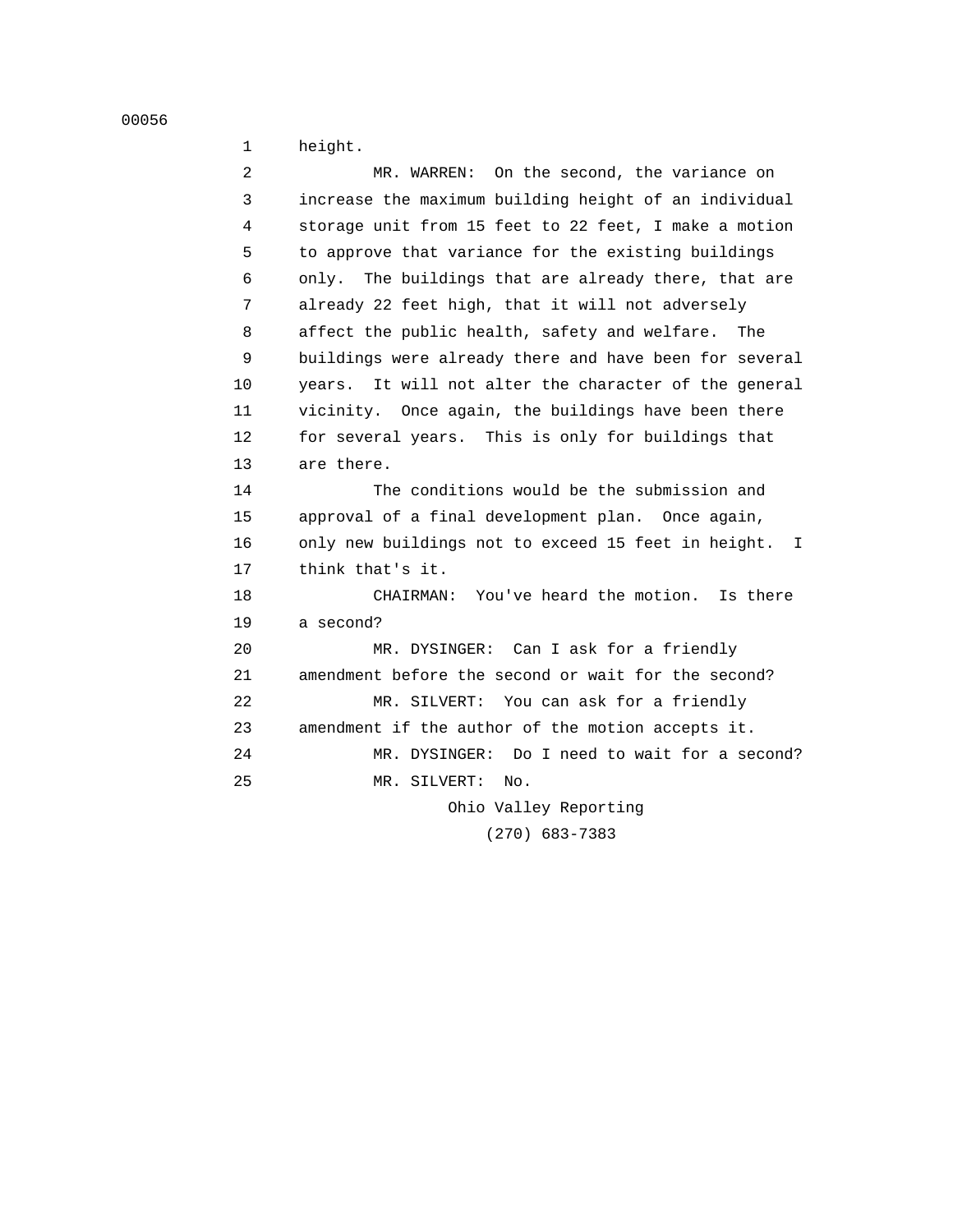| 1  | MR. DYSINGER: I would wonder if the maker of           |
|----|--------------------------------------------------------|
| 2  | the motion would consider a friendly amendment to make |
| 3  | one of the conditions applying 8 foot screening fence  |
| 4  | around the entire property line so that it can         |
| 5  | integrate more easily into the neighborhood.           |
| 6  | MR. NOFFSINGER: Do you want that around all            |
| 7  | property lines or do you want to exempt the street     |
| 8  | frontage or do you want it all around? You would end   |
| 9  | up with an 8 foot wood fence, solid fence around the   |
| 10 | frontage as well. I just want to make sure that        |
| 11 | that's what you mean.                                  |
| 12 | MR. DYSINGER: With the condition that the              |
| 13 | applicant apply the 8 foot screened fencing            |
| 14 | requirement around the entire property with the        |
| 15 | exception of the street frontage.                      |
| 16 | MR. WARREN: I accept that addendum to my               |
| 17 | motion.                                                |
| 18 | CHAIRMAN: Your motion is stating 8 foot solid          |
| 19 | everywhere except on the front part, and that still    |
| 20 | will be 8 foot tall there.                             |
| 21 | MR. WARREN:<br>Yes.                                    |
| 22 | CHAIRMAN: Is there a second to this motion?            |
| 23 | MR. DYSINGER:<br>Second.                               |
| 24 | CHAIRMAN: A motion has been made and a                 |
| 25 | second. Any other questions or comments from the       |
|    | Ohio Valley Reporting                                  |
|    | $(270)$ 683-7383                                       |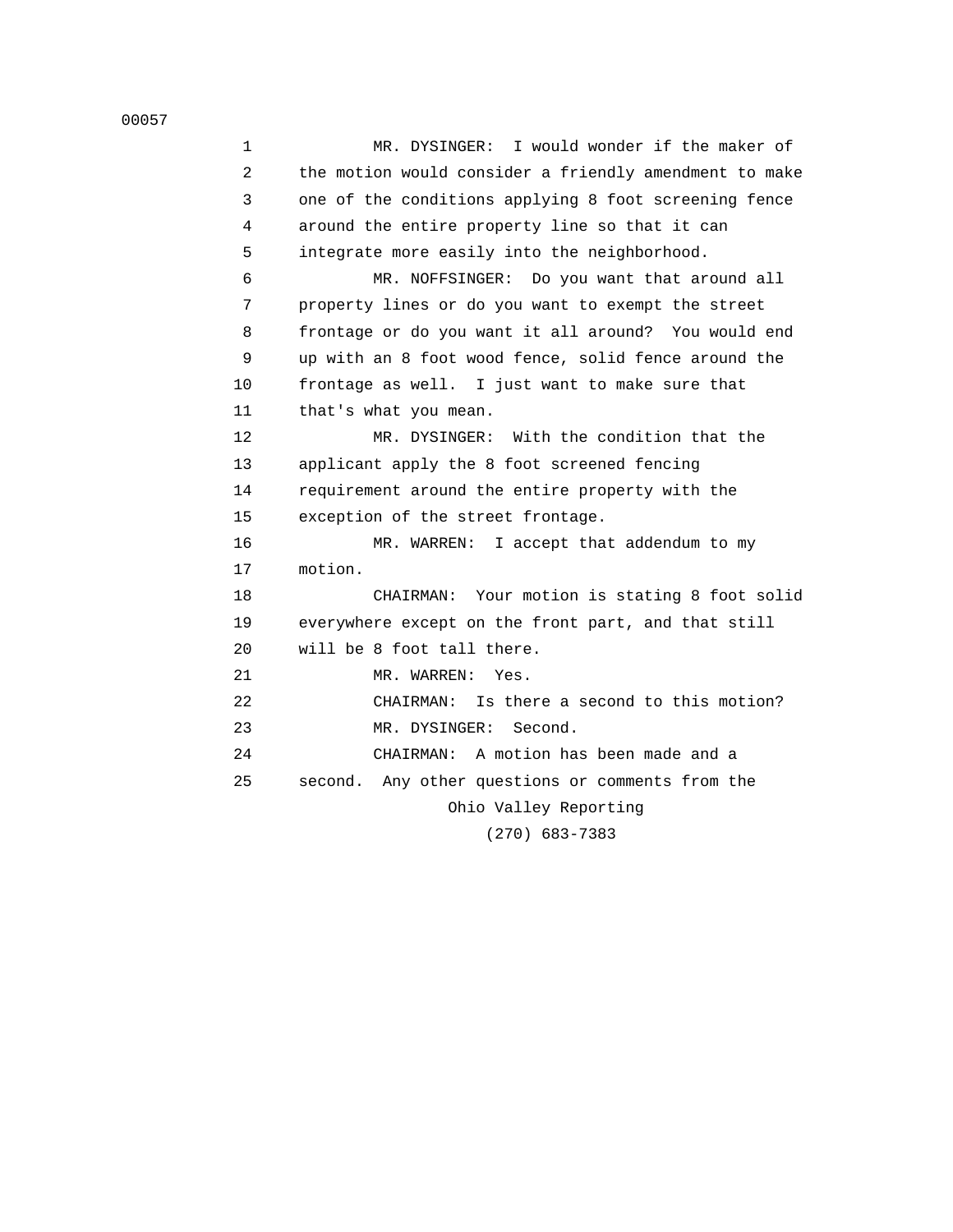1 board? 2 MR. SILVERT: Mr. Chairman, I would like to 3 make sure that the applicant understands the 4 conditions as they've been stated. 5 CHAIRMAN: Do you understand the motion that's 6 just been made? 7 MR. STEWART: Yes, I understand the motion. 8 The question why the fence on the YMCA's property and 9 Mr. Hayden's property needs to be 8 feet and screened? 10 We're talking about quite a -- you're fencing three 11 acres. That's quite a bit. 12 MR. DYSINGER: Mr. Chairman, conditional 13 permits, generally speaking, the burden is on 14 opposition to say why the use should not be allowed. 15 A Variance is different. A Variance is asking to 16 depart from the zoning ordinance entirely; and 17 therefore the burden is more so on the applicant and 18 more weight should be given to the opposition. The 19 argument about integration into the neighborhood, an 20 opposition to a Variance that was made earlier, the 21 point regarding that, is very valid. There doesn't 22 necessarily have to be evidence why neighbors don't 23 want something to be a certain way. They can just be 24 against it. That's different with a Variance than it 25 is for a Conditional Use Permit. That's why that Ohio Valley Reporting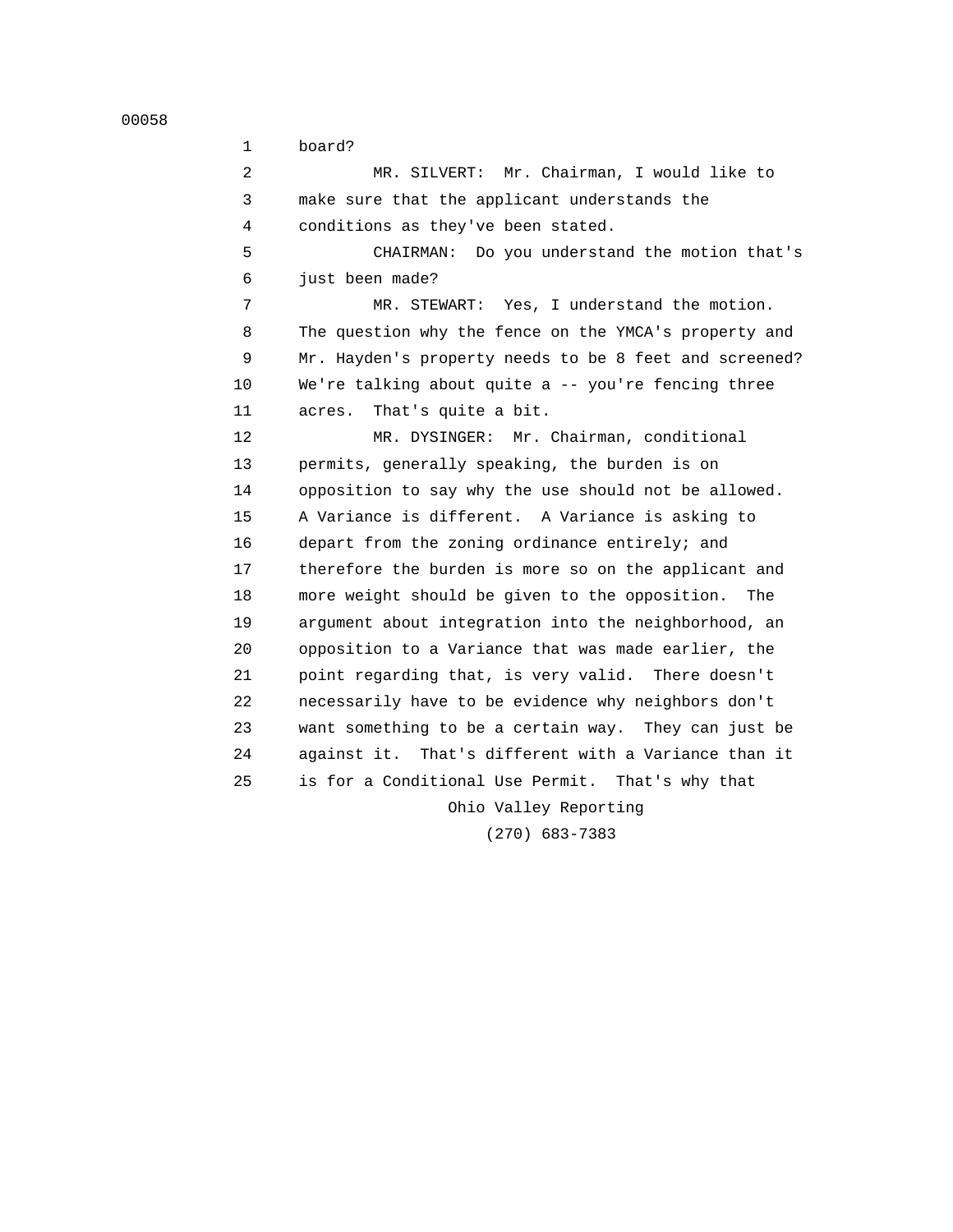```
 00059
```

| 1  | requirement, the amendment that I offered and it was  |
|----|-------------------------------------------------------|
| 2  | accept is above and beyond what might be required by  |
| 3  | the ordinance because it's an attempt to make the use |
| 4  | that you have been conditionally permitted integrate  |
| 5  | more easily into the neighborhood and be more         |
| 6  | sensitive to the concerns of the neighbors.           |
| 7  | CHAIRMAN: You understand the motion at this           |
| 8  | time?                                                 |
| 9  | MR. ELLIOTT: Yes, I understand.                       |
| 10 | CHAIRMAN: Is there any other comments or              |
| 11 | question from the board?                              |
| 12 | (NO RESPONSE)                                         |
| 13 | CHAIRMAN: Staff have anything else?                   |
| 14 | MS. RAINES: May I, Mr. Chairman.                      |
| 15 | I know we have the residential property on one        |
| 16 | side and we have Mr. Hayden on one and the YMCA.      |
| 17 | Mr. Hayden, can I direct a question to him?           |
| 18 | CHAIRMAN: You can.                                    |
| 19 | MS. RAINES: Do you want a fence? Is that              |
| 20 | something that you want? I feel like I haven't really |
| 21 | heard, you know, Mr. Hayden or the YMCA stated they   |
| 22 | would like to have the fence, barbwire or whatever.   |
| 23 | I haven't had any of my<br>MR. HAYDEN:                |
| 24 | recommendations warranted or granted so I don't know  |
| 25 | why we'd care at this point. I'm just being perfectly |
|    | Ohio Valley Reporting                                 |
|    | $(270)$ 683-7383                                      |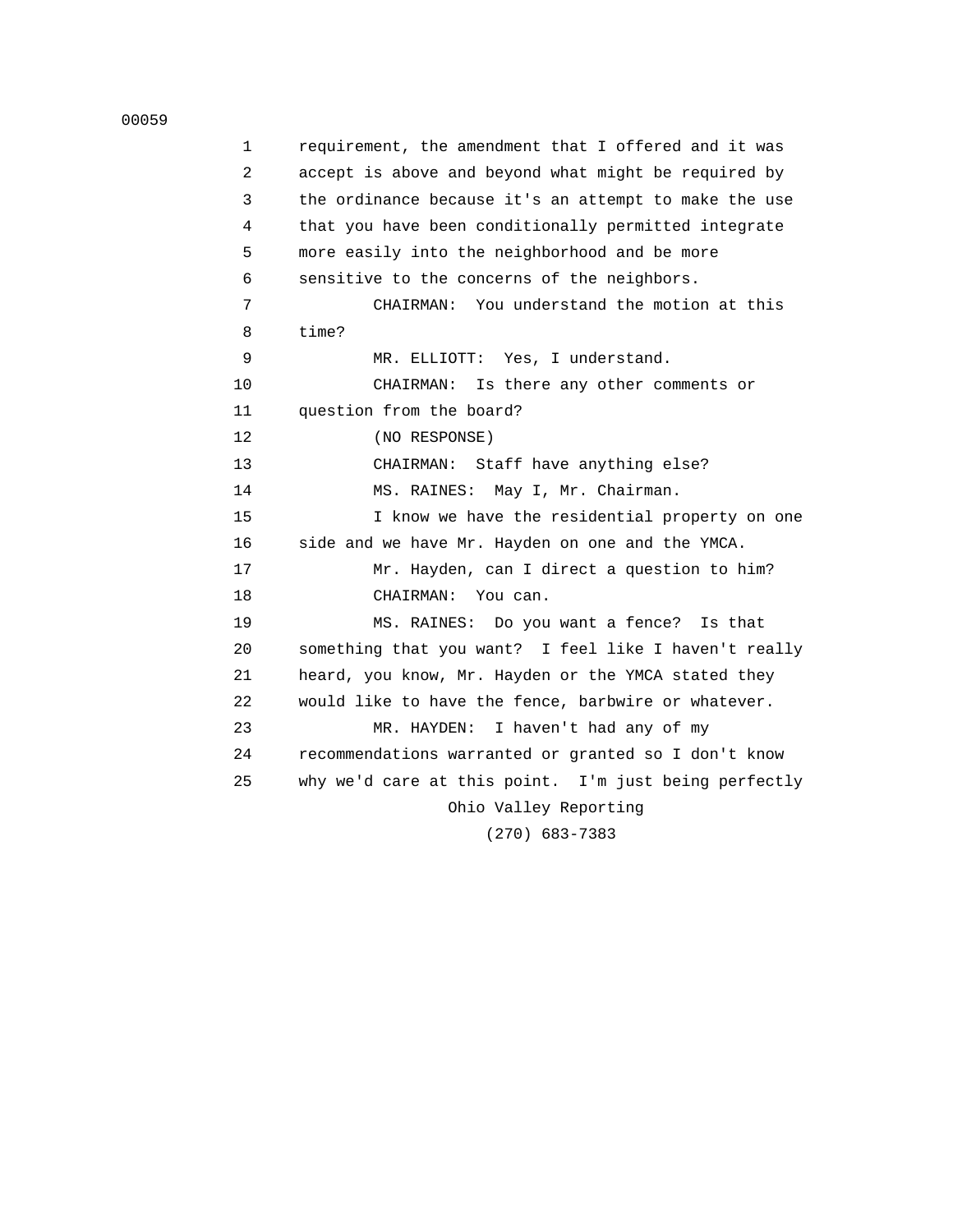```
 00060
```
 1 honest. I guess the thing I hope we're stressing is 2 not only the development plan before he occupies any 3 of the property for storage use, is that part of this 4 round of motions that's being said? 5 CHAIRMAN: That's correct. 6 MR. HAYDEN: Because it was not said prior to 7 being occupied. It was prior to a development plan. 8 MR. WARREN: That goes without saying. That's 9 just part of it. 10 MR. HAYDEN: I mean I thought we were going to 11 make public improvements and now we're worried about 12 what a fence cost, an extra 50 feet. I mean I don't 13 think we're going to have any improvements made to be 14 honest with you. 15 CHAIRMAN: You're going to have a solid fence 16 all the way around it. 17 MR. HAYDEN: I don't even know what my access 18 is going to look like. Why do I care about a fence at 19 this point? I mean my property is being devalued 20 20 minutes ago. At this point I mean fence it all the 21 way around. Foreclose on it. 22 CHAIRMAN: Any other comments? 23 MR. DYSINGER: I'm just wondering if Board 24 Member Raines had her question answered. 25 CHAIRMAN: Are you satisfied? Ohio Valley Reporting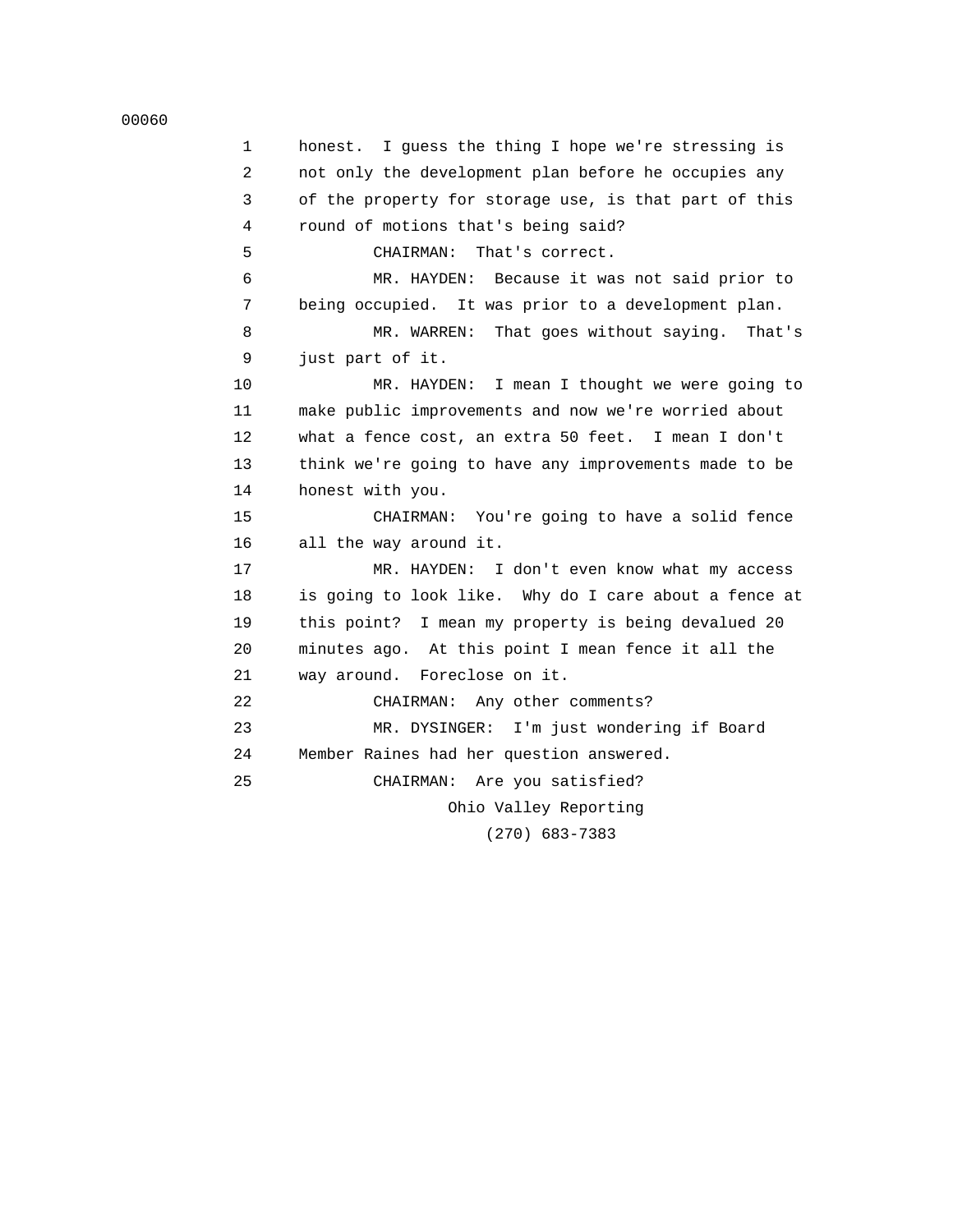|  | MS. RAINES: | I'm satisfied. |
|--|-------------|----------------|
|  |             |                |

 2 MR. NOFFSINGER: Let me also throw this out in 3 terms of the shared access point and the fence along 4 Mr. Hayden's property. It can conflict with that 5 shared access point. So you can't run it all the way 6 down the boundary. You couldn't get into the 7 property. There has to be a cutoff there of that 8 fence so far. We don't know how he's going to access 9 his property in the future and what rights -- I don't 10 know what rights either side has to that shared access 11 point aside from what they used to adjoin in the past, 12 what they have always adjoined. I don't know. 13 MR. DYSINGER: Mr. Noffsinger, for this 14 variance to be approved it could not cut Mr. Hayden 15 off on the property. We don't have the power to do 16 that. So imposing the Variance up to where Mr.

 17 Hayden's rights exist seems to me would be a matter of 18 course.

 19 MR. HAYDEN: Where do my rights exist to? 20 MR. DYSINGER: The same way it's always been. 21 I mean the shared access to these properties has been 22 in existence. Is that not correct? 23 MR. HAYDEN: You don't know. 24 MR. DYSINGER: It's been entered into evidence 25 by testimony. I have to assume that it's true. Ohio Valley Reporting

(270) 683-7383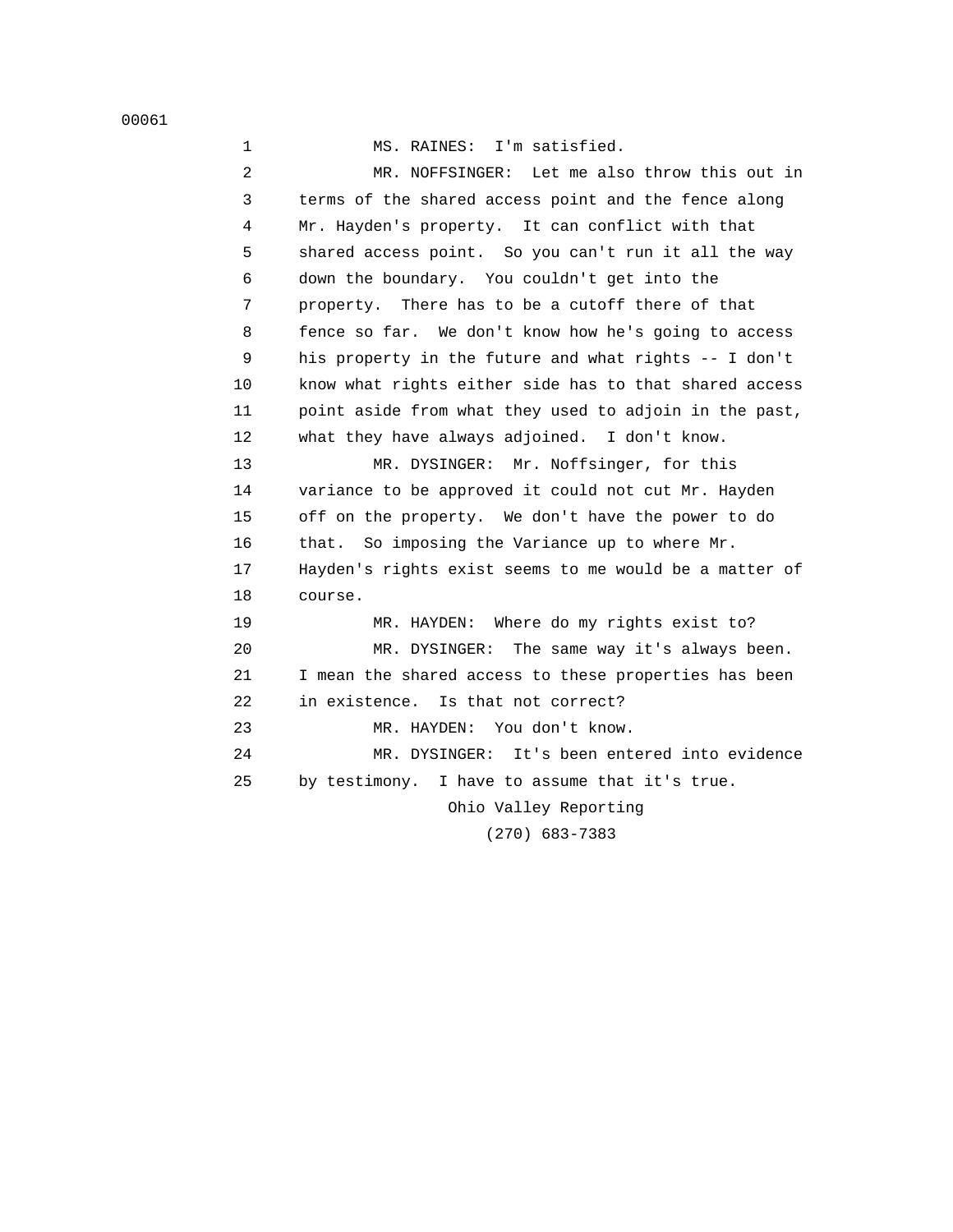1 MR. HAYDEN: You haven't listened to the 2 testimony thus far. 3 CHAIRMAN: I think -- 4 MR. HAYDEN: You don't have enough facts to 5 know how to address these things. 6 CHAIRMAN: We can't argue that. That's 7 between attorneys to take care of. Your attorney and 8 the gentleman that he has will have to work that out. 9 MR. HAYDEN: And here we go. 10 CHAIRMAN: That's the only legal way we can do 11 that property because we can't practice attorney like 12 we'd like to at times on some of the items. 13 MR. HAYDEN: It seems to me you don't have 14 enough information to proceed. 15 MS. MASON: Mr. Chairman, we've still got some 16 discussion. 17 MS. RODNEY: Obviously I'm not an attorney. 18 Common sense would tell me that an 8 foot solid fence 19 would be advisable if you are trying to maintain the 20 value of your property. 21 CHAIRMAN: That is the motion that you have in 22 front of you now. 23 MS. RODNEY: Exactly. Exactly. I think we 24 were saying what are the wishes. We have not heard 25 from the Y. We didn't know what Mr. Hayden was Ohio Valley Reporting (270) 683-7383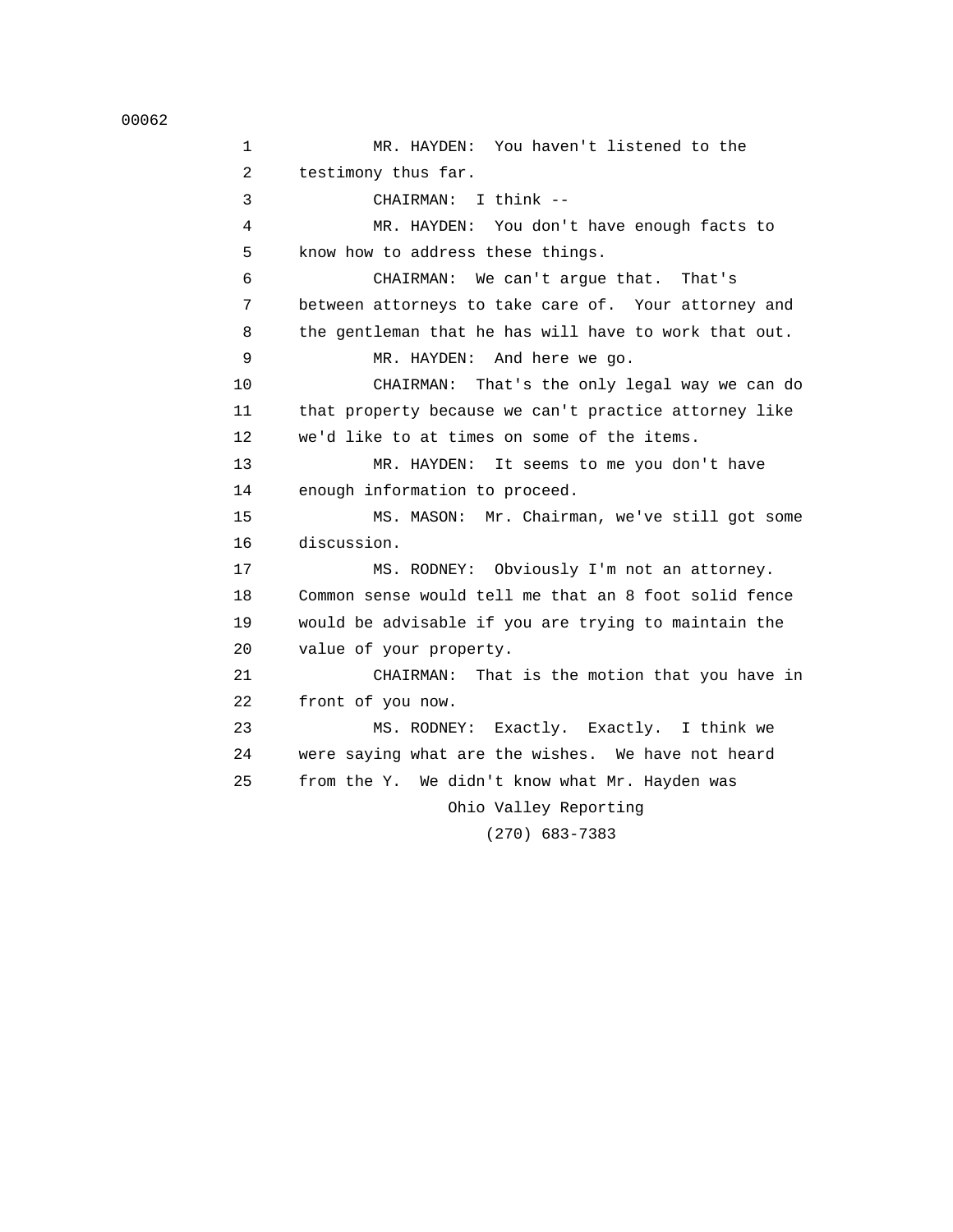1 saying. I'm saying common sense would say to me, not 2 an attorney. I do not own property. In those two 3 locations, I do own adjacent property that is somewhat 4 elevated that would cause us to be looking down upon 5 these facilities. I appreciate your hearing what 6 we're saying. Just speaking from the common sense 7 perspective, not only as a property owner but as a 8 citizen of this community, an 8 foot solid fence 9 should be incumbent upon the property owner around the 10 perimeter. Perhaps not facing the roadway, but on the 11 south, on the east, and on the north for common sense 12 safety and visual screening that should be incumbent 13 as well as landscaping. Thank you.

 14 MR. NOFFSINGER: Mr. Chairman, in order for 15 the applicant to proceed, they first have to have a 16 conditional use permit. Then they have to address the 17 Variance issue. Then they can proceed with their 18 final development plan in putting that together. 19 Until you know that your use is approved, you're not 20 going to the expense of engineering to know to put 21 that together. So that's where we are right now.

 22 What I don't want to happen is for you to 23 place a condition of fencing along that entire side or 24 property line that he shares with Mr. Hayden and that 25 condition not be able to be met because of access

Ohio Valley Reporting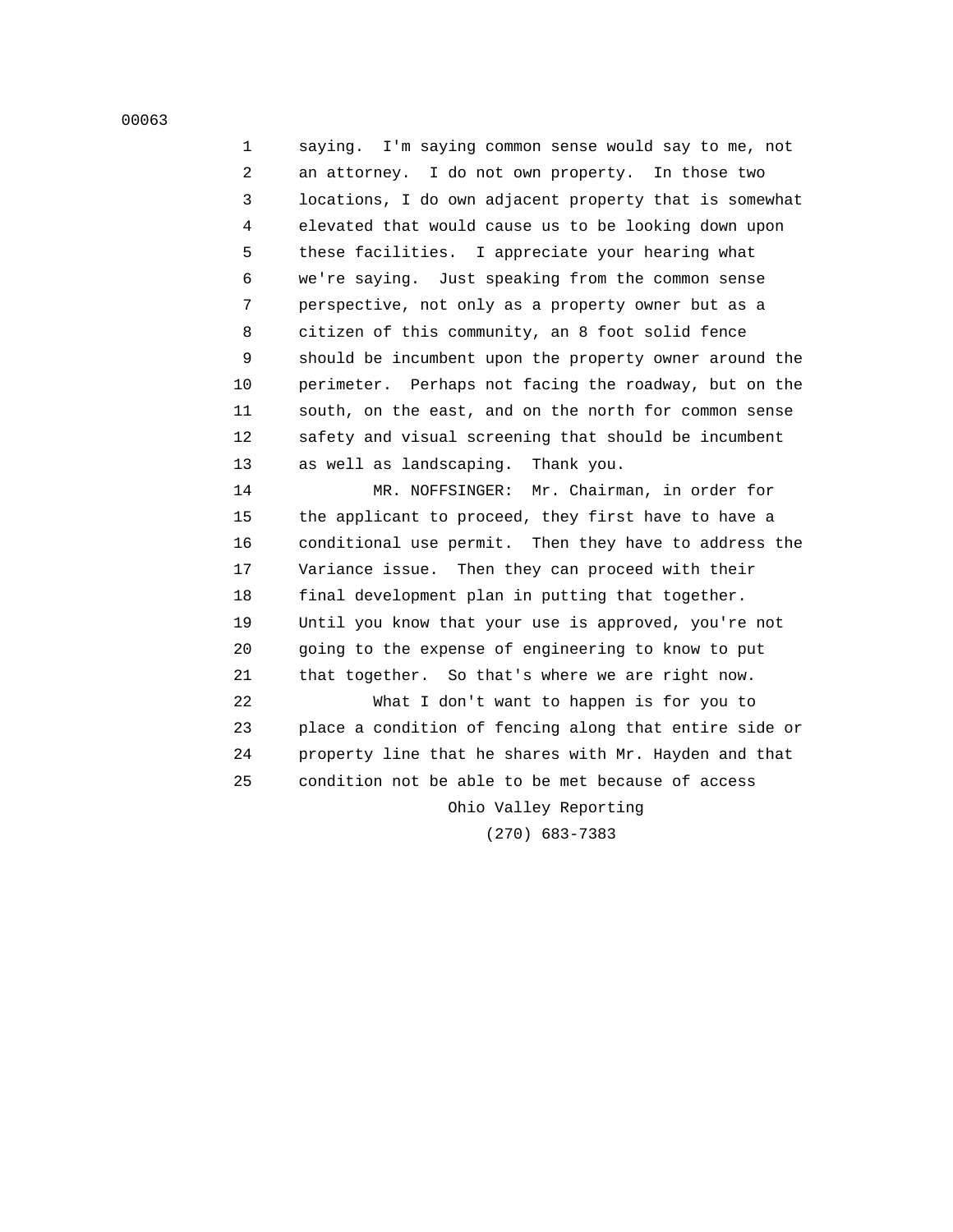1 limitations. Maybe we have to keep it 25 feet or 50 2 feet from the edge of the right-of-way on New Hartford 3 Road to prevent access. At this point in time, I 4 don't know what is necessary there. Certainly you can 5 require the condition that the fence be installed, but 6 we just need to come up with a way that we don't put 7 either side in a compromised position in terms of not 8 being able to construct the fence as far as we need to 9 or we can construct the fence.

 10 MR. DYSINGER: Mr. Chairman, I'm of the 11 opinion that this board lacks the power to compel an 12 applicant to put something in someone else's 13 right-of-way. I'm also of the opinion that we don't 14 have the ability to determine what this access is. 15 But the two things should be able to co-exist. The 16 only alternative is a postponement and more testimony, 17 which I'm not opposed to, if that's what it takes to 18 see that within the confines of the ordinance the best 19 thing is done. We don't have the power to compel the 20 applicant to build a wall across somebody else's 21 right-of-way. I believe that that fact would keep 22 what you described as happening, Mr. Noffsinger, but i 23 would always defer to your experience.

 24 MR. NOFFSINGER: I think we word the condition 25 in that way to protect the rights of both parties.

Ohio Valley Reporting

(270) 683-7383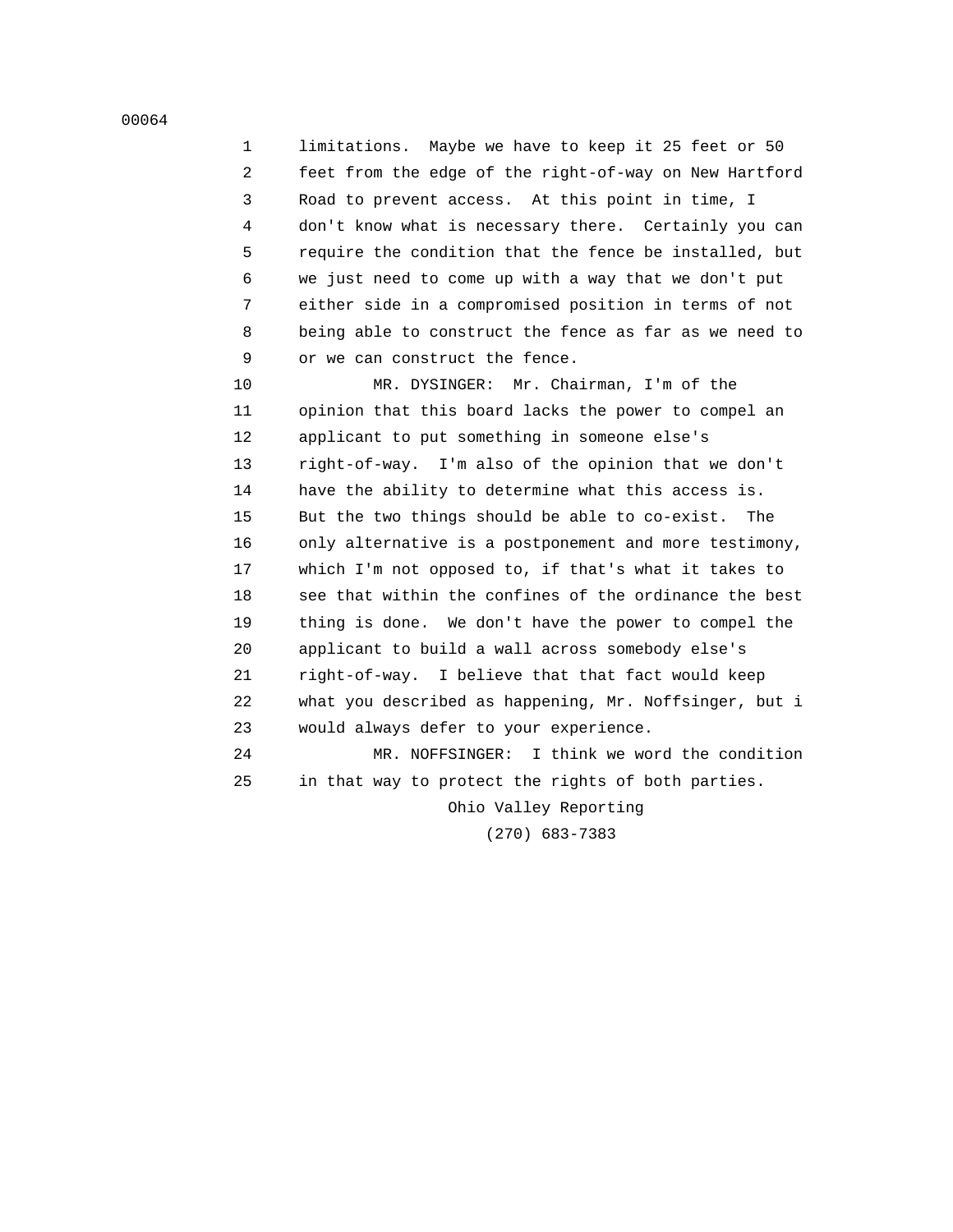1 We've been in this situation before where someone was 2 required to construct a fence all the way down the 3 property line, but then it interfered with the site 4 triangle. I just don't want to get into that position 5 where we can't move forward and we have to come back 6 before the board to amend conditions. 7 If you could amend your condition to state 8 that the fence be constructed along that north 9 property line to the extent that it does not interfere 10 with the adjoining property owners rights of access. 11 MR. DYSINGER: Do I have to prove that or does 12 he? 13 CHAIRMAN: Let me make this simpler. Let me 14 make one statement. Would the applicant that made the 15 motion withdraw your motion and the second withdraw 16 your motion, and I'll recognize that and then we can 17 get a new motion and start over. 18 Mr. Warren, will you withdraw your motion? 19 MR. NOFFSINGER: You might also include a 20 condition that the adjoining landowner be notified by 21 the applicant prior to submission of the final 22 development plan to the planning office. Given the 23 fact that there are issues, pressing issues regarding 24 access to that property. Not the entire neighborhood. 25 I'm sure word could get out that one is being Ohio Valley Reporting (270) 683-7383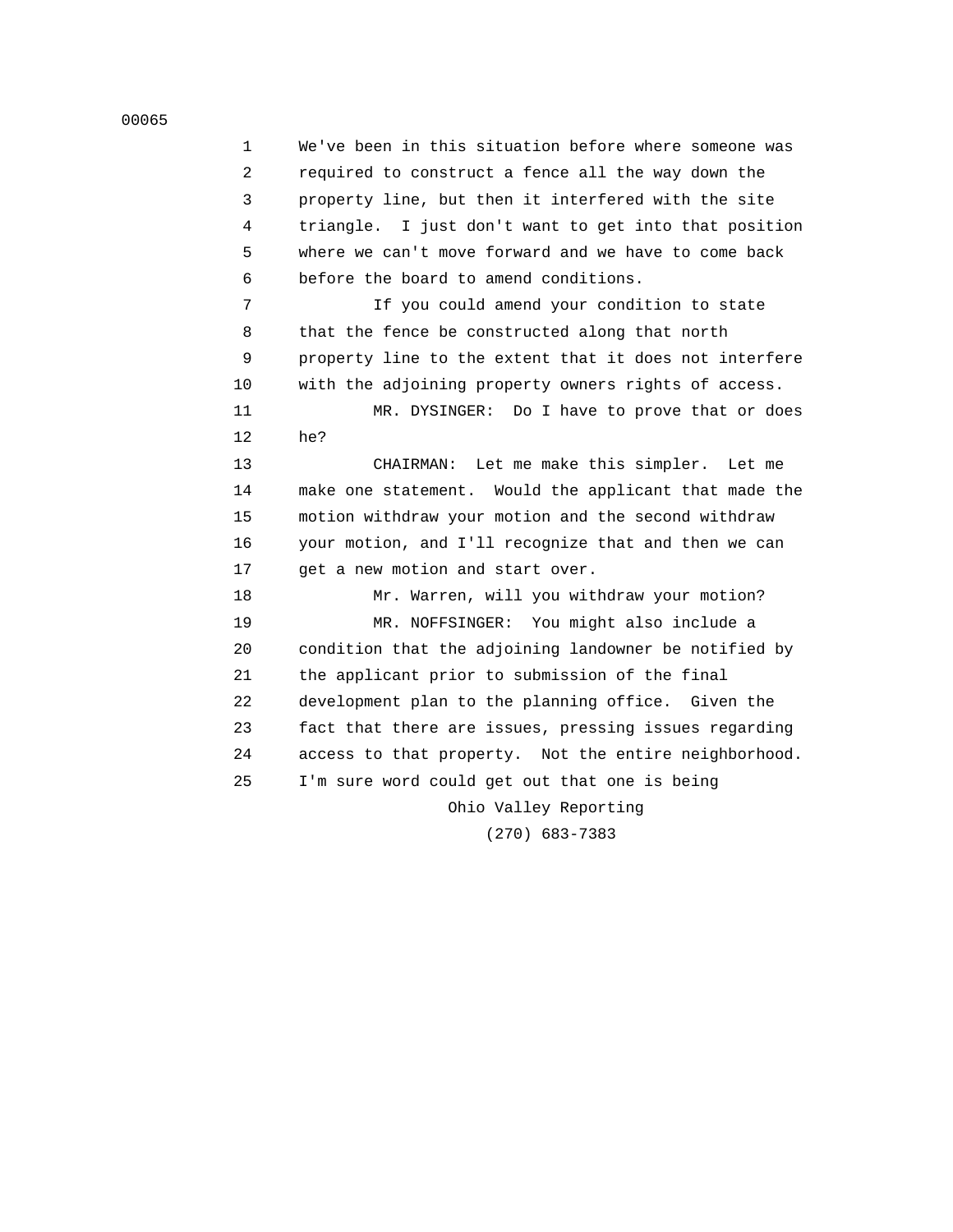```
 00066
```
 1 proposed, but given the fact that we have an issue 2 regarding access and very legitimate that that 3 landowner be notified by the applicant prior to 4 submittal to our office and that that evidence of that 5 notification be submitted with the final development 6 plan. 7 CHAIRMAN: Mr. Attorney, am I correct? 8 MR. SILVERT: It would only require a withdraw 9 by the author of the motion. There aren't two here. 10 There's only one. So it would just be Mr. Warren that 11 would have to withdraw his motion if he so chose. 12 That's his personal privilege. 13 CHAIRMAN: Second doesn't have to withdraw 14 too? 15 MR. SILVERT: It was taken as a friendly 16 amendment. If it was taken as an actual amendment it 17 require both do a set, but it was taken as a friendly 18 amendment. 19 CHAIRMAN: But he seconded the motion. 20 MR. SILVERT: From that perspective you just 21 have to agree. 22 CHAIRMAN: Mr. Warren. 23 MR. WARREN: Sure. I'll be glad to withdraw 24 my motion. 25 CHAIRMAN: Entertain another one. Ohio Valley Reporting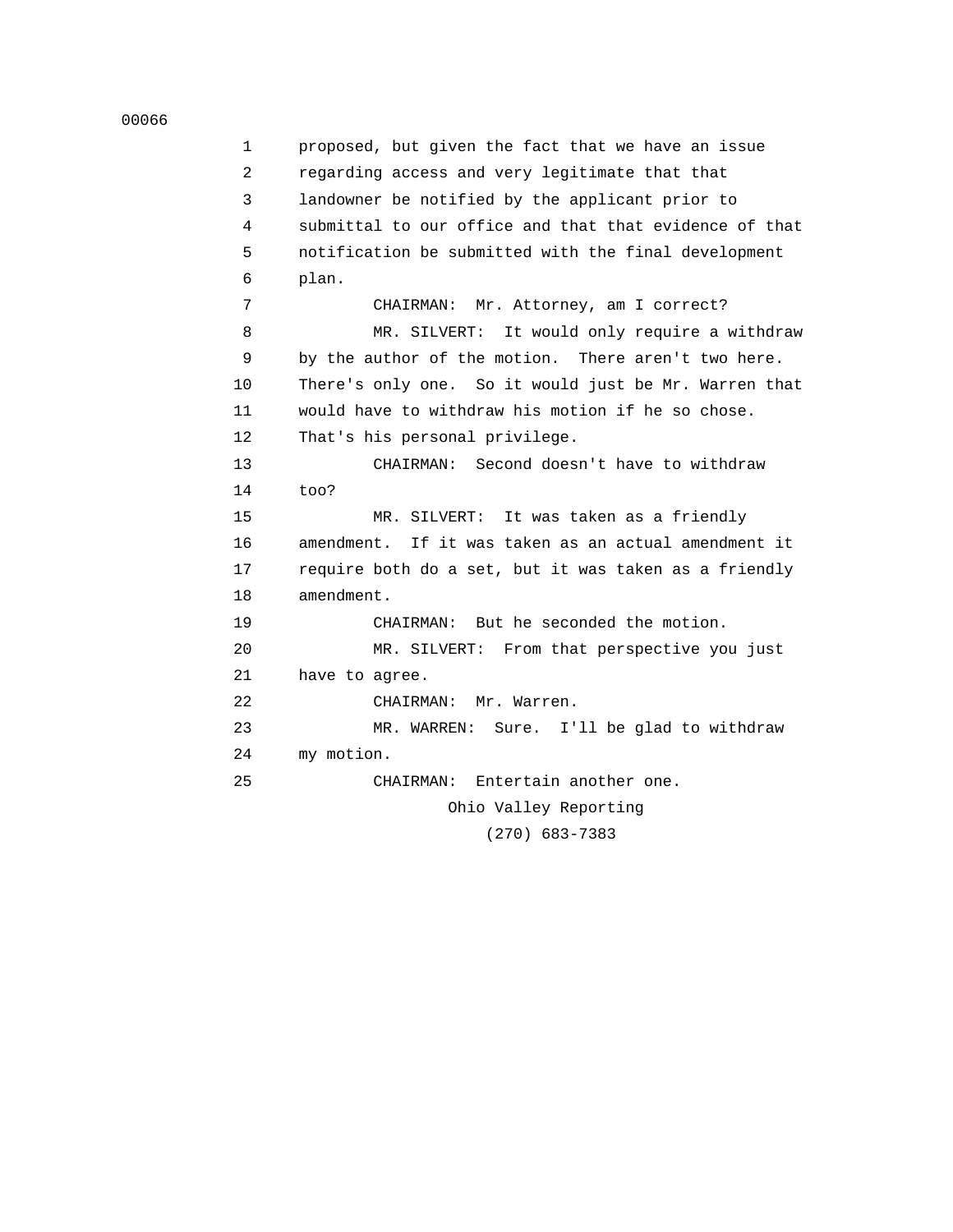1 MR. WARREN: In regards to the Variance to 2 increase the maximum building height of an individual 3 storage unit from 15 to 22 feet, approve that Variance 4 for the existing buildings only. So that no other 5 buildings could be constricted for more than 15 feet 6 because I do feel like they will not adversely affect 7 the public health, safety or welfare because the 8 buildings have been there for several years. That it 9 will not alter the essential character of the general 10 vicinity. These buildings have been there. The use 11 is essentially the same for the buildings. I would 12 like to also add a condition that an 8 foot fence, 13 solid wall fence be added to all sides of the property 14 except for road frontage and allow for the adjoining 15 property owners to the immediate north of Mr. Hayden, 16 that those two be able to work that out, and that Mr. 17 Hayden be notified prior to the submittal of the 18 development plan, and that receipt be given to the 19 Planning Office as a part of that financial 20 development plan. Receipt of notification to Mr. 21 Hayden. 22 MR. DYSINGER: Second. 23 CHAIRMAN: We have a motion and we've got a 24 second. Does everybody understand that motion? 25 MR. STEWART: May I make a comment, sir? Ohio Valley Reporting (270) 683-7383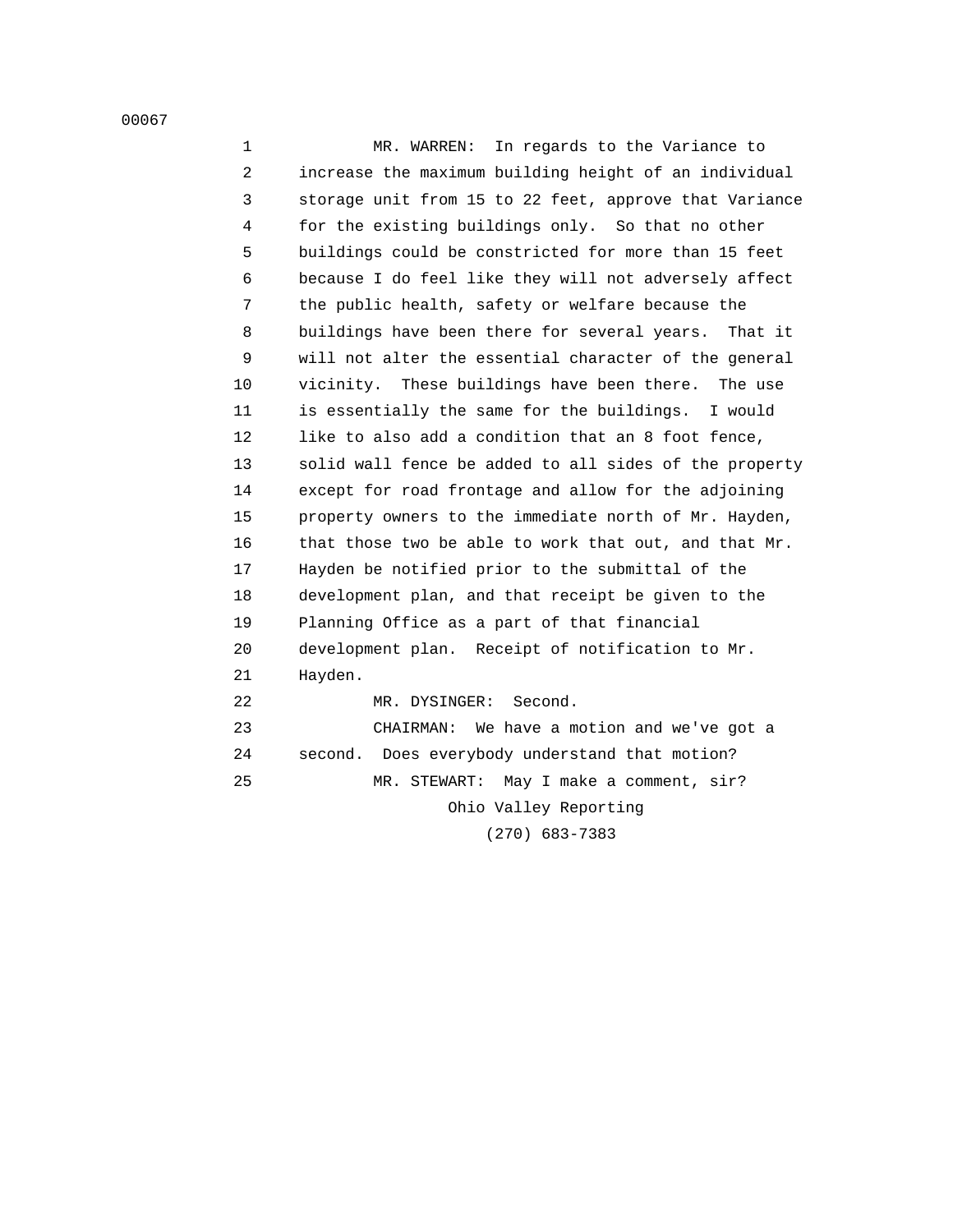1 CHAIRMAN: Just a minute, sir. 2 All board members understand how the motion 3 was made? 4 (ALL BOARD MEMBERS NODS YES.) 5 CHAIRMAN: Do you have a comment on the 6 motion, sir? 7 MR. MASON: Yes, sir. Jim Mason. I just want 8 to address the situation on the shared access point. 9 I'm probably the most familiar person in the room with 10 the property having been on the property on a weekly, 11 sometimes daily basis for the past three years. 12 Shared access point between the Gilliland 13 Group Partnership property and Mr. Hayden's property 14 is equally divided between the two parties. Neither 15 one can block the other one, even if they took the 16 fence all the way out to the highway, which they can't 17 do. Mr. Hayden cannot be blocked from utilizing his 18 property next-door to it. 19 The other comment I wanted to make was the 20 adjoining property owners should be careful what they 21 wish for because if you put a solid wall completely 22 around that property it's going to be less appealing 23 esthetically than it would if it was a chain-linked 24 fence there. It's going to look more like a junk yard 25 than a storage facility. I don't know of any other Ohio Valley Reporting (270) 683-7383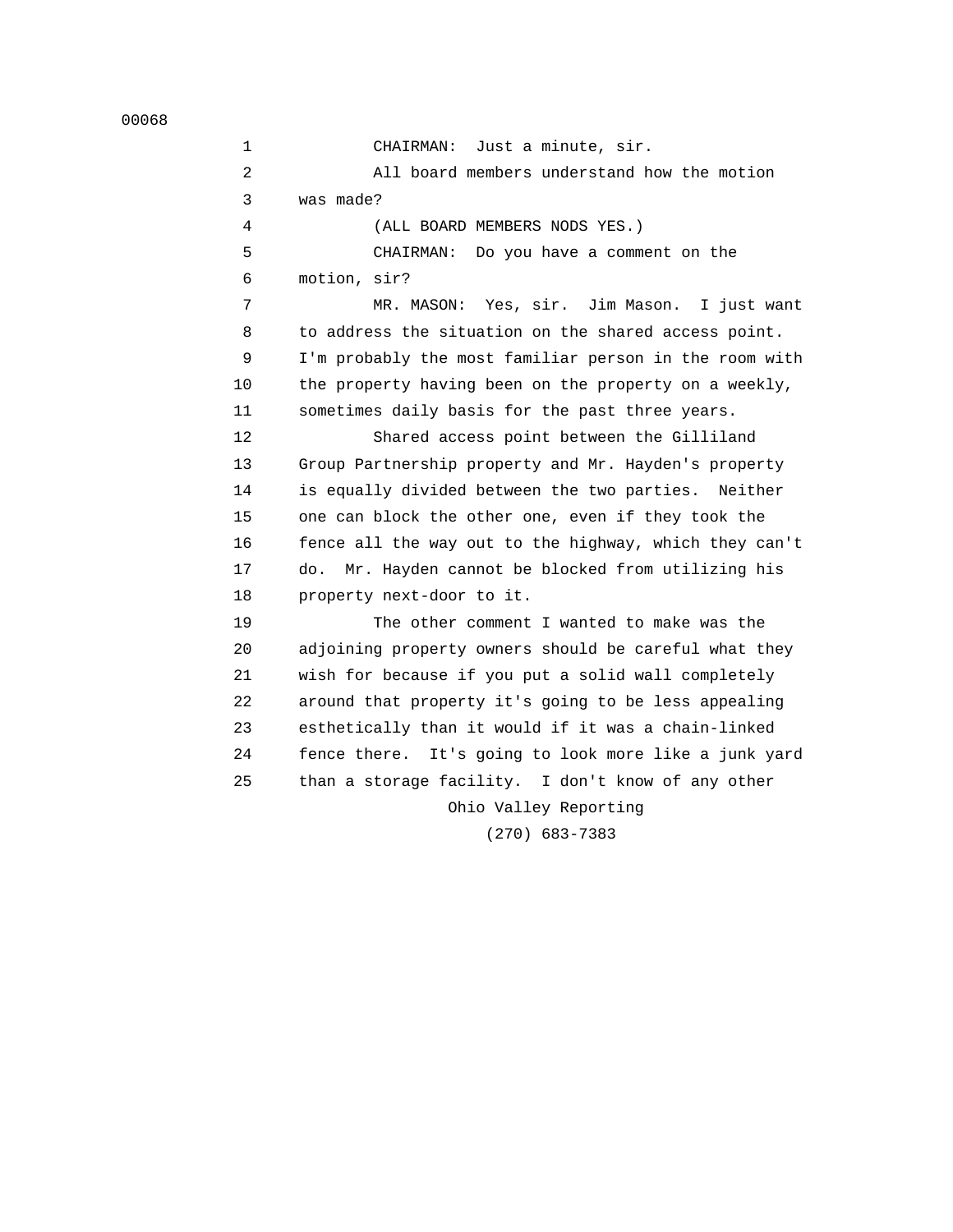```
 00069
```

| 1  | storage facilities in the county that have a solid    |
|----|-------------------------------------------------------|
| 2  | wall all the way around them.                         |
| 3  | CHAIRMAN: You've heard his comments.<br>Is            |
| 4  | there any other comments or questions from the board? |
| 5  | MR. REEVES: Just clarify one thing for sure           |
| 6  | because I noticed Mr. Mason continued.                |
| 7  | Does the applicant currently own the property         |
| 8  | or is this contingent upon approval of this?          |
| 9  | MR. MASON: He does not own the property.<br>The       |
| 10 | Gilliland Group Partnership out of Amarillo, Texas    |
| 11 | owns the property. We have a contract to sell the     |
| 12 | property to the applicant pending approval of the     |
| 13 | Conditional Use Permit and the Variance.              |
| 14 | MR. REEVES:<br>Okay.                                  |
| 15 | CHAIRMAN: Any other questions from the board?         |
| 16 | (NO RESPONSE)                                         |
| 17 | CHAIRMAN: Staff have anything else?                   |
| 18 | MR. NOFFSINGER: Only just a clarification on          |
| 19 | the fence along Mr. Hayden's boundary that he shares  |
| 20 | on the north. I believe I understood that the fence   |
| 21 | would extend to the right-of-way line at New Hartford |
| 22 | Road unless Mr. Hayden determines that a shorter      |
| 23 | distance would be required.                           |
| 24 | MR. HAYDEN: This is on the prior issue                |
| 25 | actually. I just want clarification because I don't   |
|    | Ohio Valley Reporting                                 |
|    | $(270)$ $(02.7202)$                                   |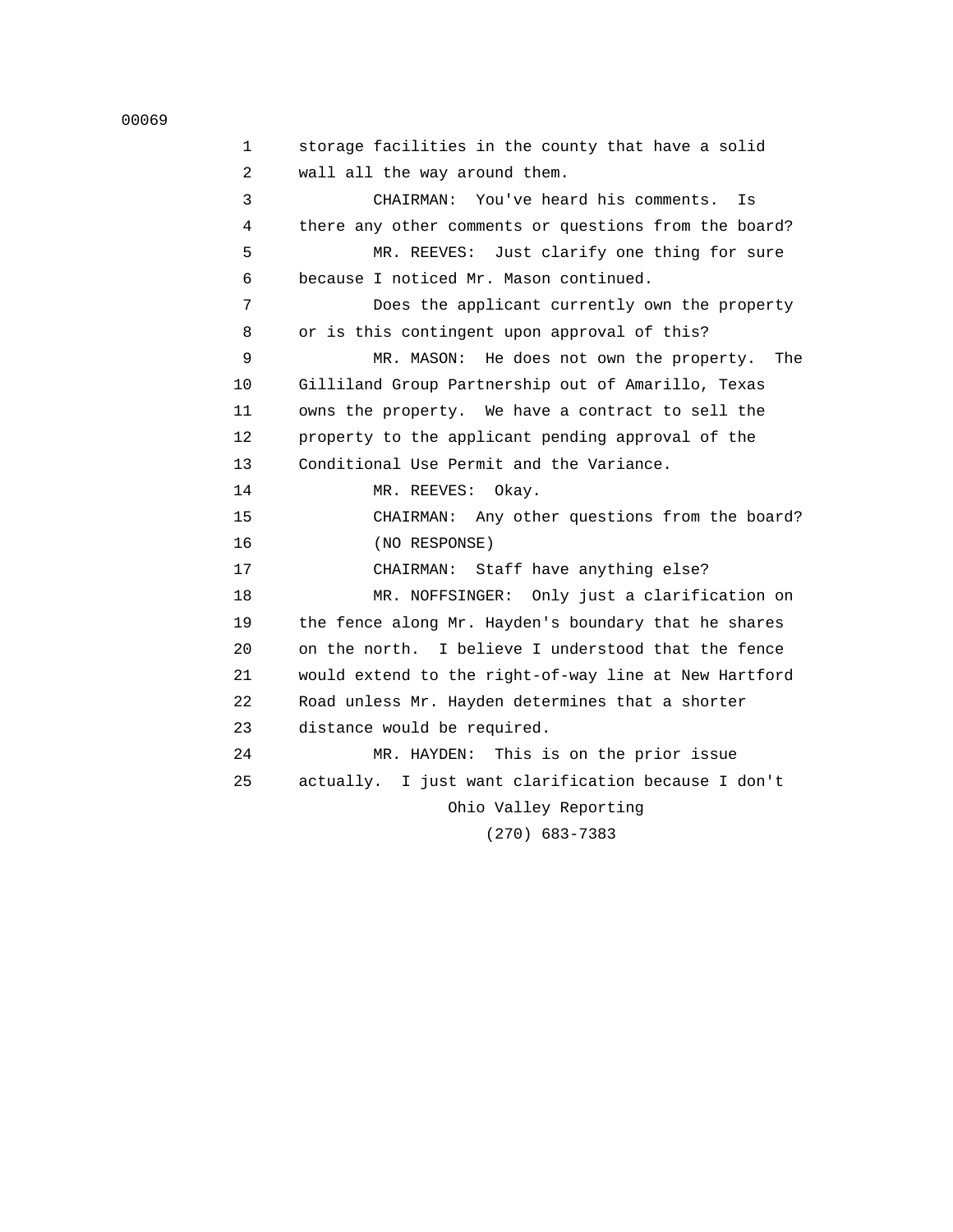1 know how it works. 2 How long is the variance granted if the 3 property never closes? Is it conditional, 4 unconditional, forever? 5 MR. NOFFSINGER: The Variance runs with the 6 land. So it would run from here on out. 7 MR. HAYDEN: So even if this person doesn't 8 buy it, it is now granted on whoever buys it maybe in 9 the future? 10 MR. NOFFSINGER: Yes, to the degree -- that's 11 a very good question. I'm trying to think this out. 12 The only variance they are granting would be to the 13 building height for individual storage units. If you 14 wanted to construct a business office here, you could 15 go much higher. So this variance would only apply to 16 someone if they were going to create individual 17 storage units and keep the existing structures, but 18 any new structures could not be -- it only applies to 19 the existing structure. So it runs with the land, but 20 it only applies to the existing structures. I don't 21 know of any other use, I could be wrong, but I don't 22 know of any other use at this time that would require 23 a height variance because those buildings are 22 feet. 24 MR. HAYDEN: I was just curious if the 25 property didn't close, if the prior issue that was Ohio Valley Reporting (270) 683-7383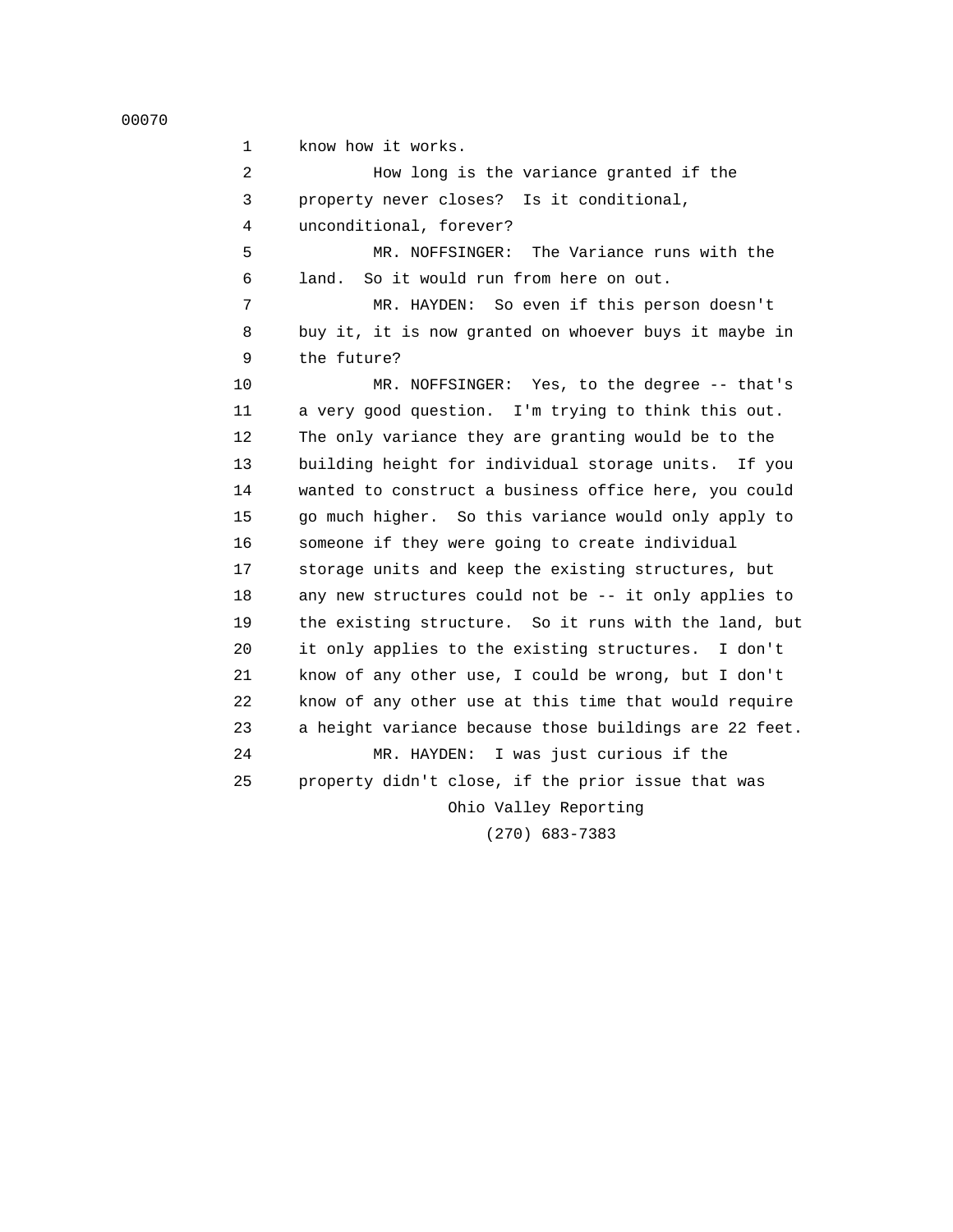1 addressed would actually --

 2 MR. SILVERT: The Conditional Use Permit does. 3 MR. HAYDEN: So this doesn't become an issue 4 because the first thing doesn't close, it's not 5 grandfathered to the next person that comes and 6 possibly wants to buy it. They have to come and apply 7 also?

 8 MR. SILVERT: The Variance runs with the land, 9 but the Conditional Use is sunset.

10 MR. NOFFSINGER: Within a year. Another group 11 could come in and do individual storage units, meet 12 the same conditions within a year. A Conditional Use 13 Permit has to be exercised within one year. I'm sorry 14 to confuse. We've got a motion on the floor, but on 15 the Variance -- well, I'm sorry, I tried to answer 16 that one.

 17 CHAIRMAN: Before we go forward on this 18 motion, I want to ask the attorney, our attorney one 19 question.

 20 Am I correct, if somebody else buys this 21 property they can come back and apply for a Variance 22 and Conditional Use down the road; is that correct, or 23 does this stop down the road?

 24 MR. NOFFSINGER: Someone else could come in 25 and ask for a completely new Conditional Use Permit or Ohio Valley Reporting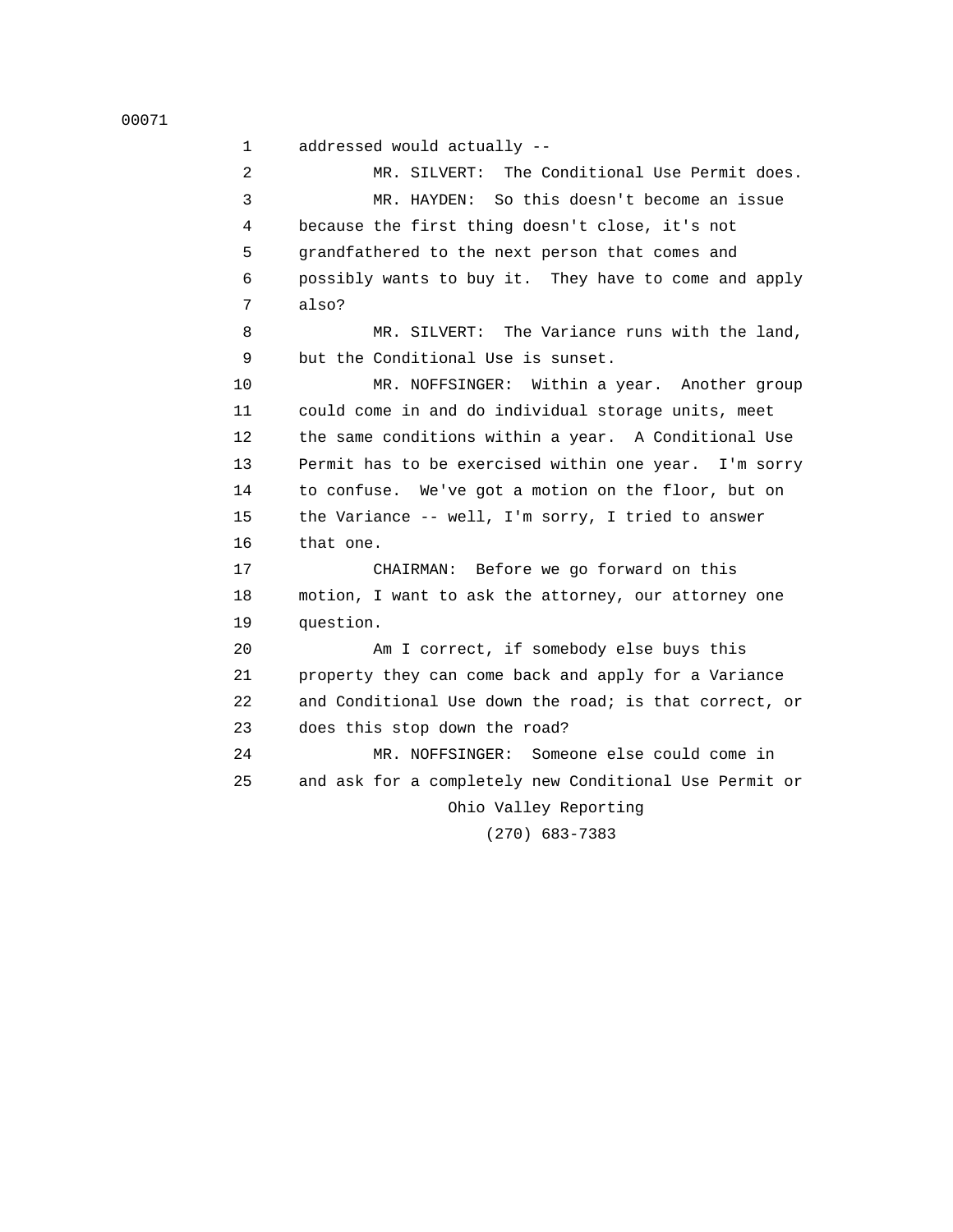| $\mathbf{1}$ | a completely new variance. I remembered what I wanted |
|--------------|-------------------------------------------------------|
| 2            | to state.                                             |
| 3            | That if the applicant decides to tear down            |
| 4            | those existing structures, then the condition for the |
| 5            | fence along these property lines goes away because    |
| 6            | they would not exercise the Variance. The only way    |
| 7            | the fence, the conditions haves to be met that you    |
| 8            | place on it is if they exercise the variance.         |
| 9            | There's a denial on reducing the fence height         |
| 10           | from 8 foot down to 6. That's recommended for denial. |
| 11           | MS. RODNEY: But should the existing building          |
| $12 \,$      | $come down --$                                        |
| 13           | MR. NOFFSINGER: If this Variance is granted           |
| 14           | to allow the existing buildings to maintain their     |
| 15           | height, then the applicant will have to construct the |
| 16           | fence along Mr. Hayden's property and the Y's         |
| 17           | property. If he tears those buildings down or reduces |
| 18           | the height of them to meet the 15 foot requirement,   |
| 19           | then he would not have to put a fence along that      |
| 20           | boundary because he would not exercise the Variance.  |
| 21           | MS. RODNEY: Along the north?                          |
| 22           | MR. NOFFSINGER: Be along the north boundary.          |
| 23           | MS. RODNEY: But still on the east and on the          |
| 24           | south the 8 foot would remain?                        |
| 25           | MR. NOFFSINGER:<br>Yes.                               |
|              | Ohio Valley Reporting                                 |

(270) 683-7383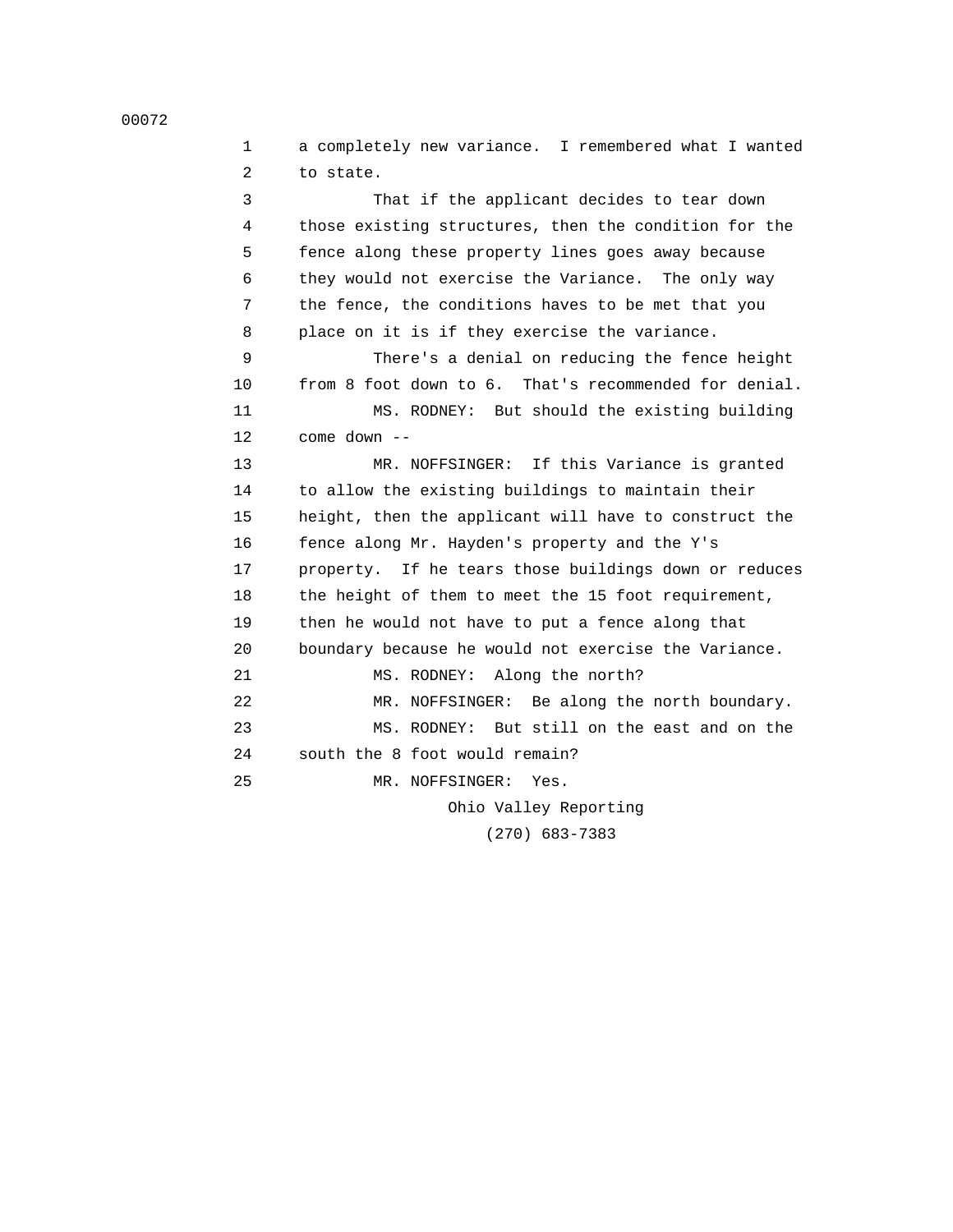00073

| 1  | MS. RODNEY:<br>Thank you.                              |
|----|--------------------------------------------------------|
| 2  | CHAIRMAN: Ma'am, you have something?                   |
| 3  | I just want the board to consider<br>MS. PATEL:        |
| 4  | that when you make this decision, Mr. Berry and other  |
| 5  | properties, but Mr. Hill and my property is at a       |
| 6  | higher elevation. So any activity which goes in this   |
| 7  | proposed property we see everything. If you go         |
| 8  | upstairs, that's where my children's bedroom is and    |
| 9  | the master bedroom. You can see everything even with   |
| 10 | an 8 foot fence. So when he puts those lights, it      |
| 11 | will be shining on my house.                           |
| 12 | CHAIRMAN:<br>Thank you.                                |
| 13 | Any other comments from the Board or Staff?            |
| 14 | (NO RESPONSE)                                          |
| 15 | CHAIRMAN: You've heard the motion. All in              |
| 16 | favor raise your right hand.                           |
| 17 | (ALL BOARD MEMBERS PRESENT RESPONDED AYE.)             |
| 18 | Motion carries.<br>CHAIRMAN:                           |
| 19 | Next item, please.                                     |
| 20 |                                                        |
| 21 | VARIANCES                                              |
| 22 | ITEM 3                                                 |
| 23 | 1201 Pleasant Valley Road, zoned P-1                   |
|    | Consider a request for a Variance in order to increase |
| 24 | the allowable 150 square feet per sign to 256 square   |
|    | feet each for two (2) entrance monument signs and      |
| 25 | increase the allowable square feet from 150 to 210     |
|    | square feet, 377 square feet and 210.14 square feet    |
|    | Ohio Valley Reporting                                  |
|    | $(270)$ 683-7383                                       |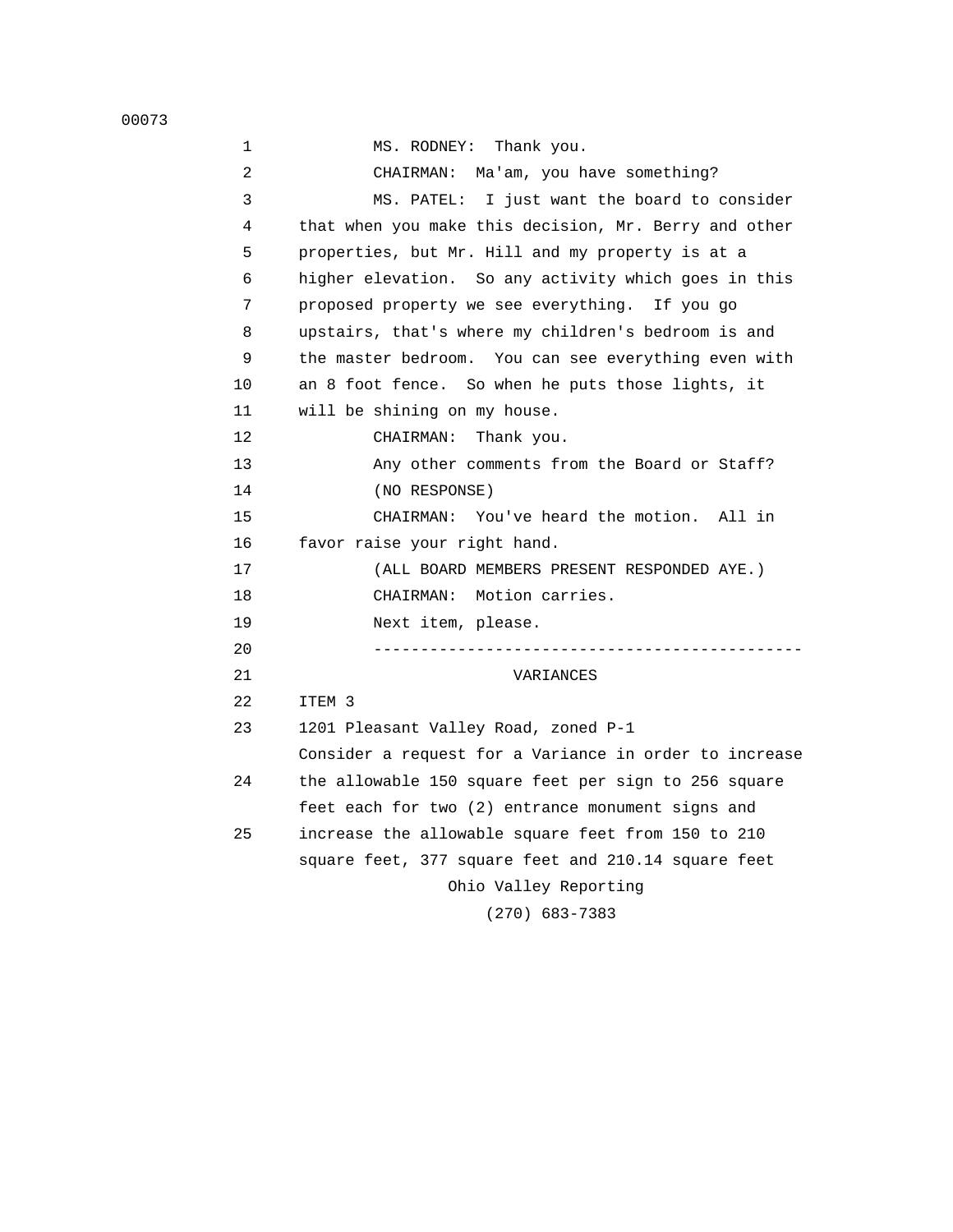1 for three (3) building identification signs. Reference: Zoning Ordinance, Article 9, 2 Section 9-5(b)(1) Applicant: Adelphia Graphic Systems; Owensboro 3 Medical Health System 4 MS. EVANS: The subject property was rezoned

 5 in 2009 to P-1 and at that time a Conditional Use 6 Permit was approved for the construction and operation 7 of a hospital in November of 2009. A revised 8 Conditional Use Permit including a building envelope 9 was approved in May of 2010 and several development 10 plans have been approved for the subject property as 11 well.

 12 Unlike a typical P-1 zoned property, the 13 subject property is over 150 acres with a campus like 14 setting for the main hospital building and support 15 office buildings. Pleasant Valley Road and Daniels 16 Lane, both roads used to access the subject property, 17 are minor arterial and major collectors roads, 18 respectively, with heavy traffic likely once roadway 19 improvements are complete around the subject property.

 20 With the classification of Pleasant Valley 21 Road and Daniels Lane and the increased traffic 22 anticipated, larger entrance signs would be 23 appropriate to identify the entrances to the hospital 24 campus making it easier for vehicle traffic to 25 identify the entrances to the property.

> Ohio Valley Reporting (270) 683-7383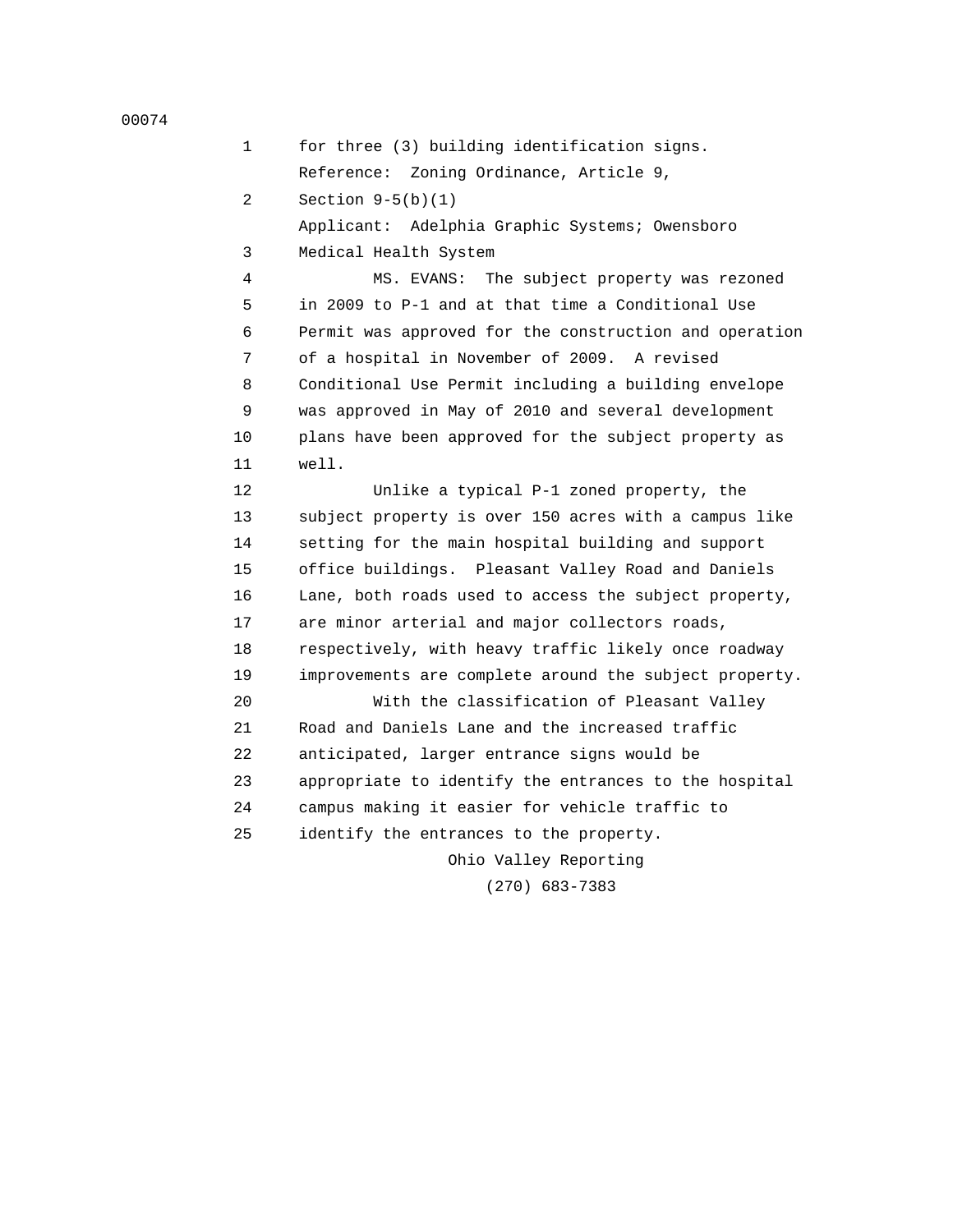| $\mathbf 1$ | At 150 plus acres, the subject property is              |
|-------------|---------------------------------------------------------|
| 2           | much larger than the typical P-1 zoned property.<br>The |
| 3           | large size of the property coupled with the campus      |
| 4           | like setting with many buildings make it appropriate    |
| 5           | for larger signage on the facade of the buildings.      |
| 6           | Granting this Variance will not adversely               |
| 7           | affect the public health, safety or welfare because     |
| 8           | the larger signs will make it easier to identify the    |
| 9           | property. It will not allow an unreasonable             |
| 10          | circumvention of the requirements of the zoning         |
| 11          | regulations because of the large size and campus like   |
| 12          | setting of the property uncharacteristic of properties  |
| 13          | similarly zoned.                                        |
| 14          | Staff would recommend approval with the                 |
| 15          | following Conditions:                                   |
| 16          | Obtain necessary building, electrical and<br>1.         |
| 17          | mechanical permits, inspections and certificates of     |
| 18          | occupancy and compliance.                               |
| 19          | No signs shall be located in an easement<br>2.          |
| 20          | without approval from the appropriate agencies.         |
| 21          | We would like to enter the Staff Report into            |
| 22          | the record as Exhibit C.                                |
| 23          | Thank you.<br>CHAIRMAN:                                 |
| 24          | Does the applicant have comments at this time?          |
| 25          | MS. BRENNAN:<br>Not really. I believe you've            |
|             | Ohio Valley Reporting                                   |
|             |                                                         |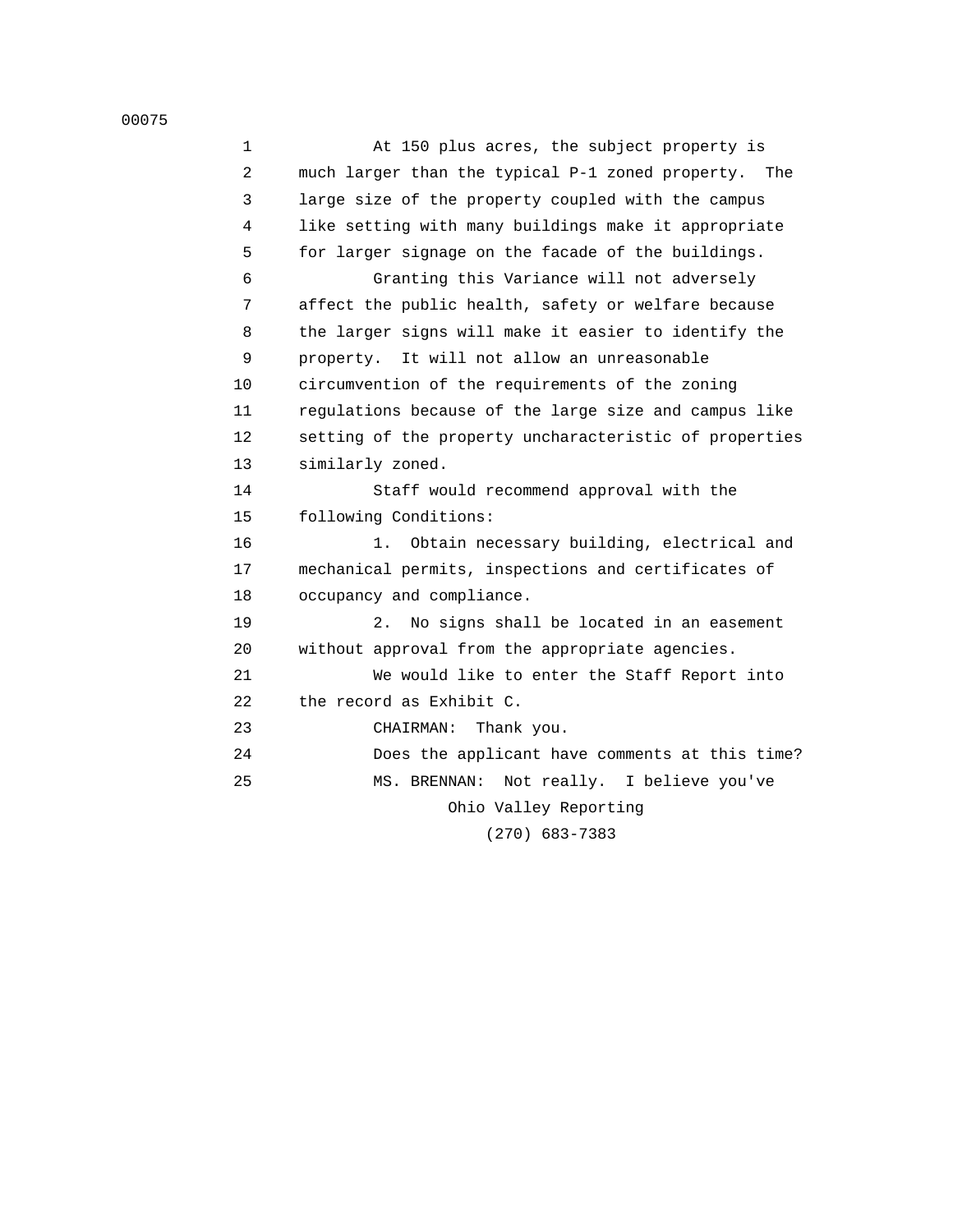00076

 1 summed it up. 2 MR. SILVERT: Would you state your name and 3 let me get sworn in, please? 4 MS. BRENNAN: Marilyn Brennan. 5 (MARILYN BRENNAN SWORN BY ATTORNEY.) 6 MS. BRENNAN: Basically I'm here to answer any 7 questions regarding the signs, the size, the use. 8 Very straight forward. One of the size 9 difference in the monument, which is the largest, it's 10 because of encompassing the glass. It's illuminated. 11 It's behind the illuminated box and that's what really 12 increased the size of the square footage that we're 13 requesting. 14 CHAIRMAN: Any board members have questions of 15 the applicant? 16 (NO RESPONSE) 17 CHAIRMAN: Do you have some pictures or 18 something you want to show? 19 MS. BRENNAN: I wasn't sure if there would be 20 anyone from the community to have the same drawings 21 that you have in front of you set up. Those are only 22 based on where the proposed easement agreements that 23 have to be made for the utilities issued. That's the 24 proposed locations. 25 CHAIRMAN: Any board members have any Ohio Valley Reporting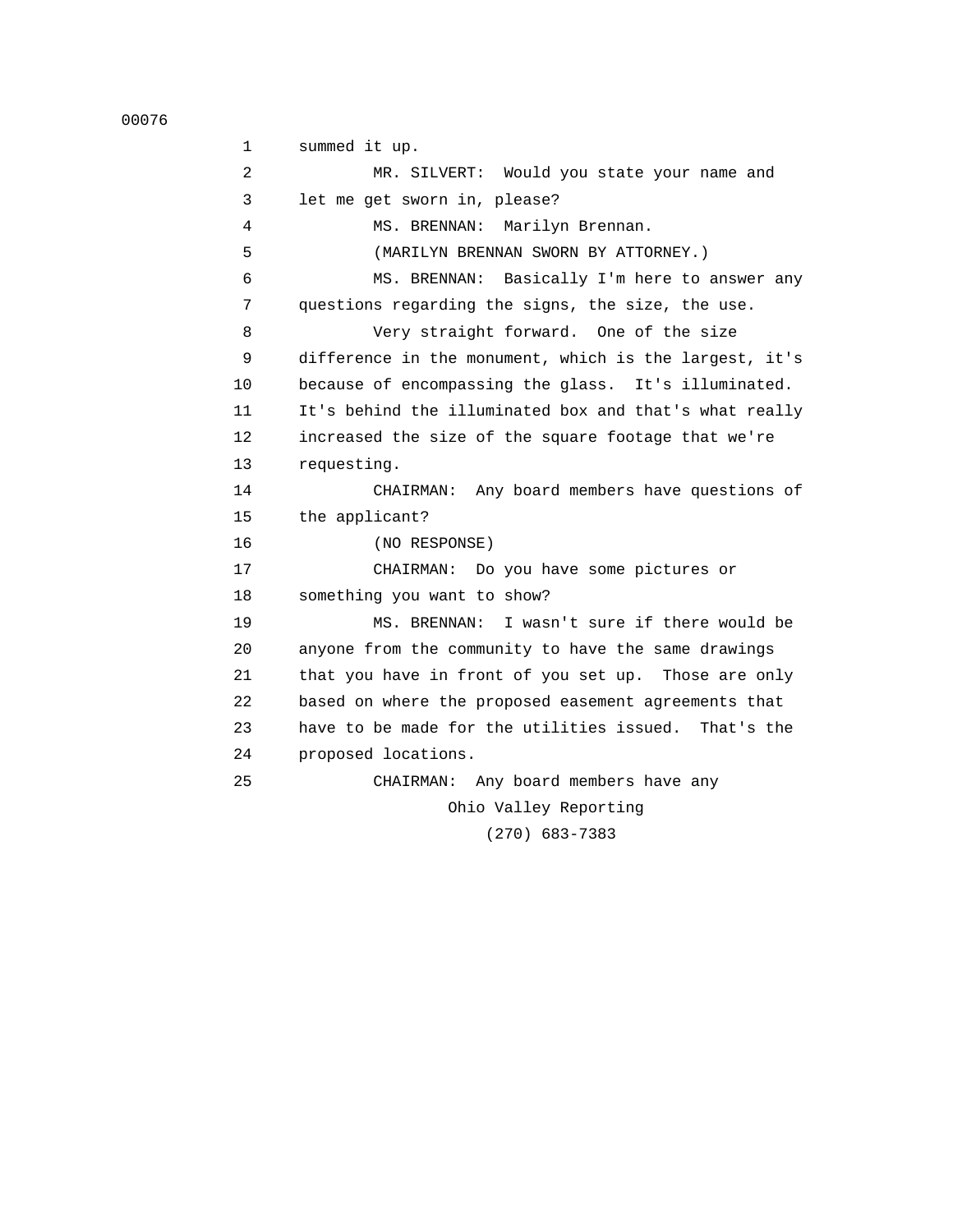| 1  | questions of the applicant?                           |
|----|-------------------------------------------------------|
| 2  | (NO RESPONSE)                                         |
| 3  | CHAIRMAN: Mr. Chairman, given the finding             |
| 4  | that granting the Variance will not adversely affect  |
| 5  | the public health, safety or welfare because of the   |
| 6  | larger signs will make it easier to identify the      |
| 7  | property and due to the general uniqueness of the     |
| 8  | property and the size of the property, I move that we |
| 9  | grant the Variance.                                   |
| 10 | CHAIRMAN: Is there a second?                          |
| 11 | MS. MASON: Second.                                    |
| 12 | CHAIRMAN: A motion has been made and a                |
| 13 | second. Any other comments or questions from the      |
| 14 | Board?                                                |
| 15 | (NO RESPONSE)                                         |
| 16 | CHAIRMAN: Staff have anything else?                   |
| 17 | MR. NOFFSINGER: No, sir.                              |
| 18 | CHAIRMAN: All in favor raise your right hand.         |
| 19 | (ALL BOARD MEMBERS PRESENT RESPONDED AYE.)            |
| 20 | CHAIRMAN: Motion carries.                             |
| 21 | Entertain one more motion, please.                    |
| 22 | MR. WARREN: Motion to adjourn.                        |
| 23 | MR. DYSINGER:<br>Second.                              |
| 24 | CHAIRMAN: All in favor raise your right hand.         |
| 25 | (ALL BOARD MEMBERS PRESENT RESPONDED AYE.)            |
|    | Ohio Valley Reporting                                 |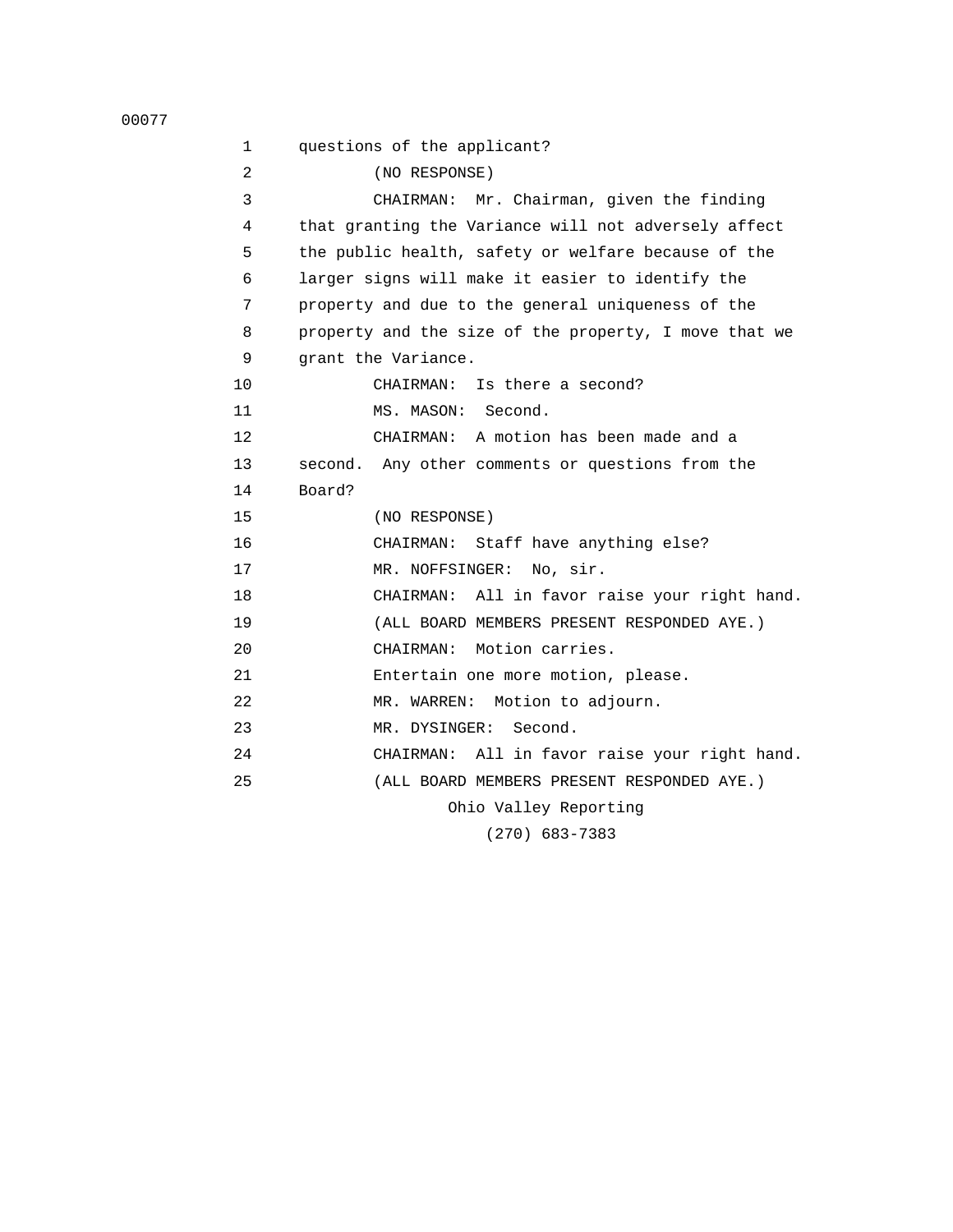| $\mathbf 1$    | CHAIRMAN: We are adjourned. |
|----------------|-----------------------------|
| $\overline{a}$ |                             |
| $\mathbf{3}$   |                             |
| $\bf 4$        |                             |
| 5              |                             |
| $\epsilon$     |                             |
| $\sqrt{ }$     |                             |
| $\,8\,$        |                             |
| $\mathsf 9$    |                             |
| $10$           |                             |
| $11\,$         |                             |
| $12\,$         |                             |
| $13$           |                             |
| 14             |                             |
| $15\,$         |                             |
| 16             |                             |
| $17\,$         |                             |
| $18\,$         |                             |
| 19             |                             |
| 20             |                             |
| 21             |                             |
| 22             |                             |
| 23             |                             |
| 24             |                             |
| 25             |                             |
|                | Ohio Valley Reporting       |